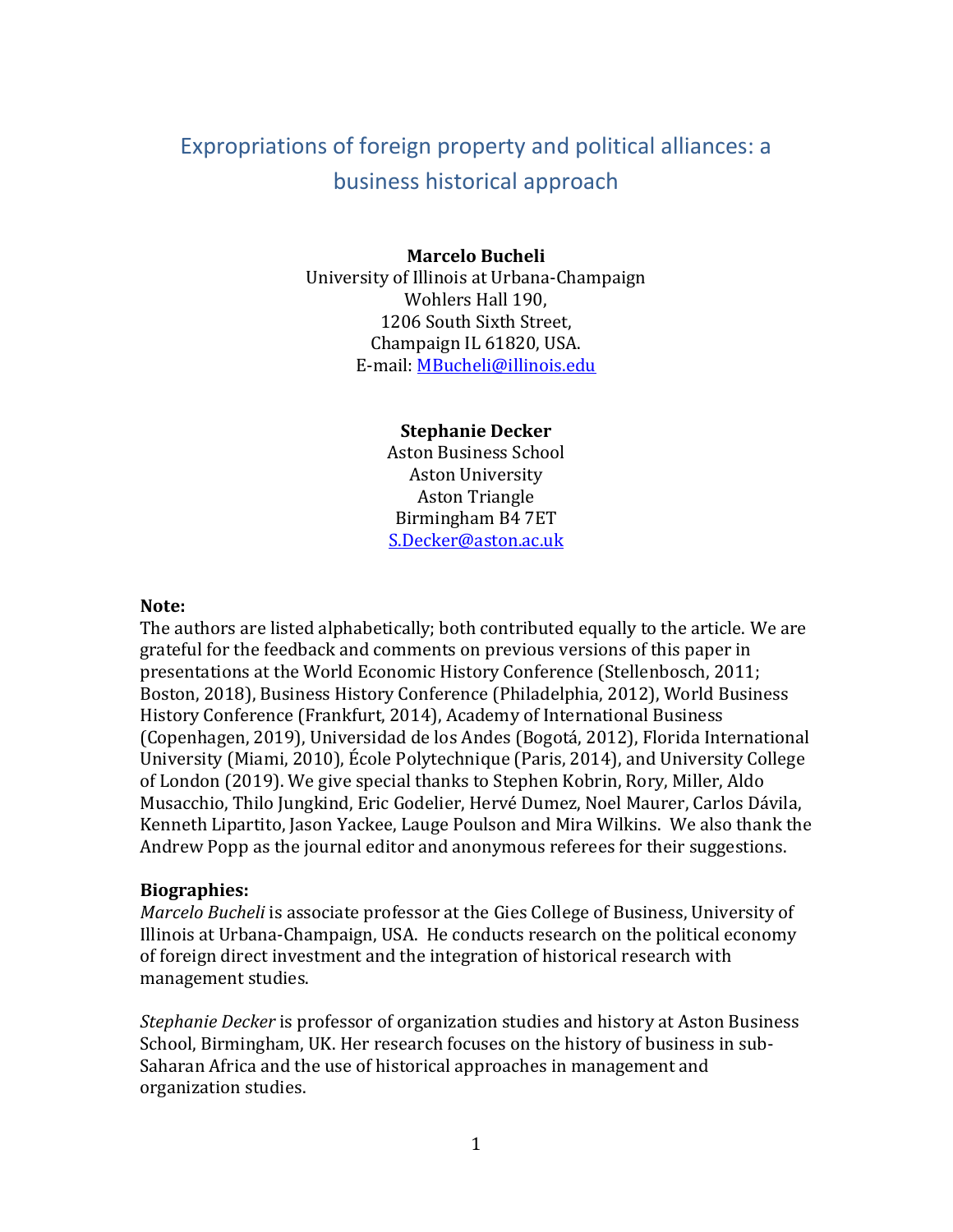# Expropriations of foreign property and political alliances: a business historical approach

#### *Abstract*

This paper proposes a classification of government expropriations of foreign property based on the types of alliances sought out by governments in their quest for support for those actions. Based on a review of historical literature and social science studies of expropriations in Sub-Saharan Africa and Latin America in the twentieth century, we define three types of alliances: with organized labor; with domestic business owners or with sections of the civil service or the ruling party. We posit that each sector allying itself with the government expects rewards from the expropriation. We maintain that the type of alliance is determined by several factors, in particular, the longevity and legitimacy of the nation-state of the expropriating country; the strength of organized labor; and the political participation and strength of the domestic business sector. Our framework complements existing studies explaining when and why expropriations take place.

**Keywords**: expropriation – economic nationalism – nationalization – indigenization – political alliances – comparative historiography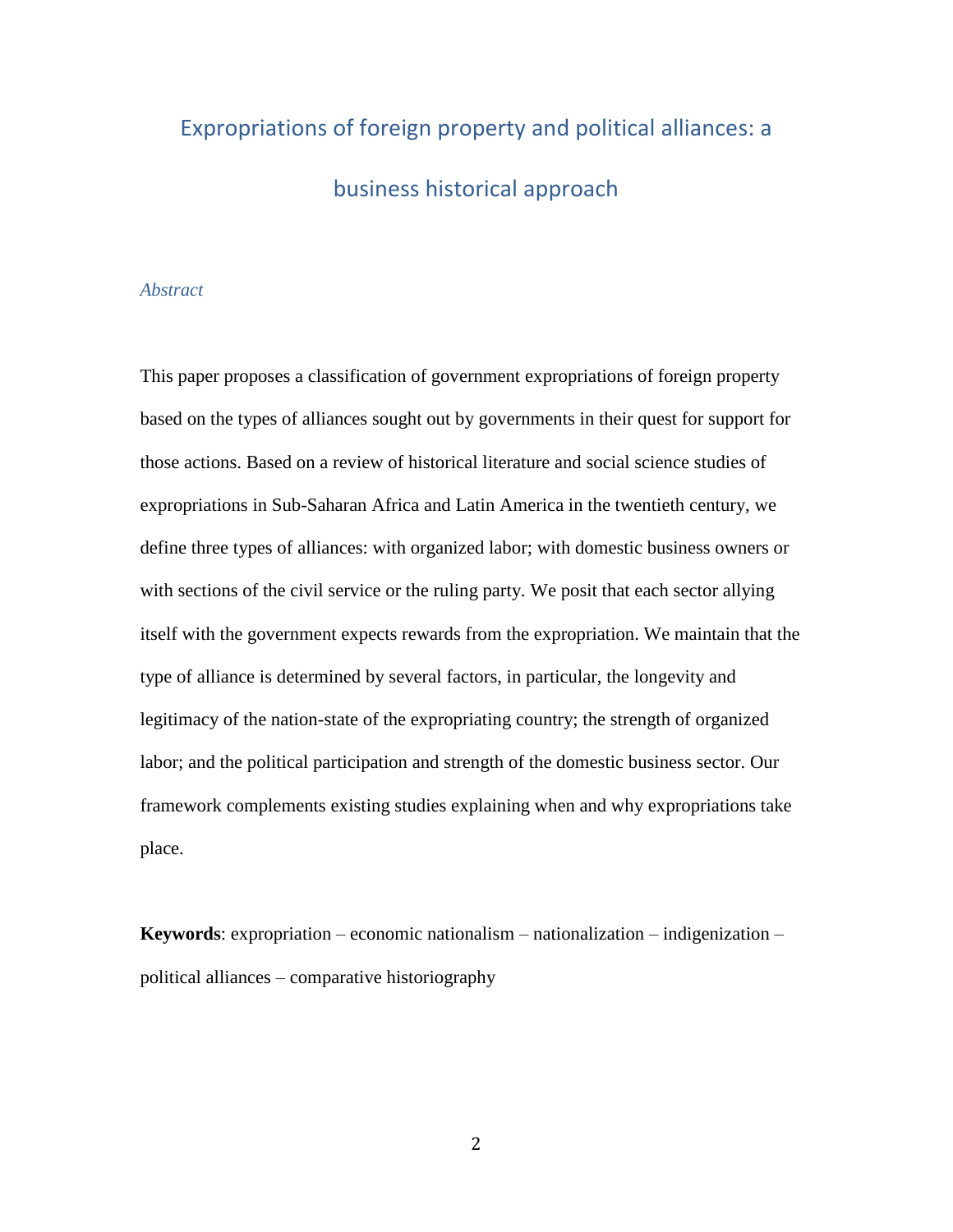#### **Introduction**

Over the twentieth and twenty-first centuries, the world has witnessed three periods during which several governments took over the assets belonging to foreign investors operating in their territory. The first wave of expropriations took place in the 1920s and 1930s when revolutionary governments expelled foreign firms (particularly in the energy sector) and replaced them with domestic state-owned firms.<sup>1</sup> The second and largest wave occurred in the 1960s and 1970s when the governments in Latin America and recently decolonized African and Asian countries took over the operations of major multinational corporations in the natural resource, infrastructure, and industrial sectors.<sup>2</sup> The third wave of expropriations took place in the early twenty-first century. Due to the historical approach of this paper, we do not analyze that wave but hope our taxonomy will provide analytical tools to understand it.<sup>3</sup>These very visible instances of economic nationalism against foreign investors have been widely researched in business history, political economy, and international business. While political economy and international business have sought to establish general theories that explain expropriations across time and space,<sup>4</sup> international business history has often focused on discrete instances of expropriations, explaining the historical particularities of individual cases.<sup>5</sup>

We argue that to conduct an expropriation of foreign private property, a government needs to build an alliance of different actors that expect to gain some rewards from the expropriation. We maintain that the nature of the alliance depends on several characteristics of the host country that include the longevity and legitimacy of the nationstate and the strength of organized labor. Our definition of the different types of political alliances contributes to existing explanations of when and why expropriations take place.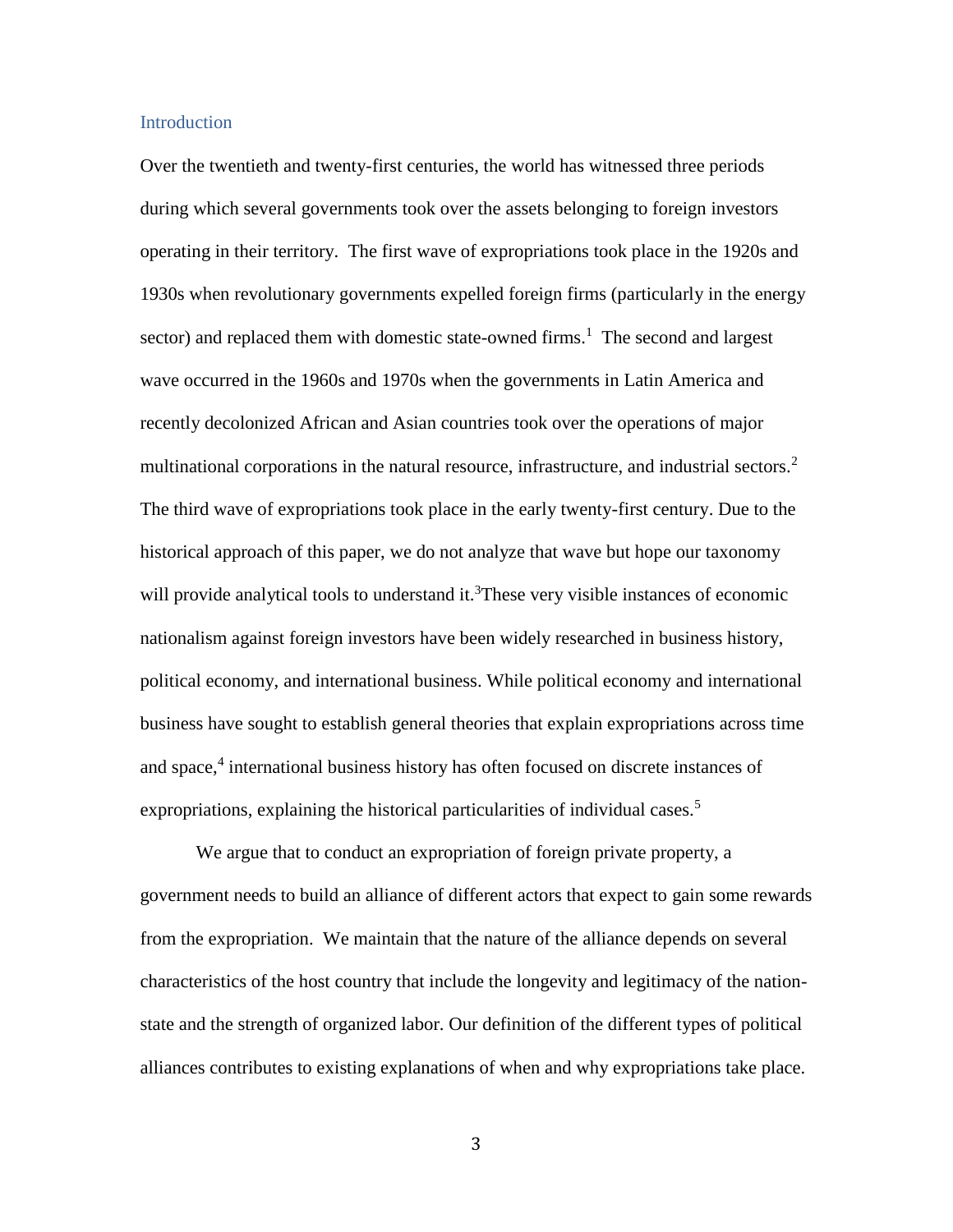Political alliances help us to understand *how* the expropriations take place in terms of the political strategies behind these actions. Based on our case narratives, we define three distinct types of alliances built to conduct expropriations of foreign property:

- (a) A political alliance between the government and the domestic organized labor
- (b) A political alliance between the government and domestic business owners
- (c) A political alliance between the government and domestic civil servants.

We do not believe that this framework of different domestic political alliances which drive the timing and form of expropriations are exhaustive, but rather that they establish an important pattern that can only be seen by comparing the rich and detailed historical accounts of individual cases. We hope our paper can be a starting point for other studies defining other types of alliances with other constituencies.

We conduct our study through a comparative historiography approach. This means we draw on a synthesis of existing historical (and social-scientific) accounts in place of direct archival research. This approach was first advocated in 1958 by Fritz Redlich, in recognition of the valuable and reliable archival research that underpins historical research monographs. He questioned why historians would frown on the "systematic use of the resulting material, derisively called 'secondary,' [which] appears as somewhat absurd, when the goal is highly sophisticated synthesis and not a mere narrative." <sup>6</sup> Business history in particular has relied on single case studies, with comparative or industry-wide research being less common. Similar concerns about the lack of structured approaches to synthesize the insights from individual studies, has led to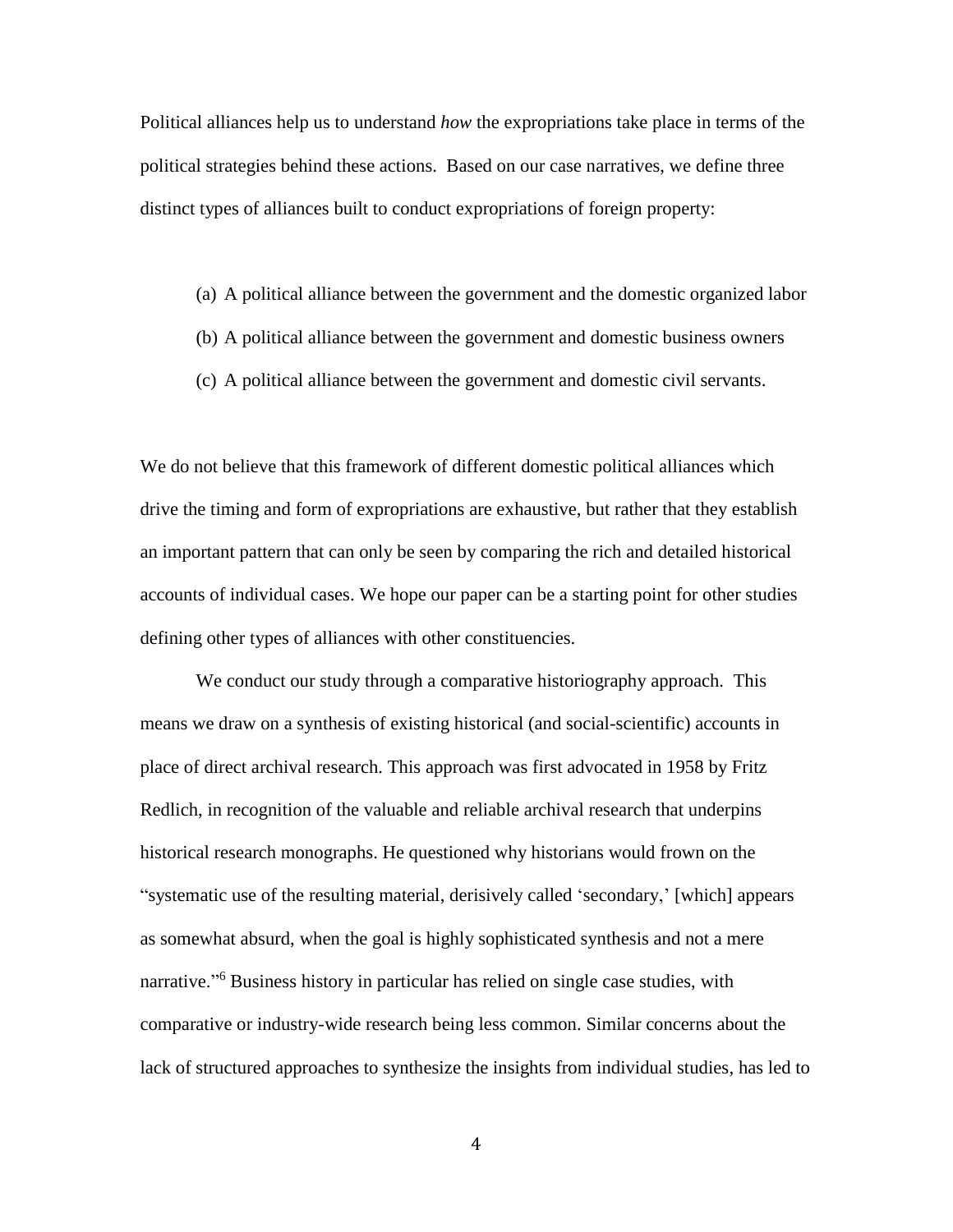the development of explicit approaches to synthesis in related research areas, such as meta-ethnography.<sup>7</sup>

To our knowledge, few scholars have sought to explain the differences between full and partial expropriation, as well as nationalization vs. indigenization. $8$  Scholars have noted that economic nationalism may occur on a sliding scale ranging from punitive taxation, over local content requirements to complete expropriations.<sup>9</sup> Others have focused on the timing of expropriation, or which industries have been targeted.<sup>10</sup> However, we believe that there are important domestic political, social, and economic factors that influence how countries seek to enact expropriations that are relevant to understand their historical trajectories. To elaborate our point, we compare the history of seven countries in Latin America and sub-Saharan Africa to show that expropriations followed different political agendas.

Due to the geographic and temporal range of our cases, we do not present primary archival research, which would be beyond the scope of an article. As historians, we believe in the value of primary archival research to obtain new knowledge of the past, but we also see a role for comparative historiography that allows us to build on the existing knowledge from multiple in-depth historical case studies across different regions.

### The Expropriation of Foreign Property: Why, Where, and When

Existing explanations for the expropriation of foreign property mostly come from other social science disciplines, such as international business, international political economy, and international law. They mostly take a broader, more international view that aims to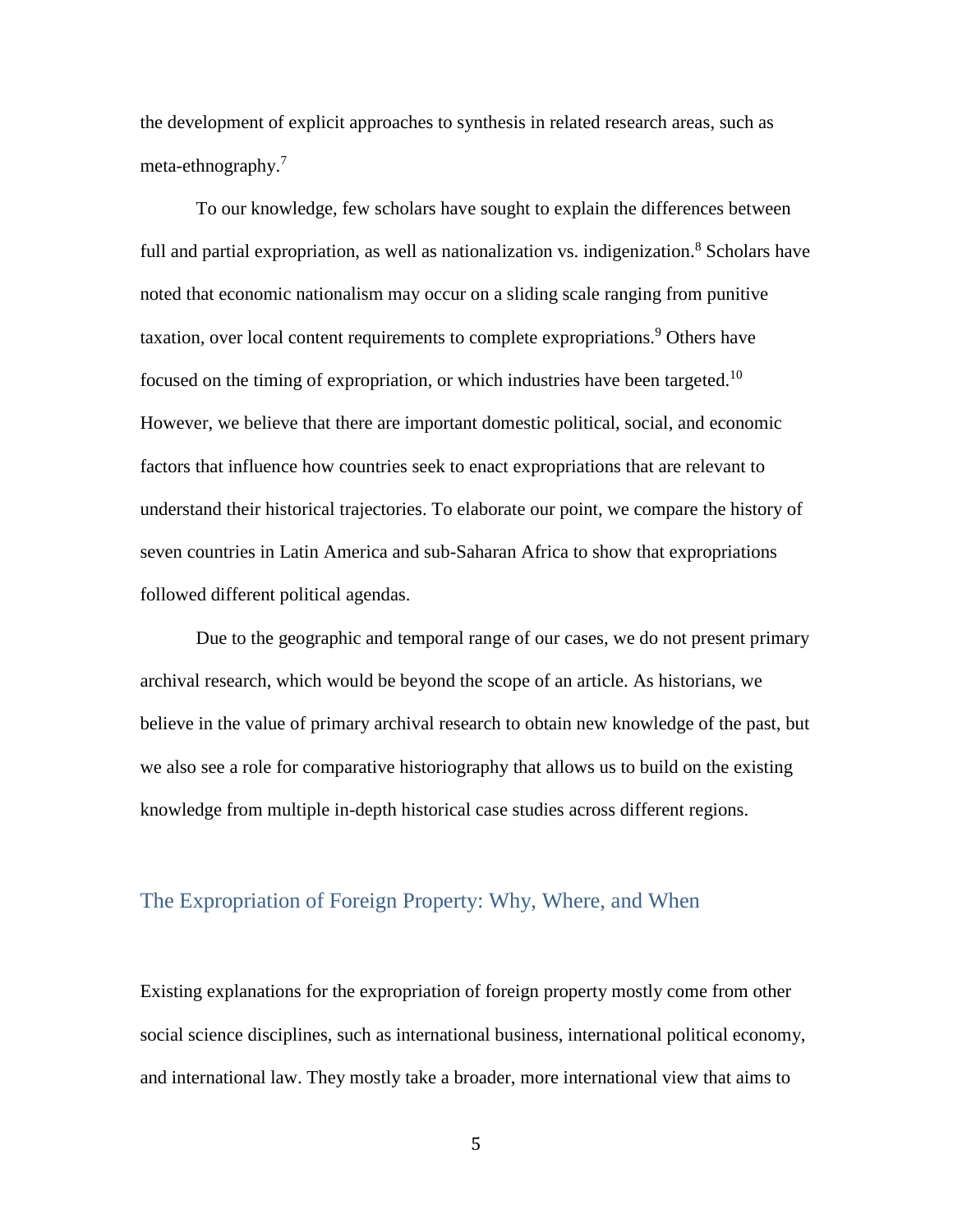theorize the conditions under which states may take foreign property. These explanations converge around a set of reasons for expropriations listed in table 1. Authors do not necessarily put forward a single explanation at the expense of all others, as becomes clear from the list below, but combine different reasons in their argumentation of *why*, *where* and *when* expropriations occur.

#### *Table 1 about here*

When trying to understand *why* developing countries expropriate foreign property, explanations have focused on abstract concepts such as ideology, symbolism, and fairness. For example, rulers who perceive that the country's level of poverty is the result of a history of foreign exploitation might decide to ensure national control over "the commanding heights of the economy," that is to say, over strategically important industries.<sup>11</sup> Kobrin, however, cautioned that ideology's role as the main driver for expropriation only applies for the mass expropriations resulting from state takeovers led by Communists.<sup>12</sup> Another justification for expropriation may be based on the unwillingness of multinationals to re-negotiate existing contracts that are perceived as unfair to the host country.<sup>13</sup>

However, not all explanations perceive ideology or symbolism as key to decisionmaking and instead assert that governments expropriated because they had gained the capability through acquisition of technology or because the international conditions were favorable to expropriations.<sup>14</sup> Most studies of expropriations, however, went beyond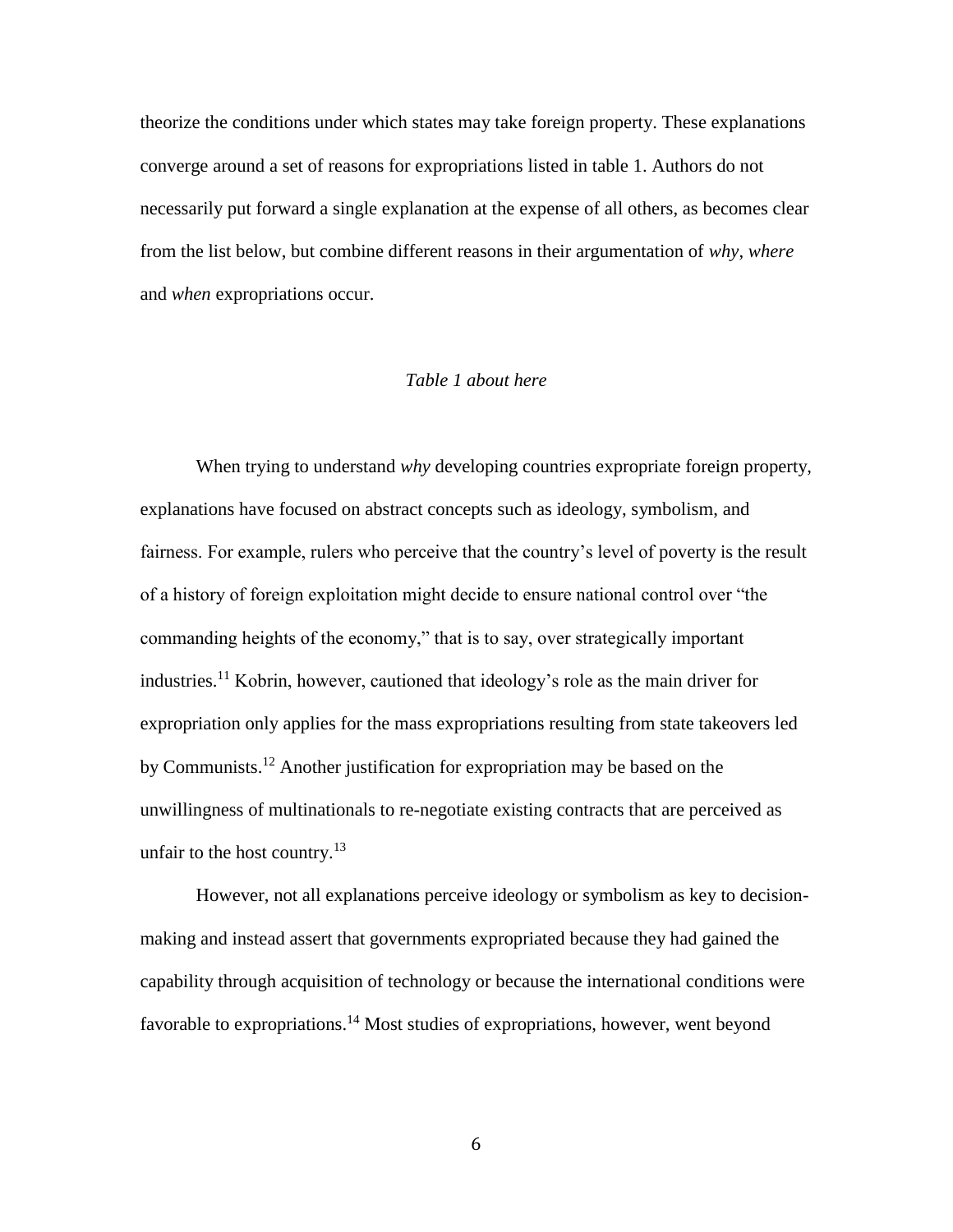these general explanations of *why* this occurred towards taking into account the *where* and *when* as well.<sup>15</sup>

Apart from the mass expropriations in Eastern Europe after World War II, most expropriations of foreign property in the twentieth and twenty-first centuries have occurred in less developed or emerging economies. This has led many scholars to focus on *where* expropriations take place. Explanations broadly focus on 1) the industrial sector affected by the expropriation, and 2) the institutional characteristics of the expropriating nation-state. Expropriations in the natural resource sector (including oil, mining, and agriculture) represented around 40 percent of all expropriations during the 1960s-1970s wave.<sup>16</sup> Although those expropriations garnered the most press coverage and prompted the most diplomatic tensions, that wave of expropriations also included a significant amount of expropriations in the manufacturing sector (27 percent) followed by finance (12 percent) and trade (5 percent).<sup>17</sup> In the great majority of the cases (90 percent), the expropriations were selective, as they targeted particular firms or industries.<sup>18</sup> The strategic importance of the sector for the expropriating country is key to understanding this pattern.

Many scholars have assumed that democracies are more effective at protecting foreign investors than autocratic states.<sup>19</sup> However, others have argued that in countries where political turnover is high (whether they are democracies or dictatorships), rulers will assume a short-term horizon in defining their actions and will be tempted to expropriate foreign firms and obtain the short-term gains from the expropriation without dealing with the long-term problems.<sup>20</sup> Ultimately, many scholars agree that expropriations are more likely to occur in countries with "weak institutions," usually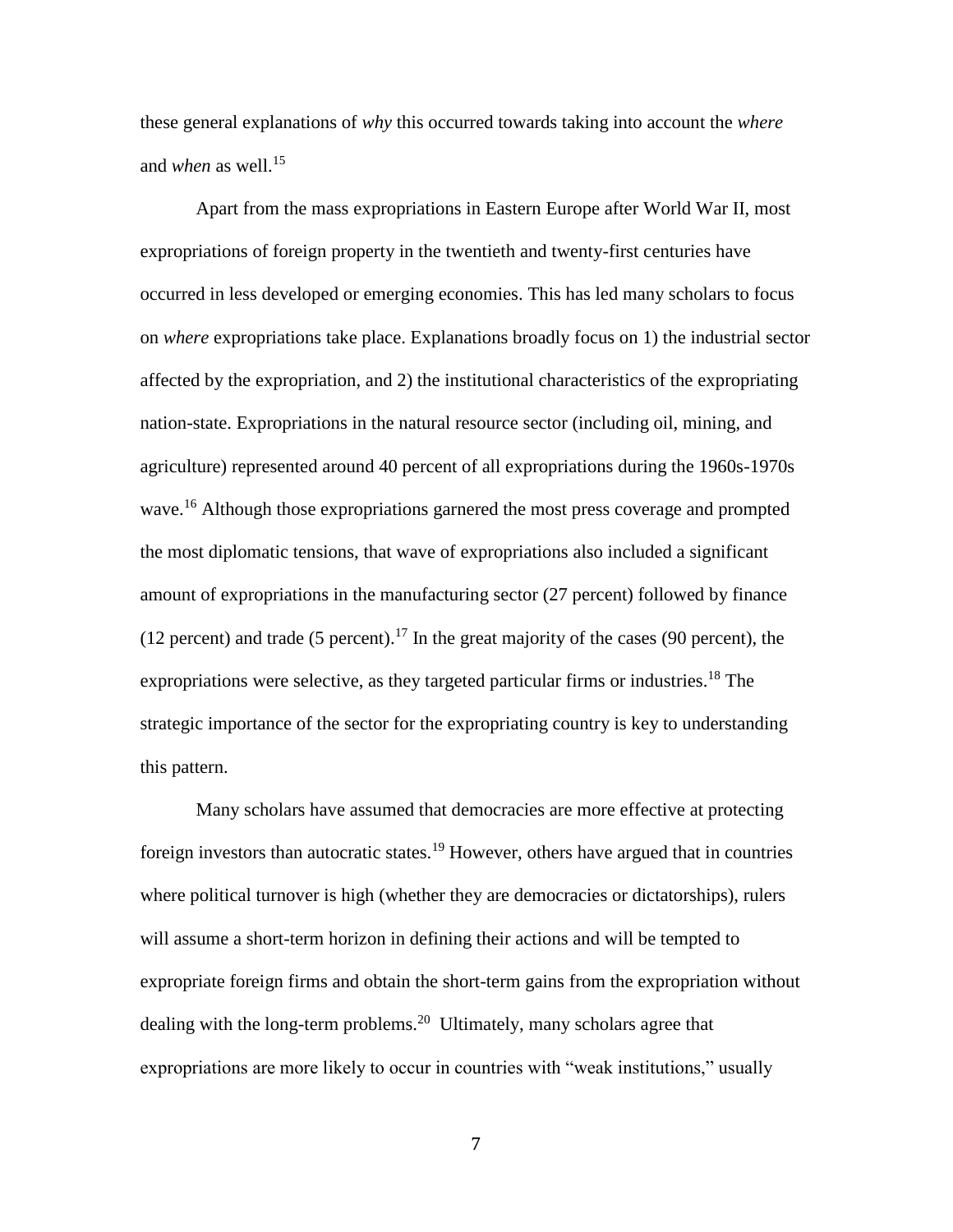defined (as critics have pointed out) as not sharing the institutional framework of Western liberal democracies. $2<sup>1</sup>$ 

Using a neo-Marxist lens, the so-called *dependency* scholars studied expropriations as one of the tools used by peripheral countries' dominant classes to reduce their subordinate role in the global economy. For Dos Santos, the expropriations of export industries that took place in Latin America in the 1930s and later on in the 1960s aimed to gain domestic control over the main source of hard foreign currency.<sup>22</sup> The rationale, according to Dos Santos, of these initiatives was to use this foreign currency to fund an industrialization process that would eventually break the expropriating country's dependency status. By the very nature of how the world economic system works, Dos Santos posited, this end of the dependent status never materialized, but was replaced by another type of dependence. Evans confirms this point by showing how hard it was for the Brazilian bourgeoisie to control multinational corporations (particularly in research and development) while at the same time trying to increase the nation's economic output.<sup>23</sup> Dos Santos added that in the 1960s and 1970s the peripheral bourgeoisie took advantage of what they perceived as a general weakening of the United States in the global sphere (reflected in the catastrophic Vietnam war) to either expropriate foreign property for their development programs or to take initiatives to collectively weaken the power of the multinationals with organizations such as OPEC or the Non-Aligned Countries.<sup>24</sup> Regardless of any revolutionary language used by most expropriating governments, most dependency scholars agree with the idea that the working classes did not usually lead expropriations.<sup>25</sup>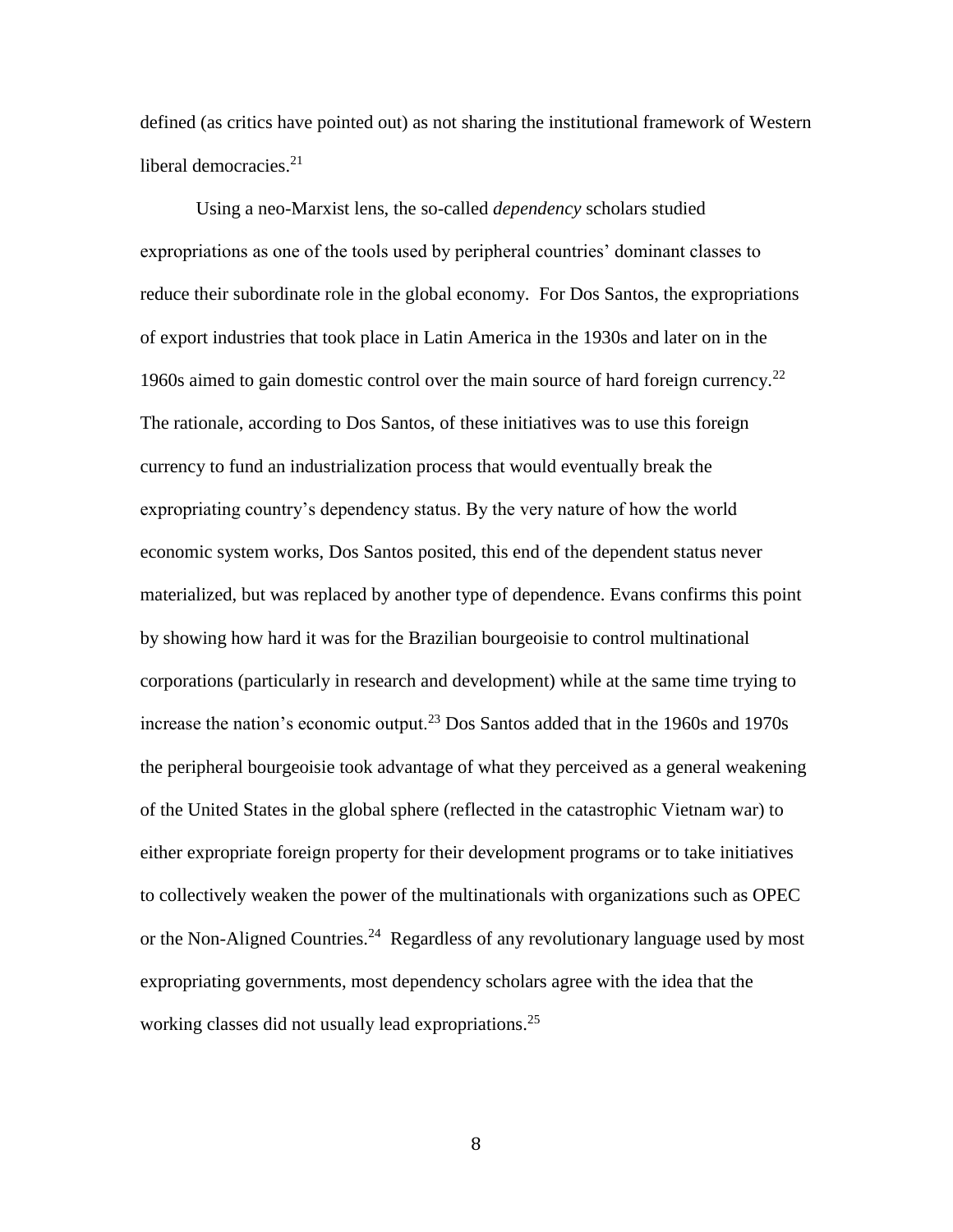Studies addressing *when* expropriation is likely to occur, focus on the technical characteristics of the expropriated firm or industry, the evolution of international prices of the product under foreign control, and general international trends in the political economy. Kobrin provides a simple explanation of the rationale of expropriation policies by arguing that, once the benefits of placing a particular industry in foreign hands no longer justify the costs and regulation involved, a government might find it more beneficial to expropriate.<sup>26</sup> Combining several of the previous elements in a single model, Medina, Marcelo, and Kim maintain that expropriation of foreign firms is more likely to take place when the host government has limited capability to monitor taxation (after all, taxation of several industries can be highly complex and requires particular know-how the local government might not have), its economy has acquired capabilities to run the industry, the host country's economy does not depend significantly on exports controlled by foreign firms, and political competition is restricted.<sup>27</sup> Movements of international commodity prices can also account for industry-specific expropriations, for example, the link between high oil prices and oil company expropriations. This dynamic is frequently most evident in more autocratic host countries, combining a range of different reasons to account for these events.<sup>28</sup>

In summary, existing explanations cover a wide range of reasons for expropriations, but even these do not fully explain all cases of expropriation. We maintain that closer attention to the specific national contexts and the convergence of domestic interest groups are important, yet undertheorized in terms of how expropriations occur. Our comparative historiography offers an alternative framework that is more responsive to the kind of contextual, contingent, and temporally unique features of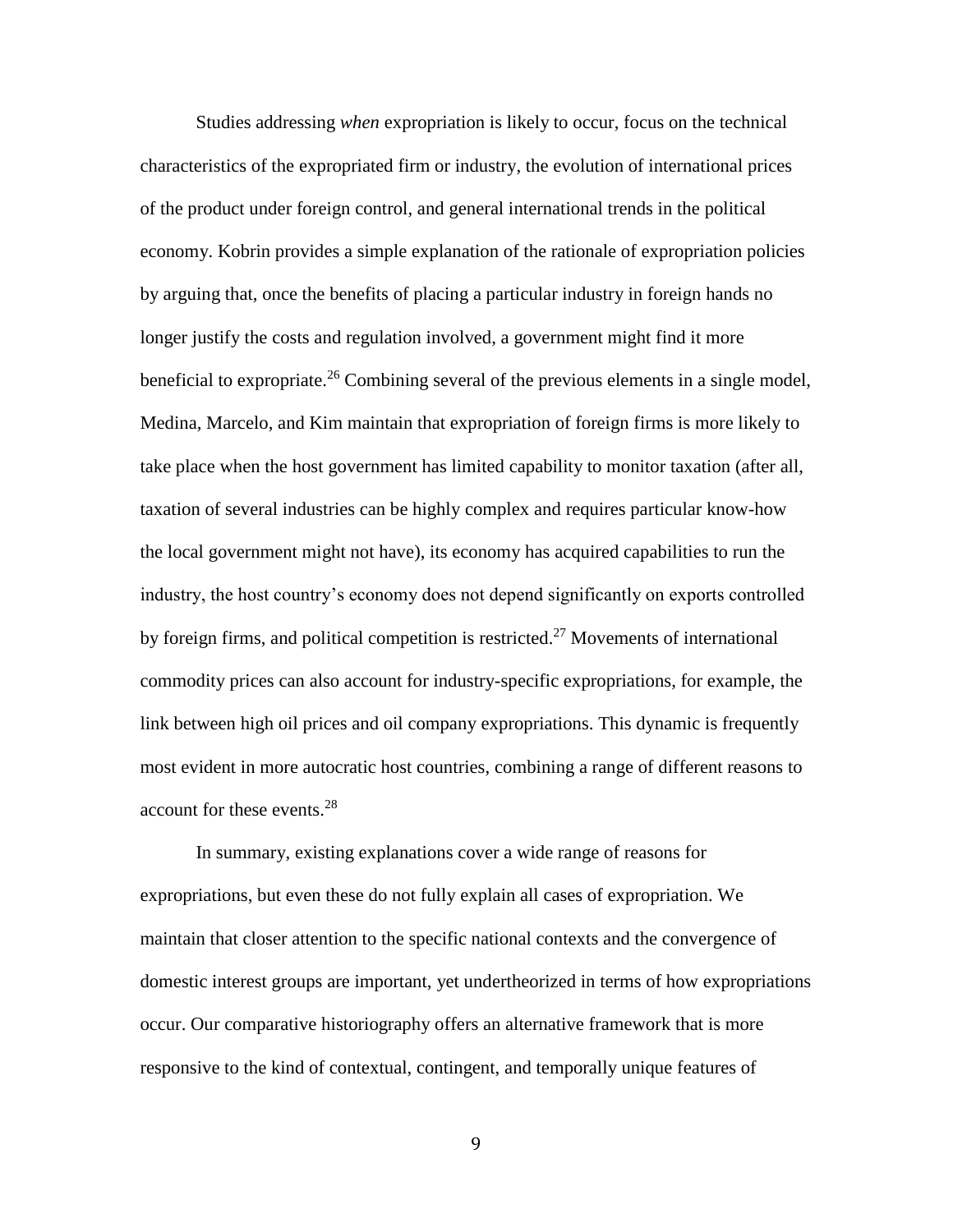expropriations in developing countries. We believe that historical research's strengths in attending to the specific and unique in the analysis of historical events offers an alternative mode to creating theoretically relevant explanations.

#### Selecting cases of expropriation in Latin America and sub-Saharan Africa

Our synthesis focuses on historical research on expropriations in developing countries in the mid-twentieth century, a period that saw a large number of expropriations. Expropriation is defined as a "governmental action to transfer the ownership of private (in this case, foreign) assets to the state, with or without compensation<sup> $29$ </sup> or "the forced divestment of equity ownership of a foreign direct investor."<sup>30</sup> We consider cases in which the government forces the divestment of foreign-owned assets either to redistribute them among a particular domestic constituency (referred to as indigenization) or to be owned by the government (nationalization). In this study, we do not consider cases of "creeping expropriation" defined as cases "when governments change taxes, regulation, access, and laws to reduce the profitability of foreign investment."<sup>31</sup> We also distinguish between nationalization and indigenization as two different forms of expropriation that are usually lumped together. $32$ 

For this article, we chose to discuss several paradigmatic cases of expropriation. The one taking place in Mexico in 1938 was the largest one at that time outside the Communist world. Venezuela was a major oil producer in the 1970s and has previously led the creation of OPEC. The conflicts between the Chilean government and foreign firms eventually led to the establishment of one of the longest military dictatorships in the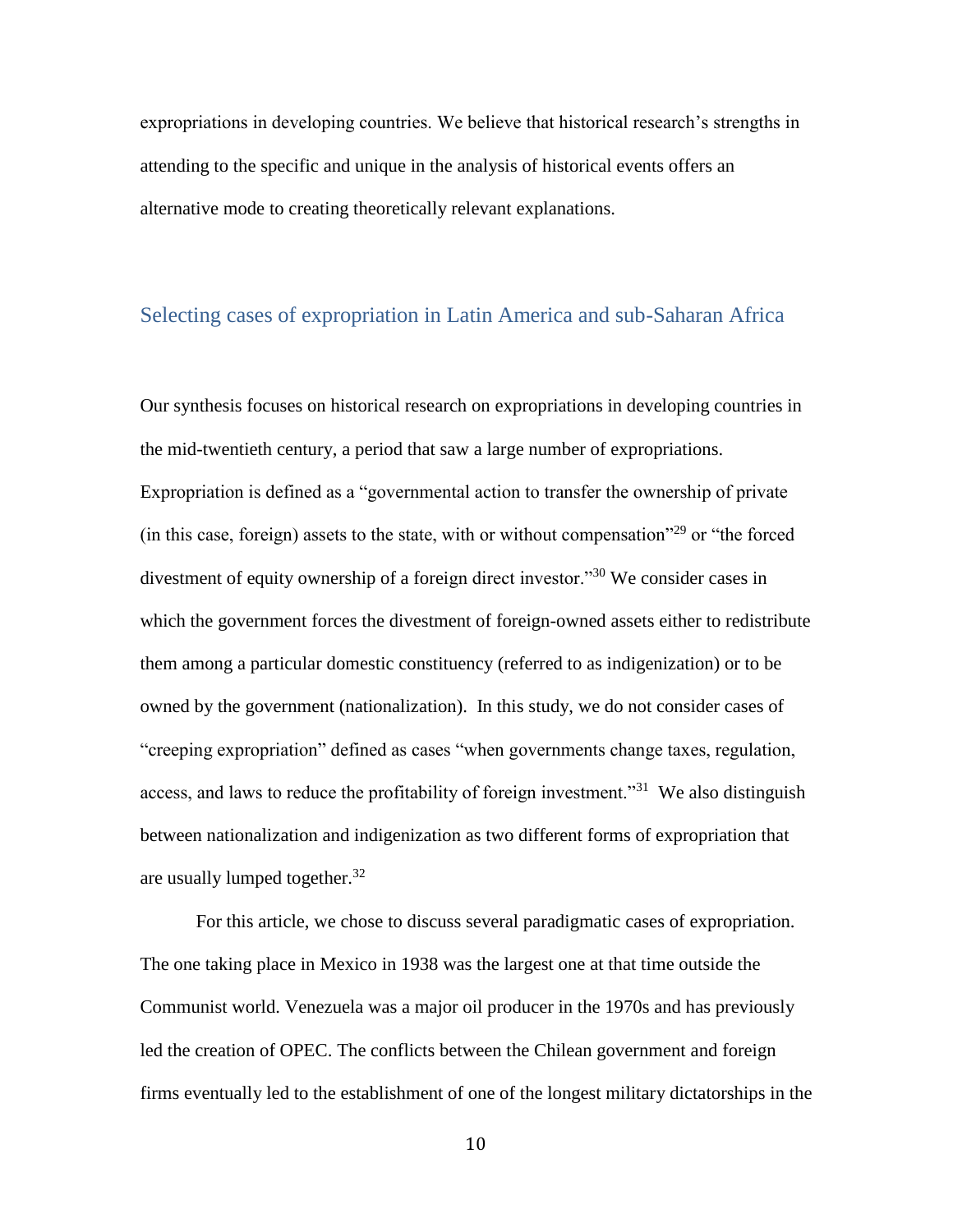Americas. Ghana and Nigeria were the two most extensive cases of indigenization degrees. Zambia's copper nationalization was seen as a response to the Chilean decrees, and Tanzania's nationalizations in response to the Arusha declaration was one of the few cases in Africa that were influenced by political ideology.

While nationalization means that the government expropriates and takes over shares and assets, in the case of indigenization the government enacts legislation that requires foreign investors to sell part or all their shares or assets to a domestic owner. This was an important factor in our selection of cases, as we were interested in why governments would choose one form of expropriation over another. Indigenization-type expropriation was more common in sub-Saharan Africa, so we selected two well-known and significant cases (Ghana and Nigeria) to compare them to well-known and significant cases in Latin America (Mexico, Chile, and Venezuela). However, sub-Saharan Africa also had well-known cases of nationalization, so we added Zambia and Tanzania for further comparison. We were not aware of any significant cases of indigenization in Latin America. All of these cases saw significant expropriations, by which we mean the size and scale of expropriations of foreign property were considered sizeable at the time.<sup>33</sup> They also suggest having categories that differ on key dimensions, which for our cases are geography and type of expropriation (see figure 1). Finally, we also considered whether there had been historical research on these cases for us to synthesize.

#### *Insert Figure 1 about here*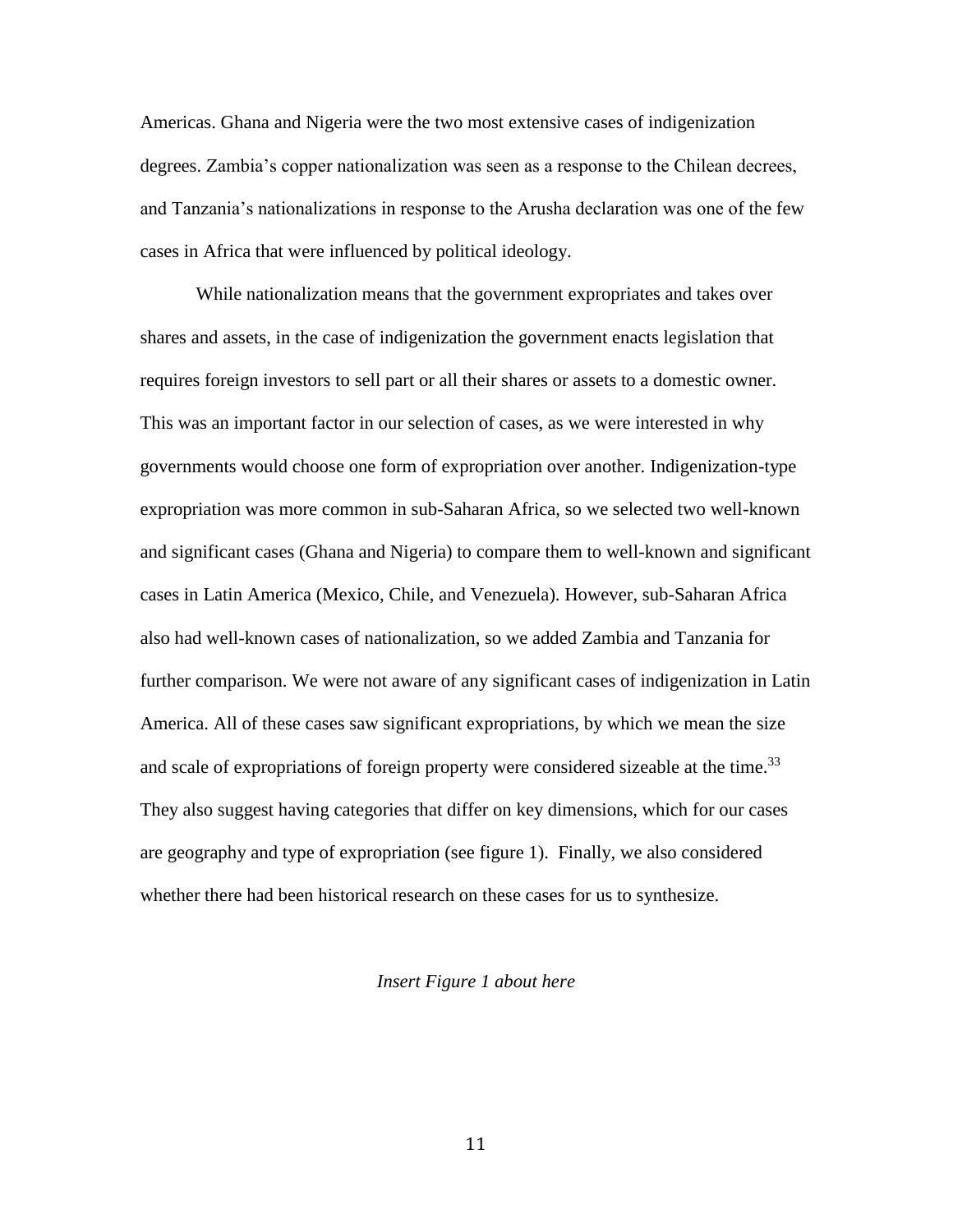We searched for literature on our cases based on prior knowledge, general historical accounts, hand-searching, and following up references. Historical research on our theme was rarely in the form of a standalone study or monograph solely dedicated to the subject, but rather formed part of other research controversies or a holistic account of a historical period. As a result, the terminology used by authors varied, making it difficult to conduct focused systematic searches through standard software tools. Ultimately, we selected studies that were either historical narratives based on archival sources<sup>34</sup> or by now historical accounts by social scientists at the time. <sup>35</sup> While most historiographical accounts follow established research controversies, our comparative historical analysis of our cases showed relatively little overarching debate or cross-citation. We compiled preliminary case histories for our seven cases, focusing on domestic political processes and actors in their explanations. We then compared within and across cases to develop analytically structured histories for comparison.<sup>36</sup>

# Expropriations of Foreign Property in Latin America and Sub-Saharan Africa

Expropriations in the twentieth century took place in two waves and mostly occurred in developing countries.<sup>37</sup> During the 1920s and 1930s, the most important events of the first wave took place in Latin America and Eastern Europe.<sup>38</sup> During World War II, the United States and their allies expropriated German property in their territories and, shortly after the end of the war, Soviet-occupied territories also expropriated both domestic and foreign property as part of their agenda of eliminating private property.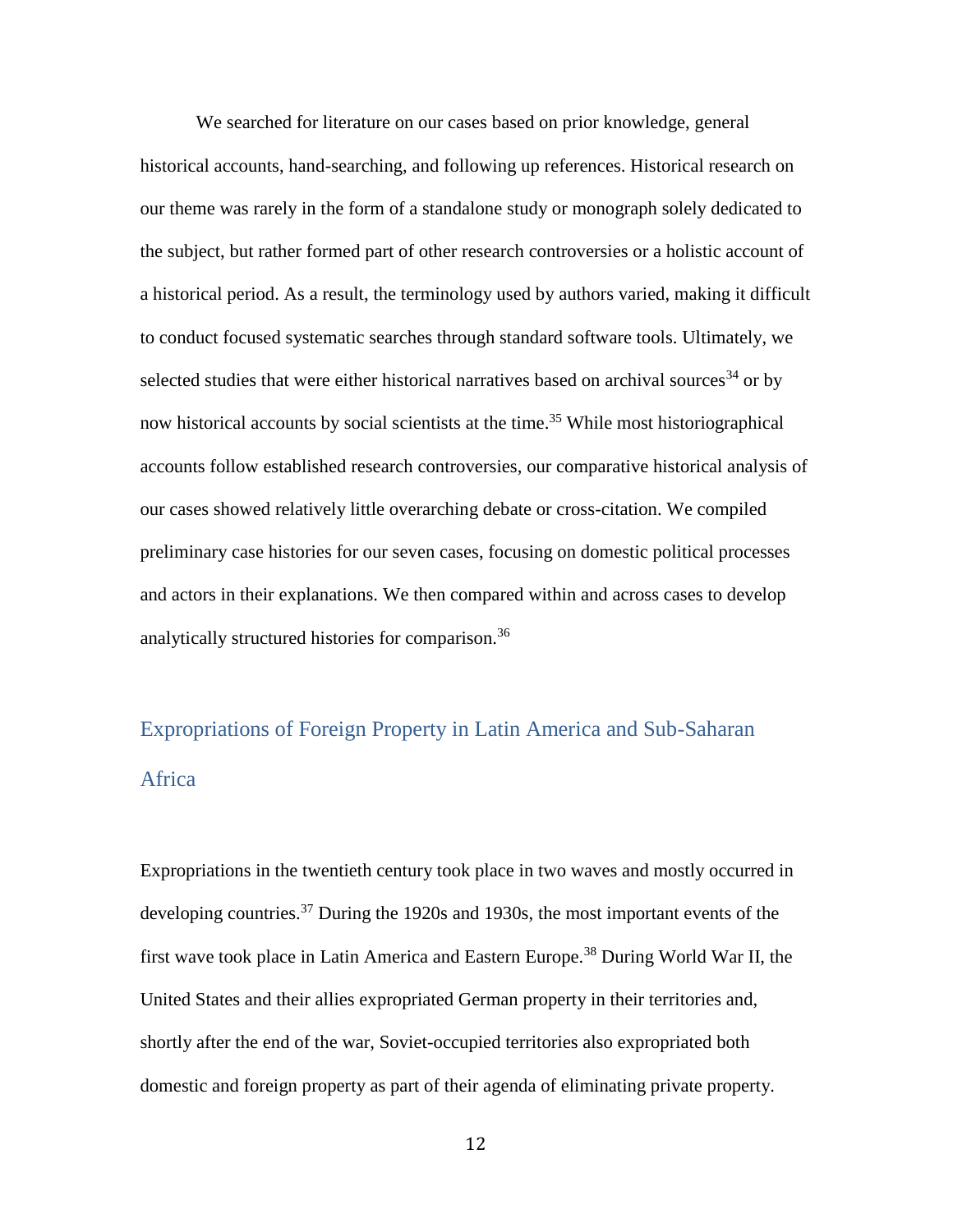During the early 1960s (the first years of the second wave), most expropriations took place in Asia, but from 1967 onward, the great majority of expropriations took place in Africa and Latin America (see Figure 2).<sup>39</sup>

#### *Figure 2 about here*

From our comparison between our seven cases, it became clear that different domestic groups supported nationalization or indigenization legislation. For the Latin American cases, the role of the labor movement stood out, but this was not the case in the sub-Saharan African countries. These also showed a marked difference in terms of the type of expropriation: indigenization decrees in West Africa were broadly supported by a more or less organized domestic business community, whereas nationalizations in East Africa appeared to be driven by different groups within the government or the ruling party. We structure our historical narrative to reflect these insights.

# Government Alliances with Organized Labor

The labor movement has played a significant and active role in governments' decision to expropriate foreign-owned property in several countries. If the government's alliance included the labor force working for the foreign firms and the workforce was sufficiently organized, the government responded to conflicts between labor and multinationals by supporting domestic workers, and not the foreign investor. These political alliances can shift over time, and policies towards foreign firms change accordingly. We find clear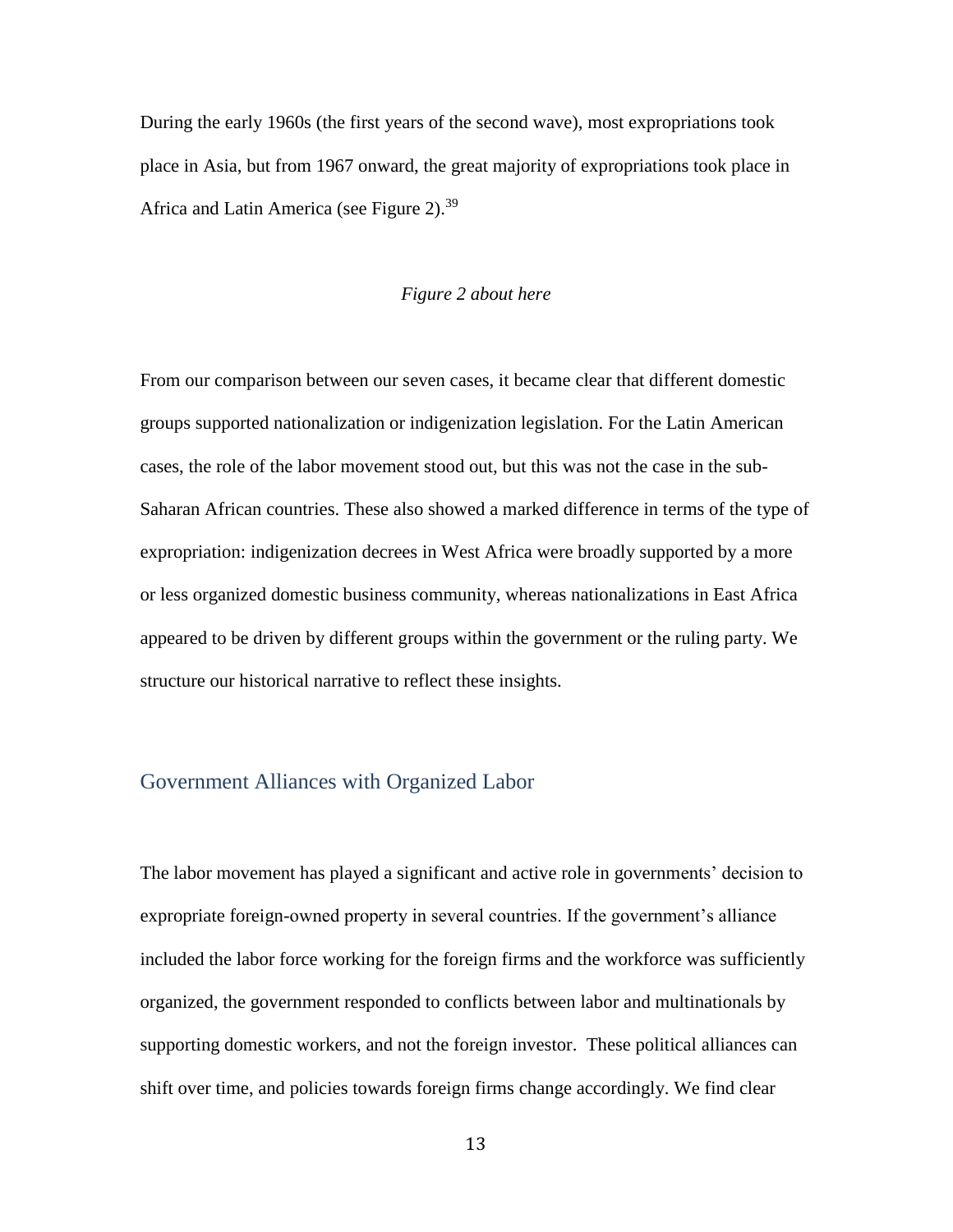examples illustrating these changes in the case of the Mexican and Venezuelan oil industries and the Chilean copper industry.

The Mexican oil history constitutes a classic example of an expropriation resulting from changes in the government's political alliance. General Porfirio Díaz ruled Mexico from 1876 to 1910. Díaz brought stability to the country after decades of political chaos, internal and external wars by ruling with an iron fist while simultaneously opening the doors to foreign investors. Díaz's rule perfectly exemplified a regime supported by a small political alliance. He restricted political freedoms and created a system in which most economic rents were distributed among those belonging to his inner political circle: "Díaz realized that to co-opt potential opponents he needed to reward them with rents. He also realized that to generate those rents; he needed to promote investment. Promoting investment required that Díaz specify and enforce property rights as private, not public goods."<sup>40</sup> Díaz achieved this through two means: by passing legislation that was very favorable to foreign oil companies and by creating a larger system in which the regional elites benefited from the operations of foreign corporations. The British oil firm Pearson and Son exemplifies how the system worked, as its board featured the most influential individuals in Mexico, including Díaz's son.<sup>41</sup> During his rule, Díaz oversaw legislation that favored the operations of foreign corporations, including those operating in the oil sector. In short, the Díaz alliance included the foreign investors and segments of the national elite and excluded other groups of the Mexican society.

Events after 1910 suggest that the government's winning alliance was changing concerning the political system created by Díaz. Frustrated at what they considered to be a policy that only benefited a small circle of Díaz's friends, members of the Mexican elite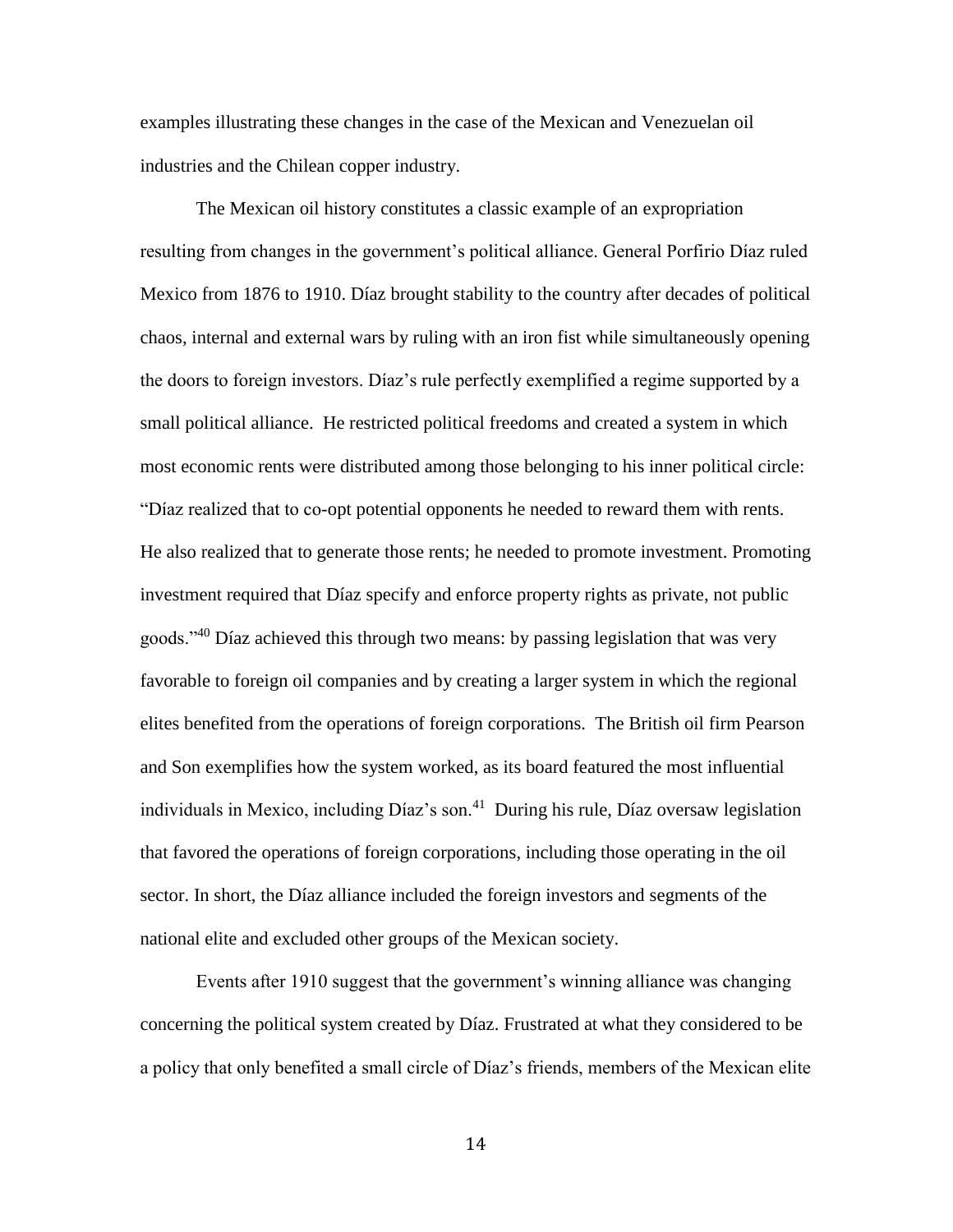overthrew Díaz. This action led to the widespread uprising known as the Mexican Revolution. In 1915, amid a civil war, a revolutionary faction led by Venustiano Carranza took power in Mexico City and launched a process to change the country's institutional framework. His government was responsible for the 1917 Constitution that granted the government legal rights over the country's subsoil and for increased taxation of the oil multinationals, precisely when oil prices were rising sharply.<sup>42</sup> Even though this stopped short of expropriation, the multinationals considered these actions as confiscatory and the US and British governments condemned the new legislation. These reactions clearly show that the alliance with foreign investors had been broken and Carranza sought a new alliance with the domestic business elite. The Constitution, however, remained unchanged. In 1920 Carranza was overthrown by one of his generals, Alvaro Obregón, who immediately faced strong resistance from some of the other members of the military who remained loyal to Carranza. Obregón responded by creating an alliance with peasants and labor unions. Under Obregón's rule, a powerful labor federation was created (the CROM), which became crucial to ensuring his political survival.<sup>43</sup> Despite his approach to the labor unions, Obregón promised the United States that he would refrain from taking measures against US oil companies in exchange for the neighboring country's official recognition as Mexico's legitimate president (a necessary gesture, as the civil war had not yet concluded). Tensions with the United States rose once again under Obregón's successor between 1924 and 1934, as the government increasingly demanded greater concessions from the multinationals, again stopping short of expropriation. During this period, the productivity of the Mexican oil industry began to decrease, and the oil firms gradually started moving to the more productive oilfields of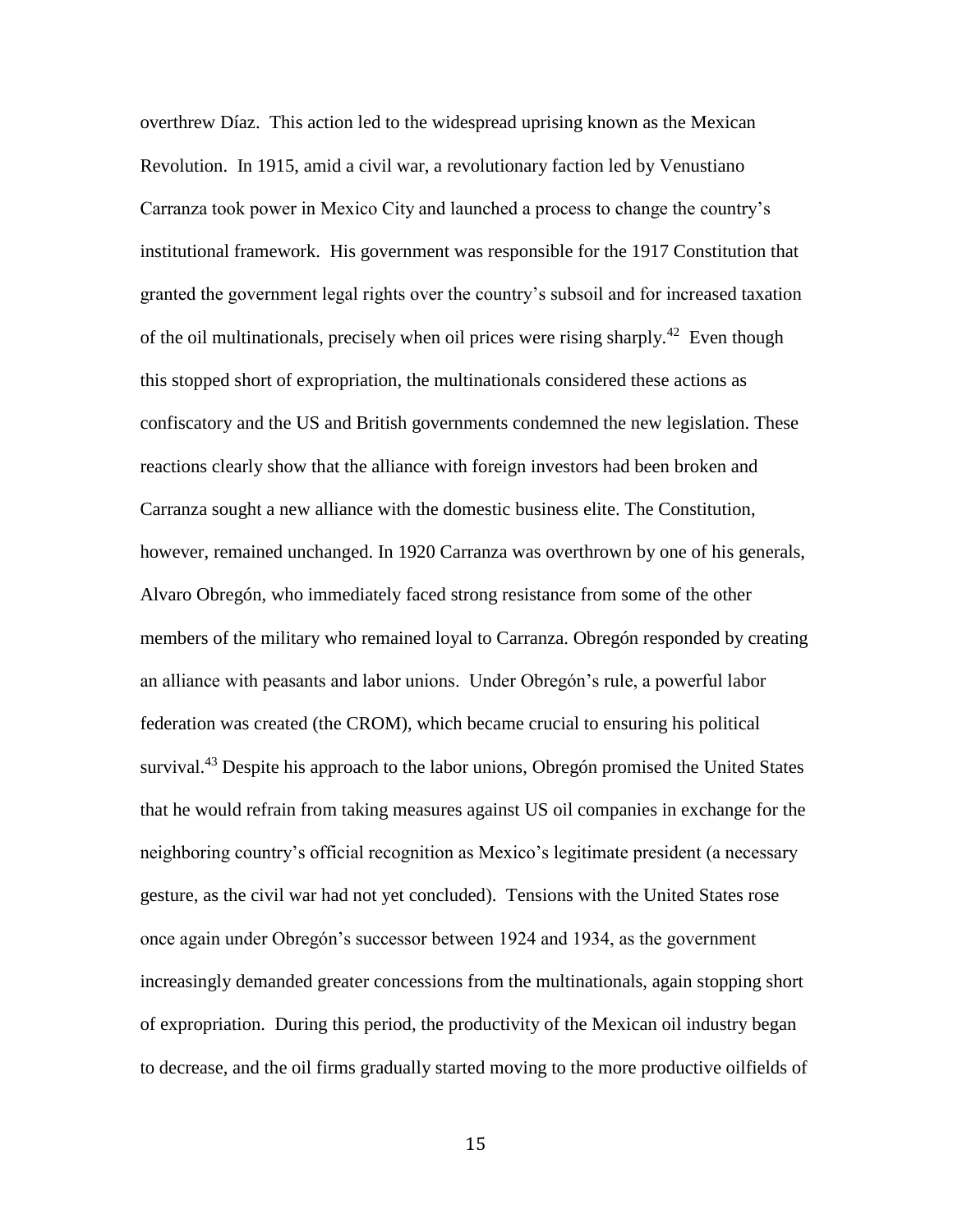Venezuela, which was politically more accommodating to foreign investors.<sup>44</sup> Mexico's rulers increased the size of their political alliance by approaching the national industrial elite while remaining allied to the coopted labor unions. So, the government was building an alliance with domestic business owners, but not to have it as a support for expropriation.

In 1934, Mexico elected Lázaro Cárdenas as president. It is in this phase that the shifting political alliances became favorable to expropriation. Cárdenas took power at a moment in which the country had finally achieved political stability and wanted to consolidate his party's power by strengthening its ties with the labor movement. In 1938, oil workers went on strike demanding higher wages. The multinationals refused, and the unions took the case to the Mexican Supreme Court, which ruled in favor of the unions. When the multinationals refused to comply, Cárdenas decreed the complete nationalization of foreign oil property in Mexico. Taking control of the expropriated assets, the government created a state monopoly (PEMEX), which became an important base of support for Cárdenas' government.

Changes in the size and composition of the Venezuelan government's winning alliance also played a role in the nationalization of its oil industry in 1976. Contrary to the Mexican case, however, this initiative did not come from a left-wing party and did not face opposition from the US government. Oil multinationals arrived in Venezuela in the 1920s during the dictatorship of Juan Vicente Gómez (1908-1935). Gómez repressed labor unionism and opposition parties while creating a favorable business environment for foreign oil firms. This meant that Gómez built a clear alliance with foreign direct investors. In 1918 he even invited the multinationals to write the oil legislation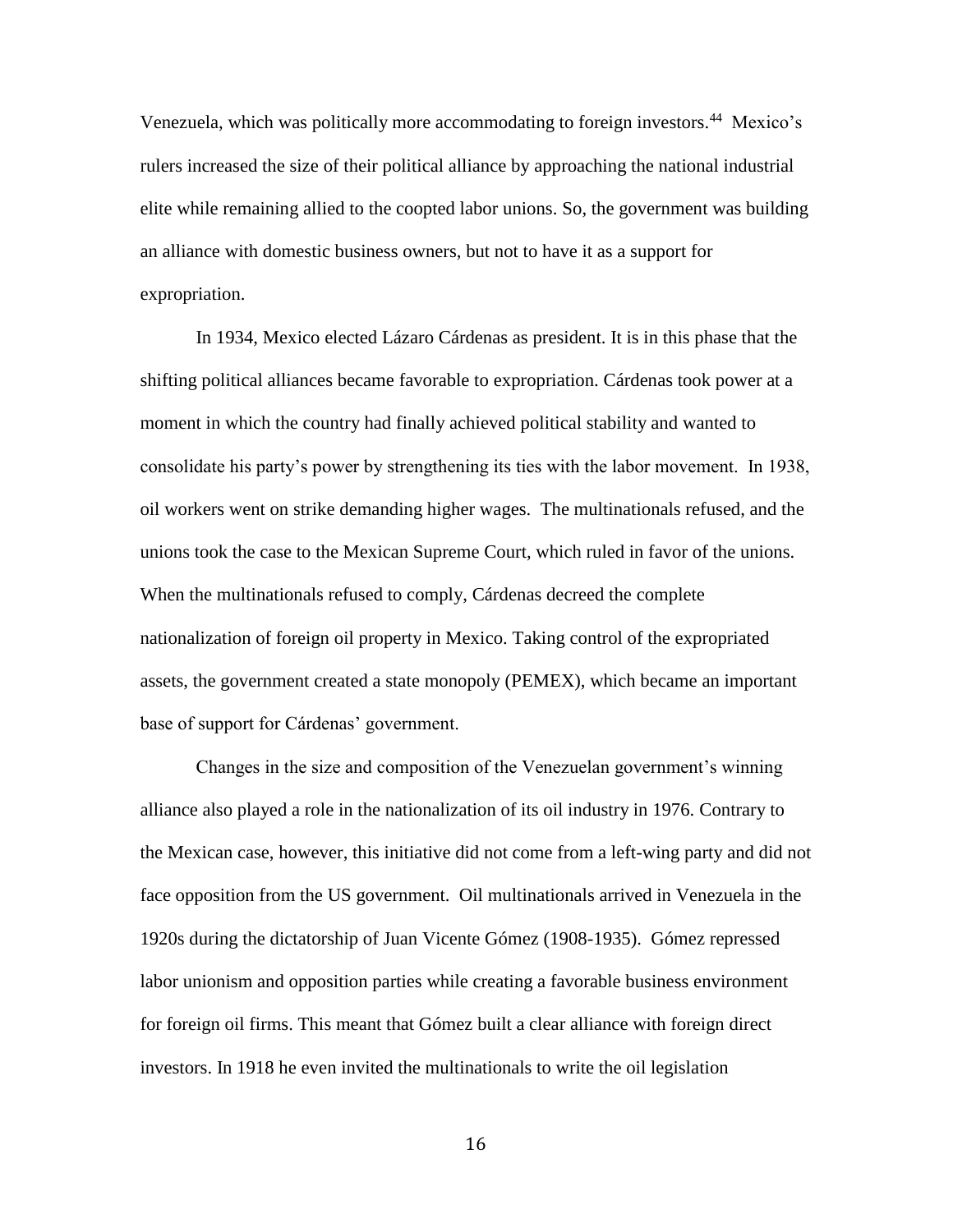themselves. Gómez created a concession system under which many domestic landowners applied for concessions and then sold them to foreign firms, making handsome profits in the process. These individuals and families, together with the multinationals and members of the army, became Gómez's political alliance and, during his rule, he accordingly managed the country's economic policy to their benefit. Gómez died in 1935 while still in power.

Following Gómez's death, Venezuela was ruled by military dictatorships until 1959 (with a brief pause when the center-left Acción Democrática Party, or AD, ruled between 1947 and 1948). During these years, the policy towards foreign oil firms consisted mostly of increasing taxes. The banned pro-democracy opposition argued that the resulting higher government income was used mostly to reward those close to the dictators. Venezuela returned to civilian rule in 1959 under an AD that shifted its original left-wing position to the center by increasing the budget for the military, promising to respect the property rights of the landowning elites, decreasing taxation, and slowing social reforms. Starting that year, Venezuela approved a series of laws that increased government participation in oil profits (forced partial nationalization) and limited the arrival of new foreign firms.<sup>45</sup> Social programs were funded by the taxes paid by foreign firms rather than the domestic private sector. <sup>46</sup> This shows that the previous alliance between the government and foreign investors was gradually breaking.

The main opposition party was the center-right COPEI (the Comité de Organización Política Electoral Independiente, also known as the Social Christian Party). After winning the presidential election in 1969 despite its right-wing leanings, the COPEI leadership also demonstrated openness to the idea of nationalizing the oil industry. By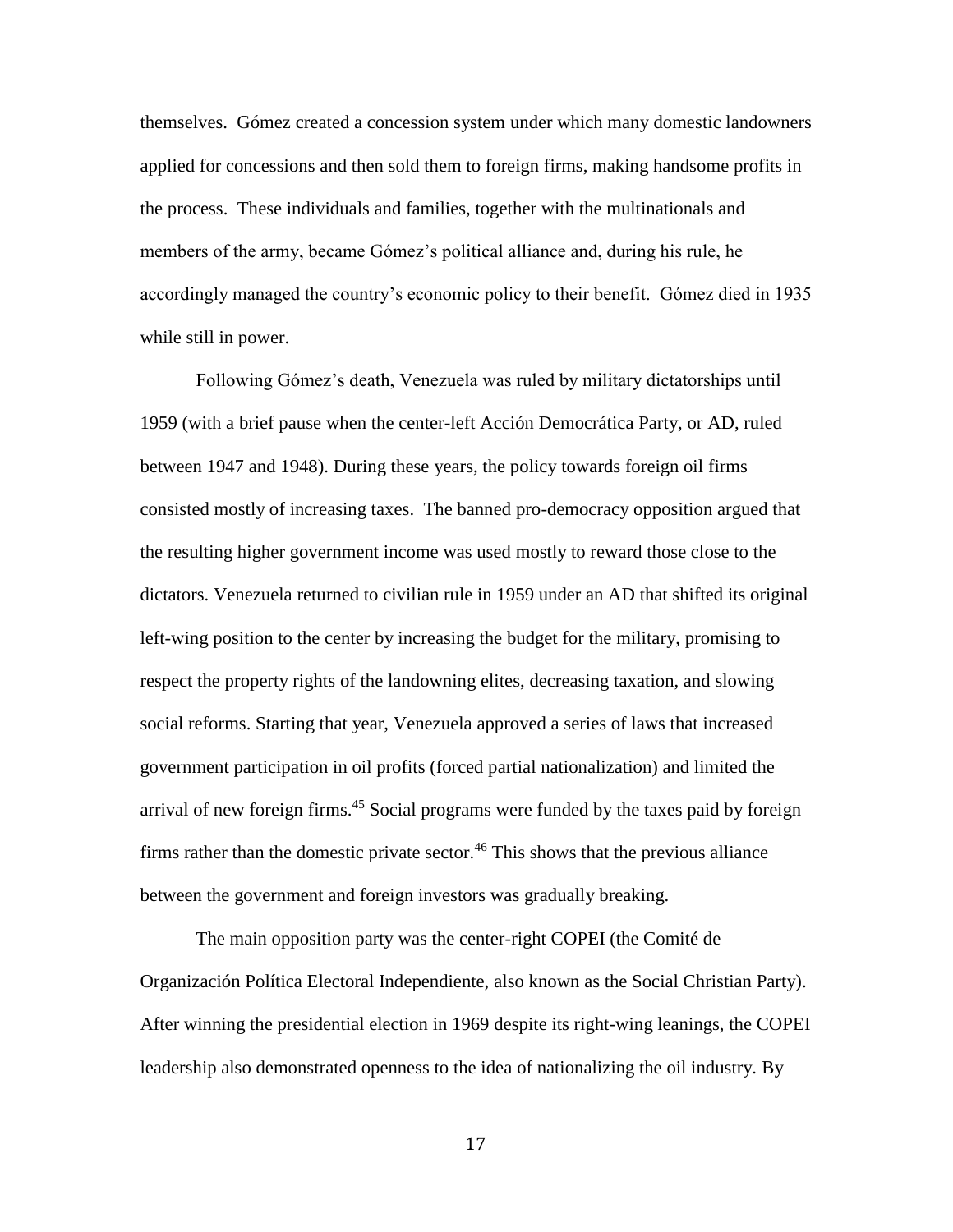this time, Venezuela had a sizable middle class with the necessary technical skills to run the industry, a sophisticated industrial elite, and a stable democratic regime, meeting several of the preconditions for a government to be capable of expropriating and running a company or sector, as pointed out by Kobrin.<sup>47</sup> In 1970, the center-right COPEI nationalized the gas industry and announced complete government ownership of oil fields by 1983. This action showed that COPEI could not build a powerful enough political alliance for the 1974 elections without a nationalist platform. AD, however, still took power in 1974, but by that time, both parties agreed on the idea of domestic ownership of the oil industry, especially at a time when oil prices were rising sharply.<sup>48</sup> This step was taken in January 1976, when an AD Venezuelan government took control of the domestic oil industry and created the state-owned enterprise Petróleos de Venezuela (PDVSA), turning foreign multinationals already present into contractors. Between 1977 and 1999, PDVSA played an important part in generating employment for the AD's base while the AD also controlled the firm's union, which had the power to mobilize voters in their favor. 49

Other expropriations were initiated by center or center-right regimes that had the support of a relatively large alliance composed of middle and working-class supporters. In 1964, Christian Democrat Eduardo Frei was elected as president of Chile and his constituency was composed of the middle class and some sectors of the working class distrustful of the left. Frei's political platform included increases in welfare spending, protectionism, and the nationalization of the foreign-dominated copper and telecommunications industries, which were both in the hands of American multinationals: Anaconda, Kennecott and Cerro Corporation for the copper industry and the International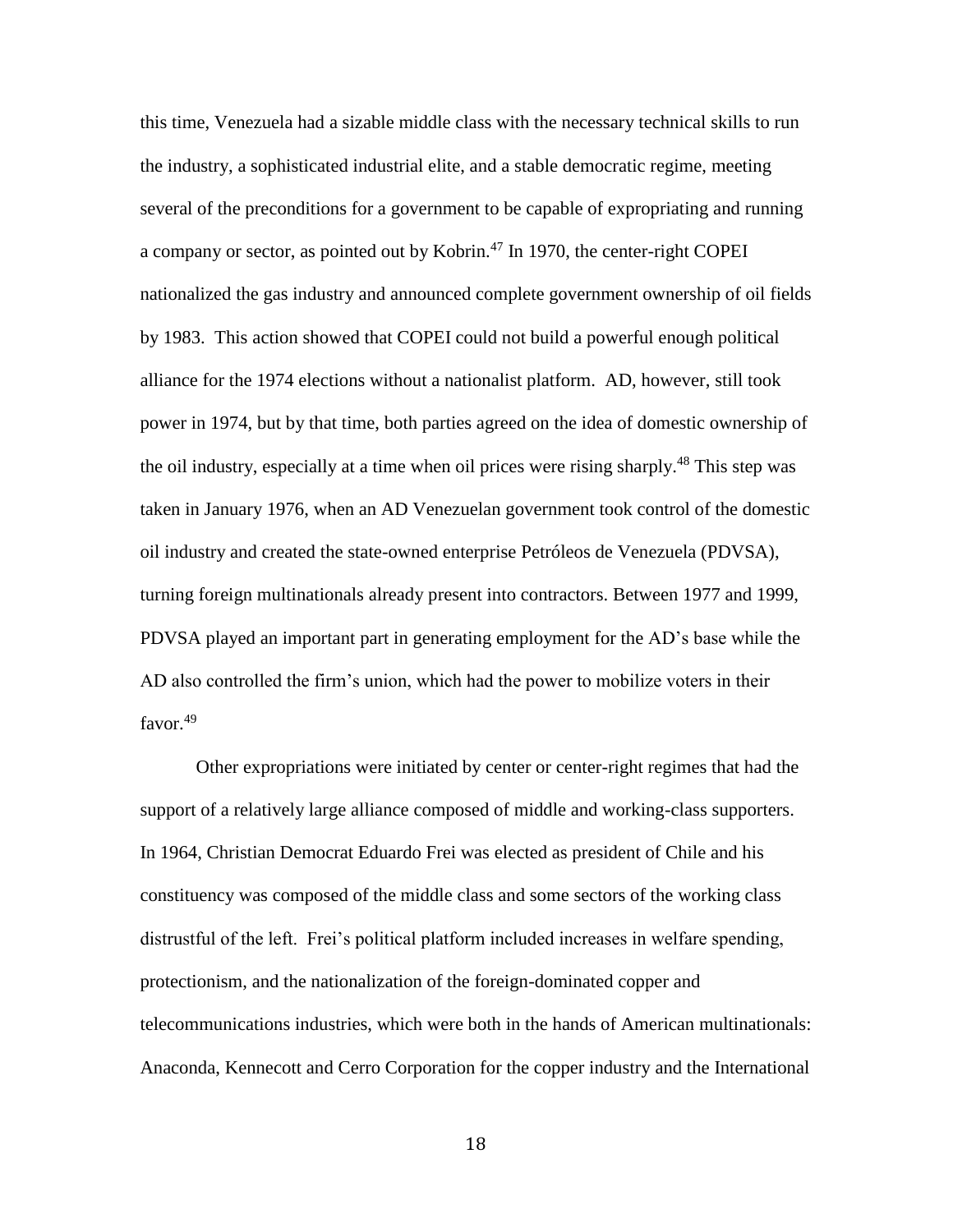Telephone and Telegraph (ITT) for telecommunications. Frei opted for a policy he called the "Chileanization" (partial nationalization) of the copper industry which aimed to increase domestic ownership to 51 percent after negotiations with the multinational Anaconda. This policy was developed in a context in which rising copper prices throughout the 1960s boosted revenues in that sector.

Additionally, as was the case for Venezuela in the 1960s, by this time, Chile had developed its domestic capabilities to exploit this sector.<sup>50</sup> Frei also created a stateowned telecommunications firm to compete with ITT. These initiatives were widely supported by the middle and working-class public and faced little opposition in Parliament.<sup>51</sup> In 1970, Marxist Salvador Allende won the presidential election supported by a broad alliance composed of left-wing peasant and industrial labor unions, an important segment of the urban shantytowns' population, also attracting some middleclass supporters. Despite Allende's ideological differences with his centrist predecessor Frei, economic nationalist policies continued to have strong popular support. Allende's anti-imperialistic and Marxist discourse made expropriation consistent with his ideology. In 1971, Allende declared the expropriation of the properties of Anaconda, Kennecott and Cerro to create the state-owned enterprise CODELCO, a few years before significant increases in copper prices. Later, in 1972, he expropriated ITT after discovering that the firm was involved in a scheme to overthrow him. It is worth highlighting that, despite the fierce opposition Allende faced from the Chilean center and right-wing parties, these two initiatives passed smoothly in the Chilean parliament.<sup>52</sup> Resource nationalism permitted Allende to have a wider agenda regarding expropriation in this particular industry than the one he could count on for other policies.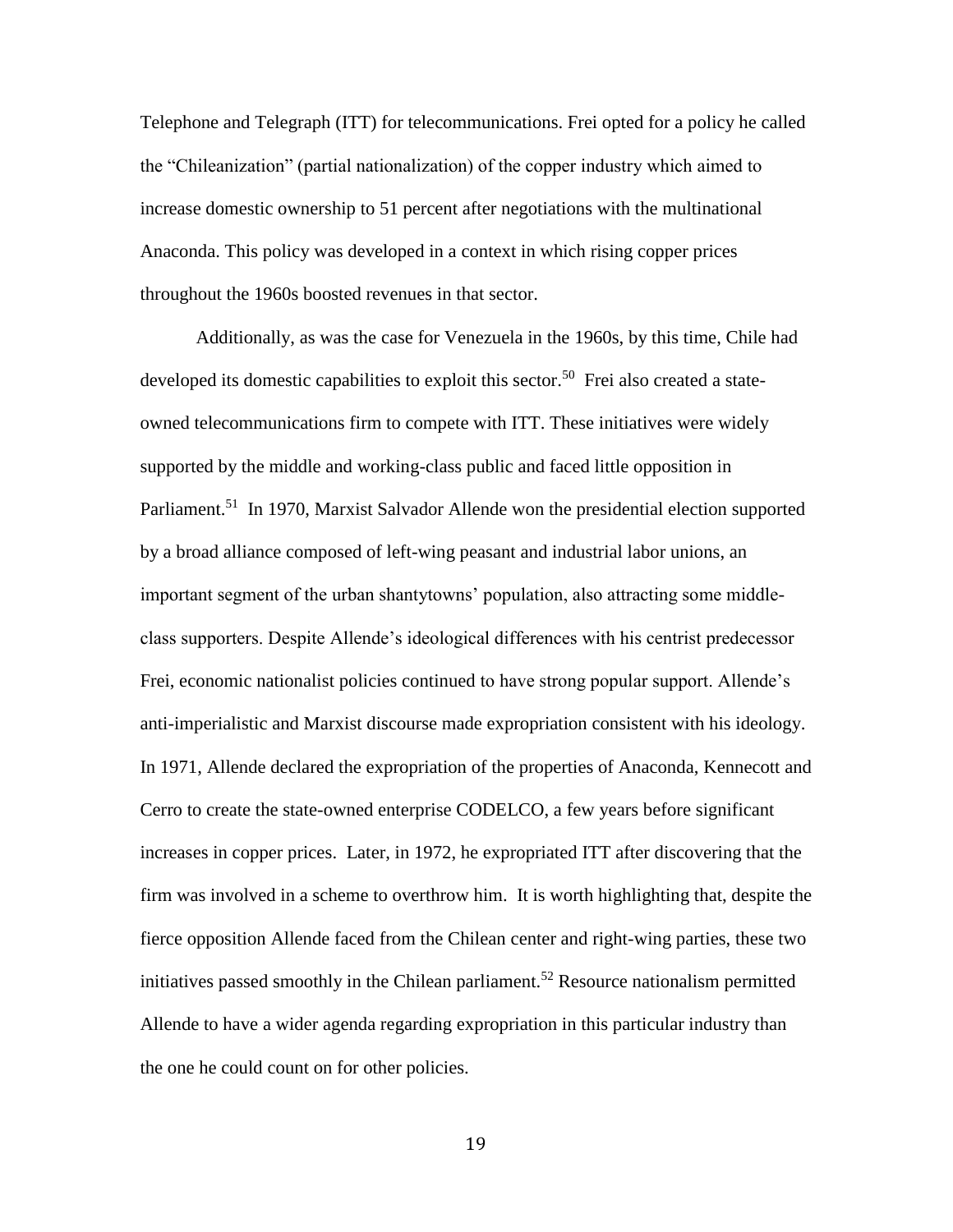The examples in this section discuss cases of countries that undergo social, economic, and political transformations. This leads to a change from a regime supported by a small elite alliance that included the foreign investors to one that relies on a wider political alliance that includes the middle and lower classes (the latter usually participating in politics through powerful labor unions). To reward the members of their political alliance and ensure their loyalty, governments of both left-leaning and centerright leaning orientation often took over the properties of foreign firms to establish jobcreating state-owned enterprises and invest in areas of interest for their political alliance.<sup>53</sup> All these initiatives were supported by rhetoric that fused economic independence and national sovereignty. Although an alliance with organized labor was an important factor, in making these expropriations possible, they did not necessarily translate into an increase of the welfare in general. Throughout the decades following the expropriations, the labor unions of both PDVSA and PEMEX were notorious for their corruption. In the Chilean case, the copper industry continued to be one of the main sources of income for the military, so it was not re-privatized.

#### Government Alliances With Domestic Business Sector

Even though one would assume that the domestic private sector should oppose expropriation of foreign property on the grounds that domestic firms would see this action as a threat to their property rights, several scholars argue that a government can selectively protect property rights –ensuring that the property of a particular group will not be subject to expropriation.<sup>54</sup> This is most likely where domestic business has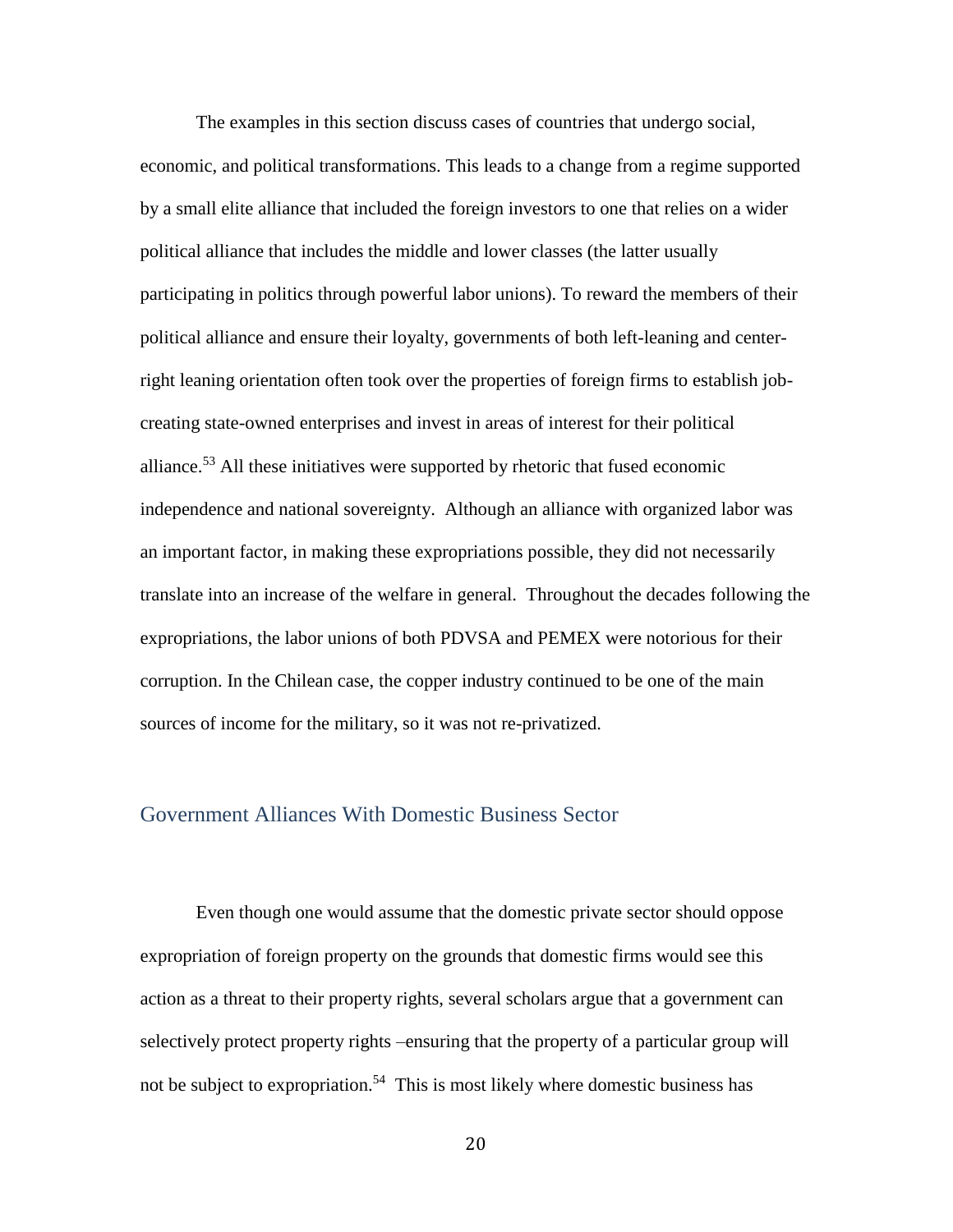significant political influence. When a government's main constituency is composed of domestic businesspeople in societies that offer limited political participation for the wider population, a government might either increase taxation on foreign firms or expropriate foreign property to redistribute rents among a segment of the private sector. Two West African cases highlight how expropriation via indigenization decrees aimed to legitimize the postcolonial national identity and citizenship.<sup>55</sup>

The policies followed by the government of Ghana after independence in 1957 highlight the role of the domestic business community in the expropriation of foreign property. Ghana, the first British Sub-Saharan colony to gain independence, began expropriations after its first head of state (Kwame Nkrumah) was overthrown in 1966 by an alliance of pro-Western police and military men. As a result of this turbulent political history, the expropriation programs fall into two distinct periods: an early phase from 1968 to 1969 and a later phase from 1972 to 1977. The "caretaker" regime that overthrew Nkrumah in 1966 returned the country to a short-lived democracy in 1969, which ended in 1972 after General Ignatius Acheampong and the military overthrew the government. In terms of the expropriation programs, the earlier decrees were minor and focused on resident foreigners, such as the Lebanese community. These were not foreign investors as understood in international business scholarship. The targeted groups were, rather, domestic investors with foreign nationalities. The fact that these groups were frequently the most affected by indigenization legislation suggests that these forms of expropriations were closely intertwined with contemporary struggles over citizenship in postcolonial Africa.<sup>56</sup> Major beneficiaries of the indigenization legislation were small African businesses, which had felt threatened by the competition.<sup>57</sup>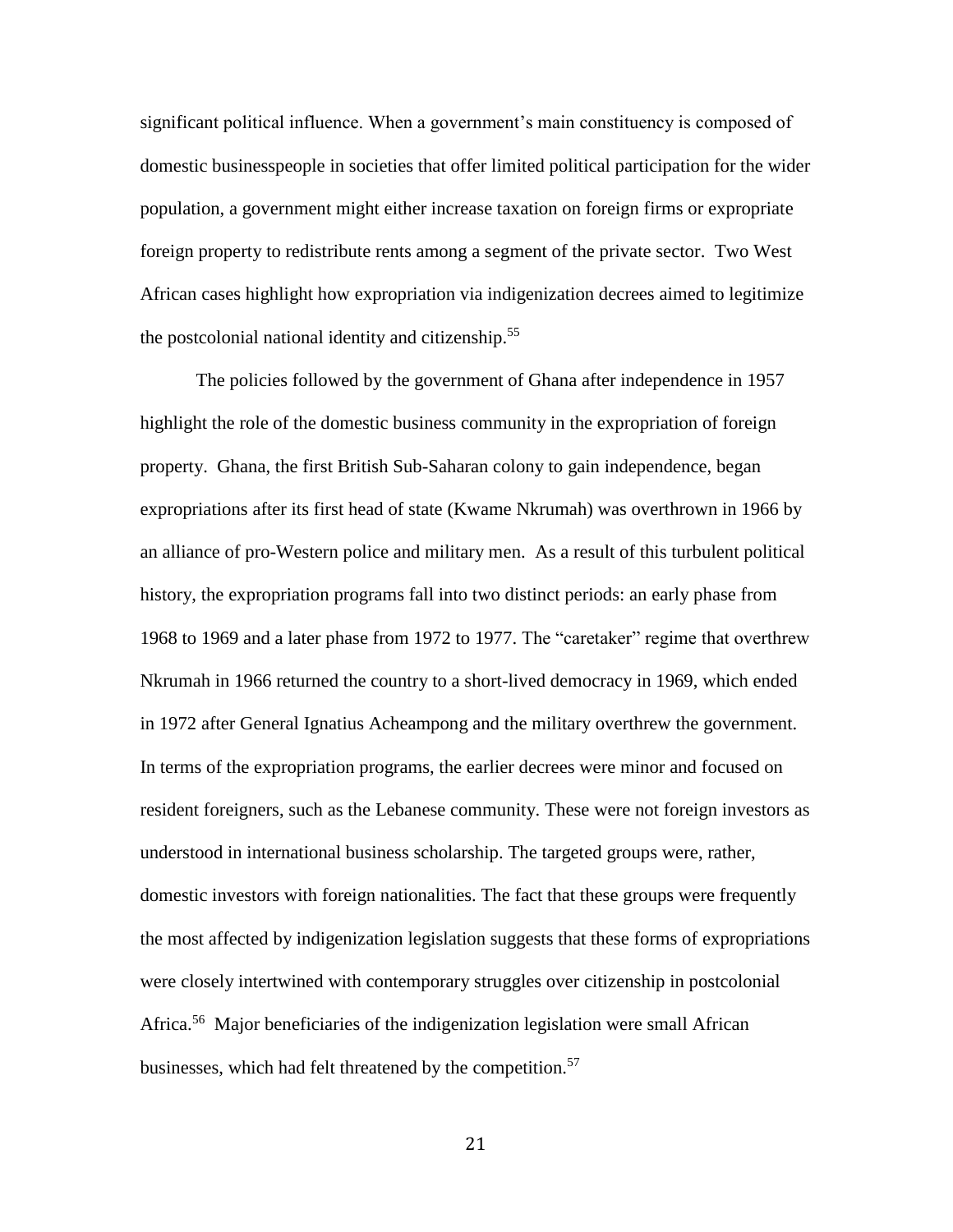A somewhat different pattern emerges from Ghanaian expropriations after 1972, both regarding the motivations behind these policies as well as the firms that they targeted. In 1972, the partial nationalization of privately-owned gold mines was announced; compensation for the 55 percent stake was negotiated by 1974. In other sectors, the government opted for *indigenization* instead of nationalization, which amounted to the forced sale of foreign business to domestic citizens, rather than the government. Similar to the indigenization decree of the late 1960s, this measure mostly targeted companies owned by resident Lebanese traders. Politically significant groups such as small shopkeepers and market traders supported these decrees. But the 1970s program went further and also legislated the partial indigenization of large, Westernowned businesses.<sup>58</sup> The main beneficiaries were relatively wealthy investors, as well as skilled employees and Ghanaian managers, who gained access both to lucrative investment and better positions in foreign companies. As this was mostly achieved through the sale of shares, foreign investors remained the main shareholders. Targeted nationalization, as in the case of gold mining, aimed to more strategically expand government control over the main sources of foreign exchange income.

The most consistent pressure, however, was applied to companies regarding their employment practices, suggesting a desire to open up more opportunities to bettereducated members of the middle class, who left the country in large numbers in the 1970s to find a better life abroad, given the declining economy and the repressive political regime. Expatriate immigration quotas had been in place since the days of Nkrumah's rule (1957-1966), but they became increasingly restrictive. Foreign firms were now at pains to show that they hired, trained, and promoted Ghanaians into responsible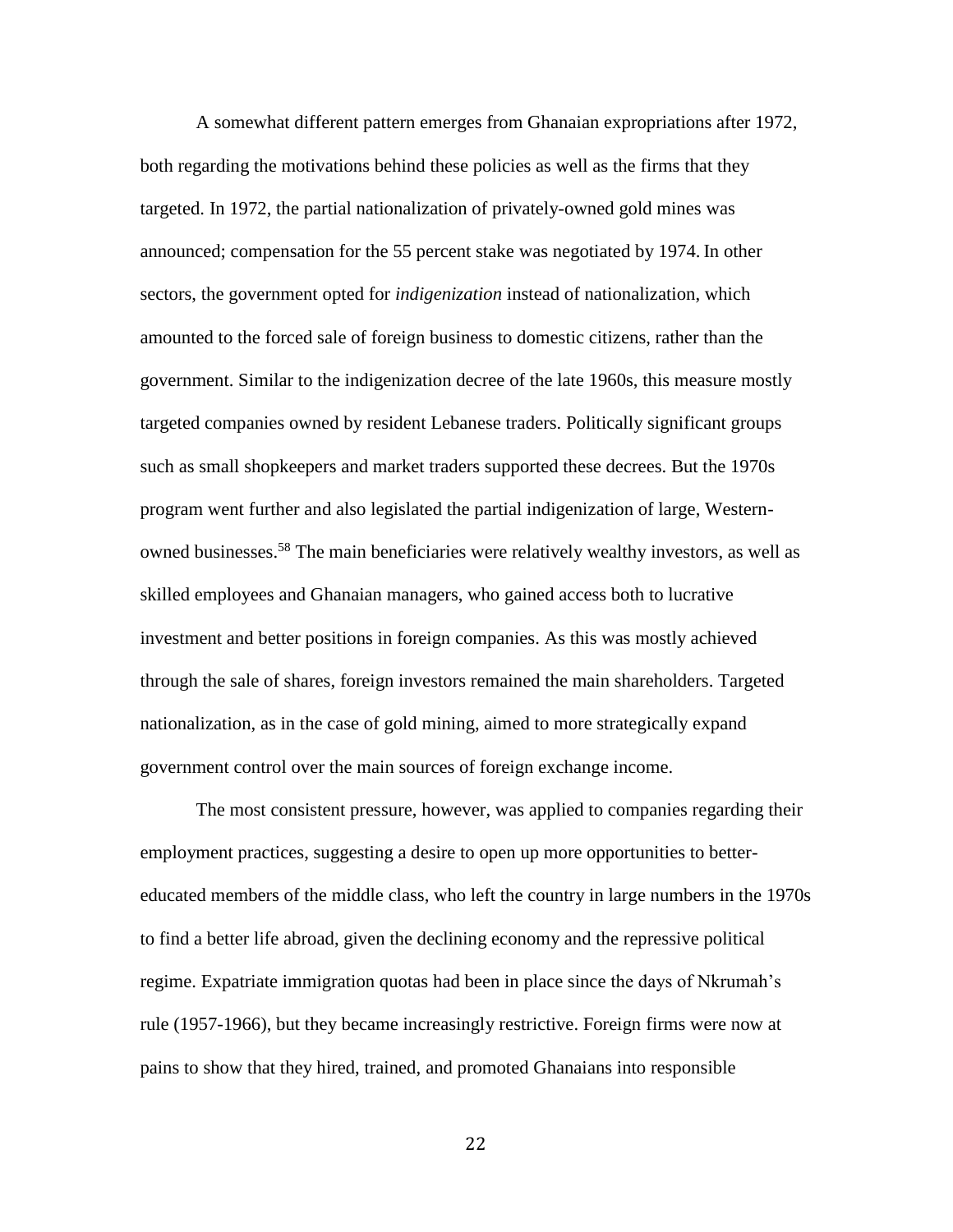positions.<sup>59</sup> This suggests an attempt on the part of the military government to gain the support of a relatively broad section of the population: predominantly urban, the alliance included groups such as uneducated owners of small shops, owners of medium-sized enterprises, well-educated, salaried or professional middle classes and relatively wealthy investors. Organized labor was noticeably absent here, even though it played a more significant part in the Latin American cases. In post-colonial Africa, trade unions had become dominated by political parties and only rarely found an independent voice or had the power to influence politics.<sup>60</sup>

The Nigerian expropriations of the 1970s share some similarities with those of Ghana but in a context of greater political instability and booming oil prices. After the country became independent in 1960, it adopted a federal democratic system, plagued from the outset by regional rivalries and political tensions. The discovery of major oil and petroleum deposits in the Niger Delta in the late 1960s influenced the political landscape of the independent country, and, in what came to be known as the "resource curse," further undermined effective governance.<sup>61</sup> In 1966, Nigeria's government was overthrown in a military coup, and ethnic tensions between the different regions led to the secession of Eastern Nigeria under the name of Biafra. The ensuing civil war lasted from 1967 to 1970, and the control of the oil-producing areas in the Niger Delta was key to the conflict. The willingness of international oil producers to collaborate with the Biafrans undermined their legitimacy in the eyes of the Nigerian government.

At the end of the Nigerian civil war, the government partly nationalized the three largest commercial banks, which were all foreign-owned. This was a strategic decision to ensure access to finance for the subsequent indigenization decrees. In 1972, the first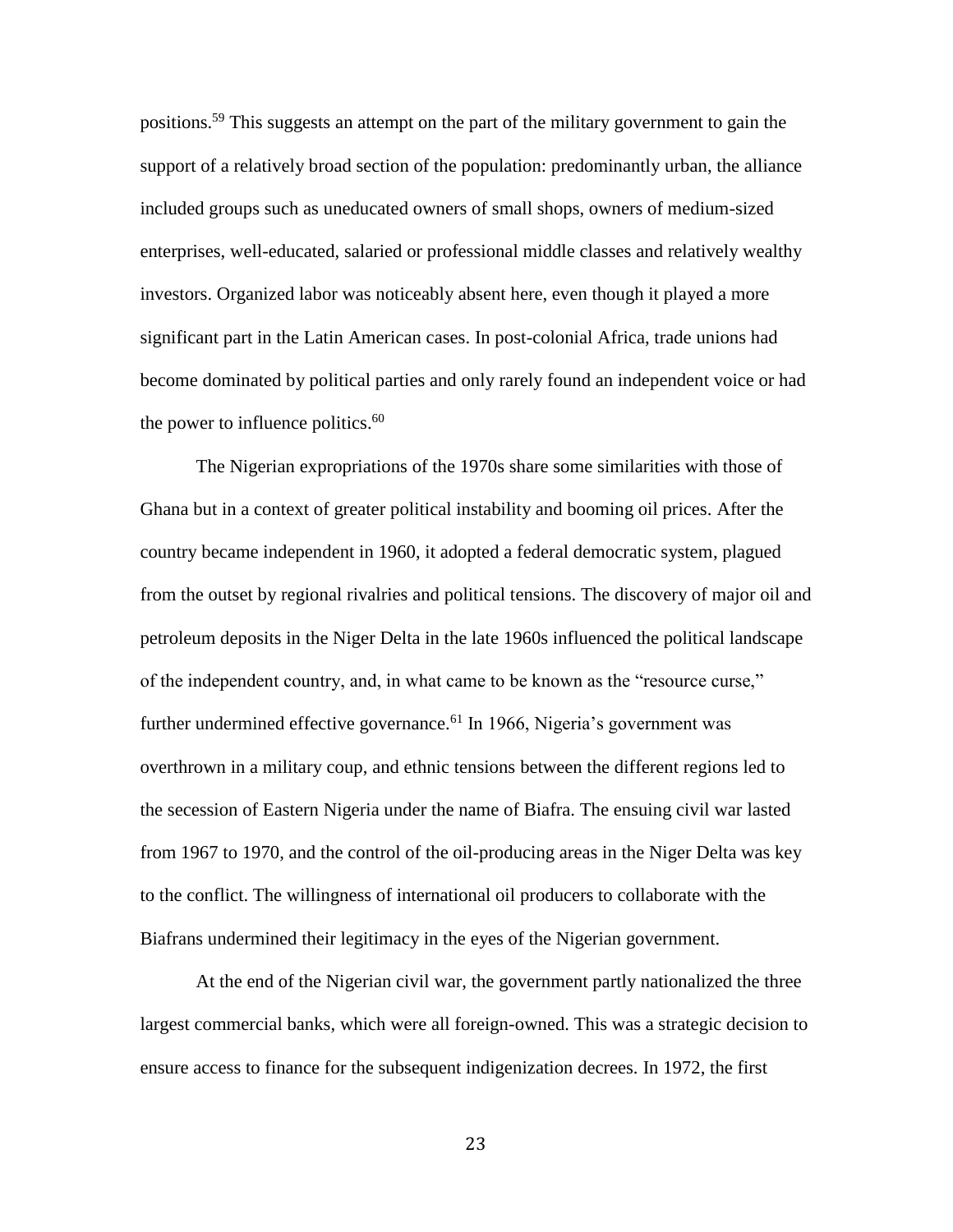Nigerian Enterprise Promotion Decree (NEPD 1) favored domestic business owners similar to indigenization in Ghana, but targeted not just small to medium-sized companies but also larger international ones. The government negotiated separately with the oil companies over partial expropriations.<sup>62</sup> In 1975, Olusegun Obasanjo took over the military government and his administration were critical of what NEPD 1 had achieved so far. NEPD 2 was announced in 1977 and aimed to be far more comprehensive than its predecessor. However, its implementation coincided with a slump in oil prices and general turmoil in the international economy, as several developing countries faced a debt crisis. In 1981, the Nigerian government reclassified several industries to attract foreign investment, effectively reversing many of the decisions of NEPD 2.<sup>63</sup> Falling oil prices curbed the political and economic gains that could be realized from expropriating existing foreign investment and increasingly limited the inflow of new international investment.<sup>64</sup> However, while prices fell from their peak in 1980, they never dropped below the already high level reached in 1973.

The NEPDs was shaped partly by the demands of Nigerian businesspeople, who effectively lobbied the government, especially for NEPD 1.<sup>65</sup> Local business owners stood to gain the most from expropriating Lebanese and Western small to medium-sized enterprises, and from being able to gain a stake in major Western multinationals.<sup>66</sup> Subsequently, public criticisms of NEPD 1 focused on redistributive issues, especially the highly oversubscribed public issues that led to the concentration of wealth in the hands of a few already affluent individuals and families, with around twenty individuals or family groups taking up the majority of the shares according to some estimates.<sup>67</sup>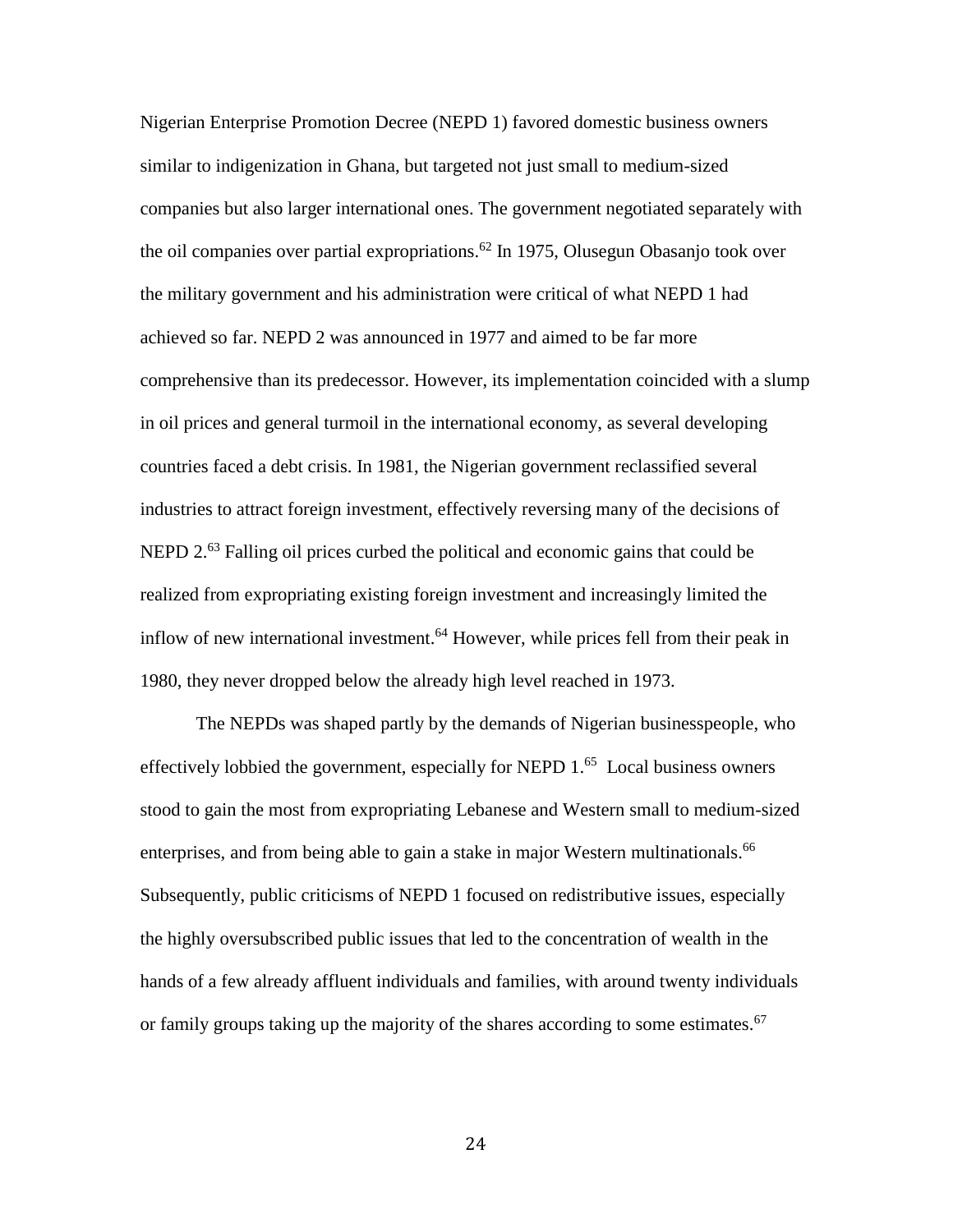NEPD 2 showed greater control by the state bureaucracy but was too short-lived to achieve its aims fully.

These two cases evidence some of the conditions under which the domestic private sector of a country can choose to support the expropriation of foreign private property. In both cases, domestic businesspeople lobbied military governments in the name of economic decolonization and better domestic development.<sup>68</sup> Even though some sub-Saharan rulers gravitated towards the Soviet Union during the Cold War, this was not the case for Nigeria or Ghana after Nkrumah. Expropriations in these countries did not necessarily amount to hostility towards the private sector, they were, rather, a form of economic nationalism and were driven by domestic political concerns and volatile commodity prices, rather than ideological commitments. In countries where selfemployment was more common than unionized employment, small domestic businesses sought government support against foreign competitors. The better-educated middle classes wanted improved employment opportunities by lobbying for reducing the number of expatriates holding senior posts. This created a political constituency in favor of expropriating foreign investors. However, these groups preferred indigenization over nationalization, which offered direct benefit in terms of investment and employment.

#### Government Alliance With State Bureaucracy

While indigenization was a common form of expropriation in West Africa, East African countries were more likely to opt for nationalization. We assume that the governments of host countries do not necessarily act as a homogenous entity, and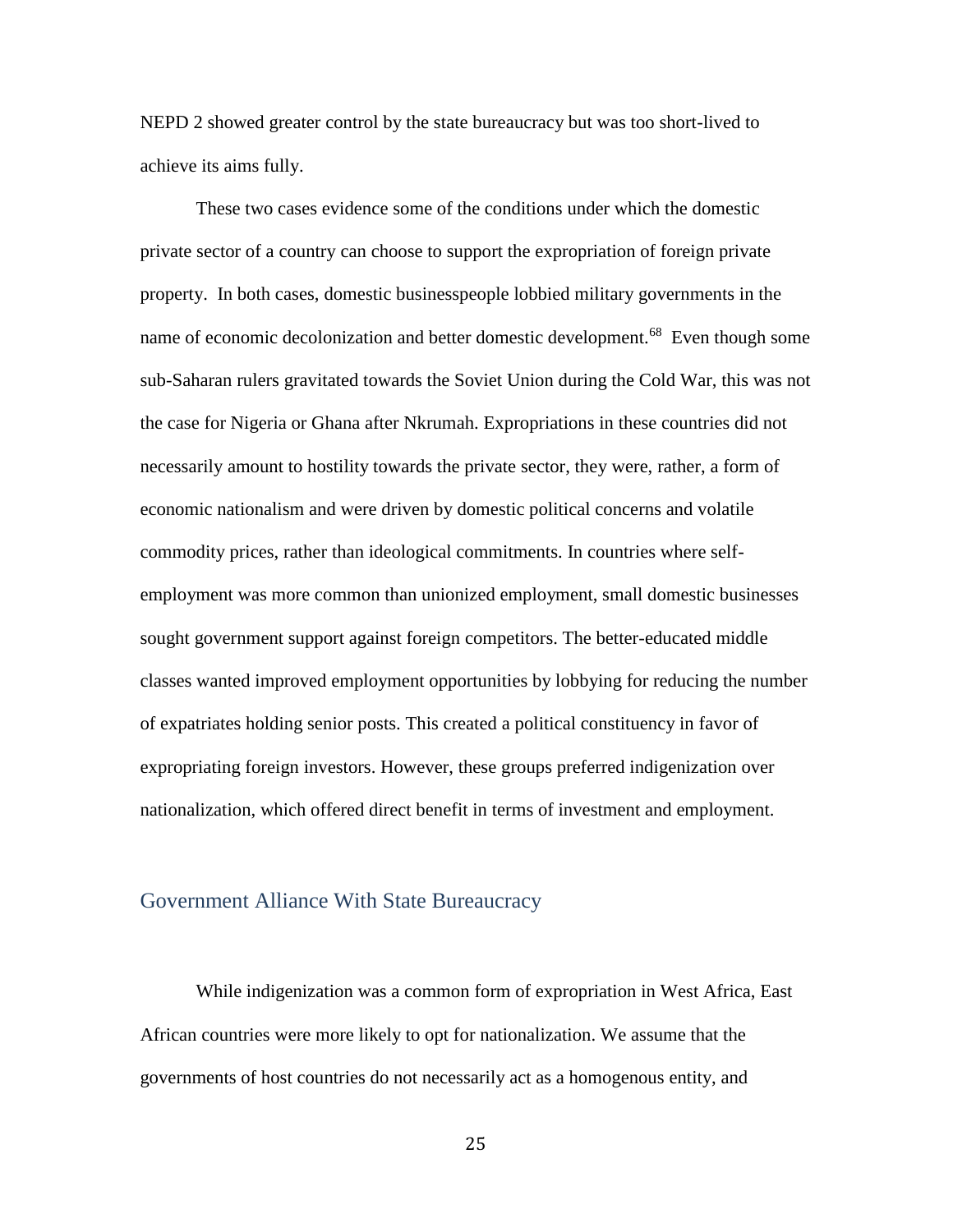consider instead how they are subjected to power struggles between different interest groups. In African countries, many of which were one-party states, intra-party competition was of particular relevance. In this section, we examine cases in which the expropriation of foreign property was a measure through which a government sought to maintain the support of party members or senior administrators. The history of expropriations in Tanzania and Zambia are instructive here because both countries experimented with different types of "African socialism" and both had stable and longterm autocratic regimes.

Tanzania's long-term ruler Julius Nyerere (1961-1985) provides a case in which a government undertook the most comprehensive attempt to convert "African Socialism" into reality through a national scheme of village collectivization known as *Ujamaa*, which initially aimed to redistribute assets and services to small-scale collectives.<sup>69</sup> Nyerere announced the Arusha Declaration in 1967 because he had grown concerned at the power wielded by members of his party and the wider government bureaucracy. As party members were unsurprisingly not enthused by a program partly designed to curb their influence and control over resources, Nyerere sought to gain their support when he "announced a series of nationalizations that were guaranteed to garner public sympathy."<sup>70</sup> These policies played well with a long-standing anti-foreign undercurrent within the party, as they most affected resident ethnic Asian and European businesspeople, similarly to the targeting of Lebanese businesspeople in West Africa. Here, public enthusiasm was employed as a kind of "psychic gain" to camouflage other less popular measures, as argued by Albert Breton for the Canadian case.<sup>71</sup>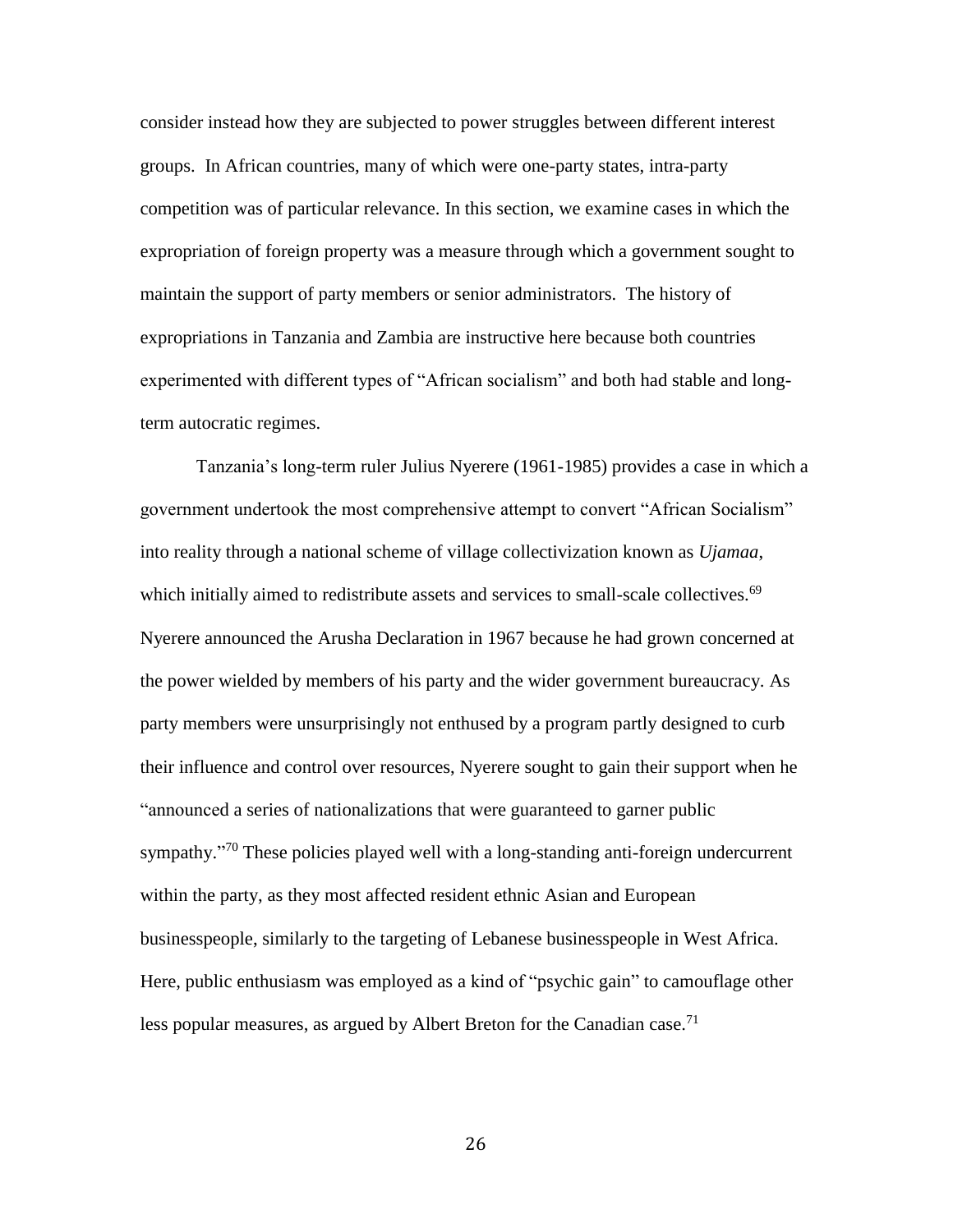The political alliance driving these policies was different from both the nationalizations in Latin America and the West African cases of expropriation. Neither labor nor domestic business was economically or politically strong enough to drive major changes in economic policies. Power was centralized in the one-party state, i.e., Tanganyika African National Union (TANU) and the government administration. Civil servants had been prevented by colonial rules to join TANU and were generally better educated, Western-oriented, and focused on technocratic solutions to improve economic growth. TANU officials excelled through their political commitment to a left-leaning party, favored redistributive economic policies, and lacked the skills and expertise to exercise effective control of the civil service.<sup>72</sup> Support for nationalization came mainly from party officials, while civil servants were concerned about capital flight and a reduction in tax revenue.

Tanzania was heavily agricultural, lacked substantial industries and opportunities for continued economic development were constrained without foreign capital, which dominated the economy. This was particularly obvious in finance and banking, and also industrial production. When the nationalization of the banks and insurance were announced, most of their finance was invested in London, out of reach of the Tanzanian government. After the Arusha declaration, the state took over the banks, the National Insurance Corporation, flour-milling firms, as well as controlling interests in seven industries, sisal production, and trading companies.<sup>73</sup> While the banks and other firms were in a relatively strong bargaining position as they had relatively less capital in Tanzania at the time of nationalization, nationalizations remained popular with party leaders. They continued to press for more expropriations, and in 1970 Nyerere announced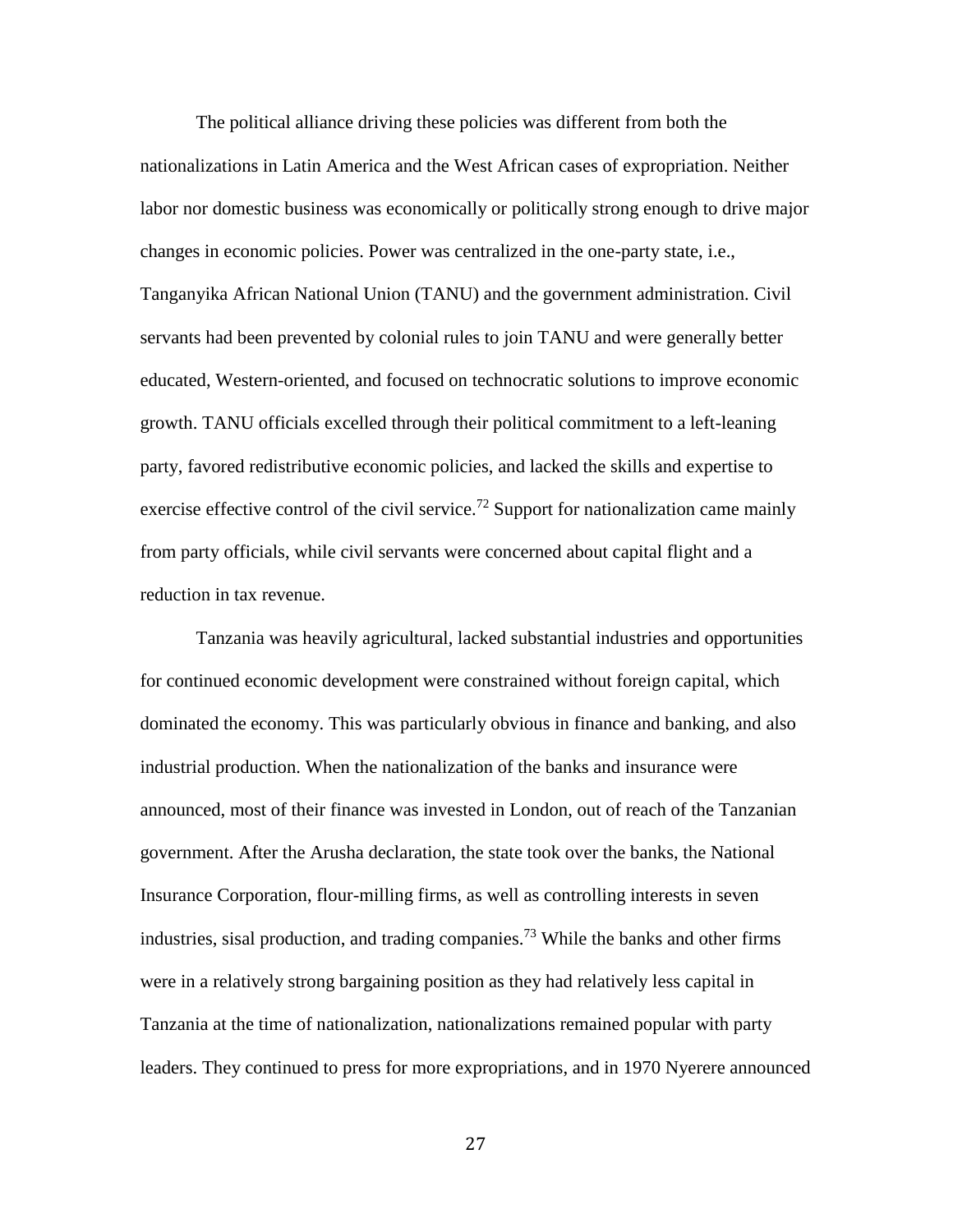the nationalization of wholesale trade and private import-export firms, mostly controlled by Asians. This follows a familiar pattern to West African indigenization programs targeting Lebanese to a significant extent. In 1976, "Operation Maduka" extended this to retail in Tanzania, seeking to replace small Asian-owned retail shops and replacing them with co-operatives. $74$ 

These policies were popular because they opened up employment opportunities in the commercial sector, as well as facilitating rapid promotion to management positions in the subsidiaries of international companies such as the banks.<sup>75</sup> The political importance of Africanization in Tanzania is shown by Nyerere's 1964 attempt to abolish it on the grounds of racial discrimination. The army responded by an abortive military coup, which strengthened the hands of party officials who successfully pressed for the Arusha declaration of 1967.<sup>76</sup> While socialist ideology in the form of "controlling the heights of the economy" and self-reliant national economic development became institutionalized from the late 1960s onwards, Tanzanian nationalization reflected domestic political alliances not necessarily based on socialist ideology. Party officials sought the support of the electorate by opening up employment opportunities through nationalization, whereas civil servants' interests were, in general, aligned with foreign investors as they sought the capital for development initiatives.

By the late 1970s, economic crisis engulfed Tanzania: between 1978 and 1985, manufacturing declined from 13.5 to 6.9 percent of the GDP, which also shrank in that period. While the country maintained democratic elections throughout that time, the elected parliament was fairly powerless, as a small alliance of bureaucrats and party members retained significant influence.<sup>77</sup> Although Nyerere's approach to nationalization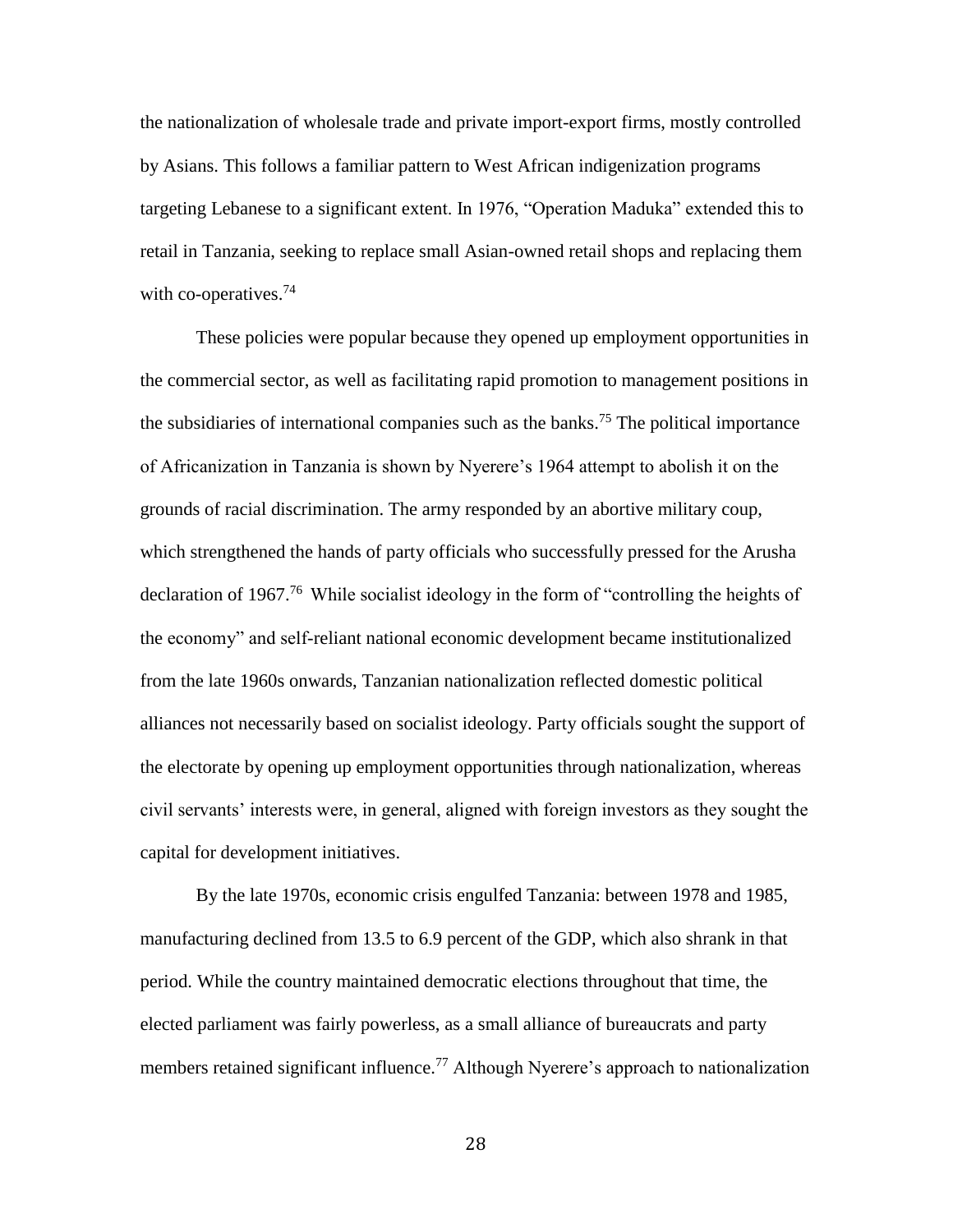was populist and aimed at gaining the support of a larger alliance within his party and beyond, it ultimately mostly benefitted a narrow alliance of mainly party members and some civil servants, who directly controlled the assets of foreign firms.<sup>78</sup>

The Zambian expropriations highlight a similar strategy of seeking to ensure the continued support of different groups of government officials during the tenure of Kenneth Kaunda, who led the United National Independence Party, UNIP (1964-1991). The nationalizations of the copper mining companies in Zambia received a significant amount of attention in the general media and scholarly literature (similarly to the nationalization of copper mining in Chile).<sup>79</sup> Zambia's economy and government were highly dependent on the performance of this notoriously cyclical industry.<sup>80</sup> Although other privately owned companies operating in Zambia, many were either resident expatriate or foreign-owned and were significantly smaller than the copper companies. Zambian-owned enterprises were limited, as they had been restricted from trading during the colonial period. The National Wholesale and Marketing Company was in part a vehicle to support the expansion of private Zambian business, but progress was perceived as too slow.<sup>81</sup> As part of the government's decision to "localize" the economy, in 1968 and 1969 Kaunda requested partial nationalization of foreign firms in return for adequate compensation. At the same time, several parastatal organizations (state-owned enterprises) were created to oversee the performance of the public-private joint ventures, in line with ideas of African socialism. These parastatals wielded significant political influence, led by Zambians such as Andrew Sardanis at INDECO. Even though they were not technically part of the administration, they were effectively controlled by the government.<sup>82</sup> Parastatals were staffed by well-educated, younger professionals, often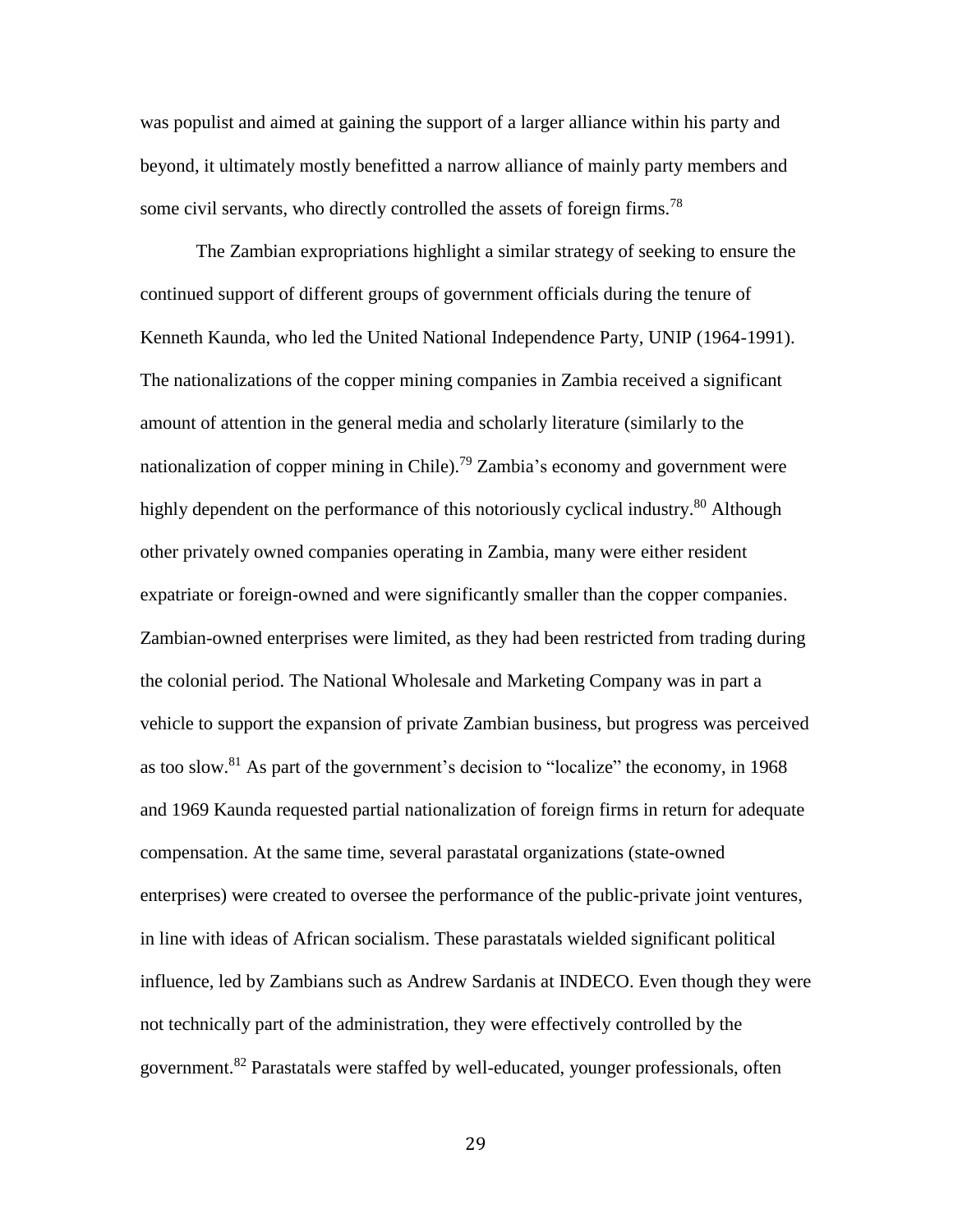referred to as "technocrats" for whom there were no obvious openings in the civil service and the party ranks, and who were paid higher salaries in the parastatals than could be achieved in the regular civil service.<sup>83</sup>

With a surprise announcement in 1973, the Zambian government fully nationalized the two copper mining joint ventures ahead of significant increases in copper prices. But even more significantly for their domestic alliances, they placed the supervision of mining under two ministries, thus reassigning a function that was previously performed by a parastatal. Civil servants asserted control over nationalized companies, at the expense of the technocrats leading parastatals. While organized labor was a significant constituency in the Copperbelt, the union remained relatively unpolitical, and strikes were banned by the Zambian government in this period. More significant were divergent interests within the state that crystallized around three groups: politicians, civil servants, and technocrats. Similar to Tanzania, the politicians were less well educated than the civil servants and the technocrats, while the civil servants were established in top ministerial posts. As the pace of promotion slowed down with the near completion of the Africanization process from which the civil servants had benefitted, the relatively younger group of technocrats had fewer opportunities.<sup>84</sup> Nationalization opened up well-paid positions in the parastatals for technocrats and some entrepreneurs, which created conflict with less well-paid civil servants. Earlier nationalizations also increased the influence of technocrats like Sardanis, leading to conflict with politicians and civil servants. The technocrats had dominated the earlier partial nationalization, while the later expropriations were prompted by further internal political divisions within the government.<sup>85</sup> Similarly to the nationalizations in Tanzania, the Zambian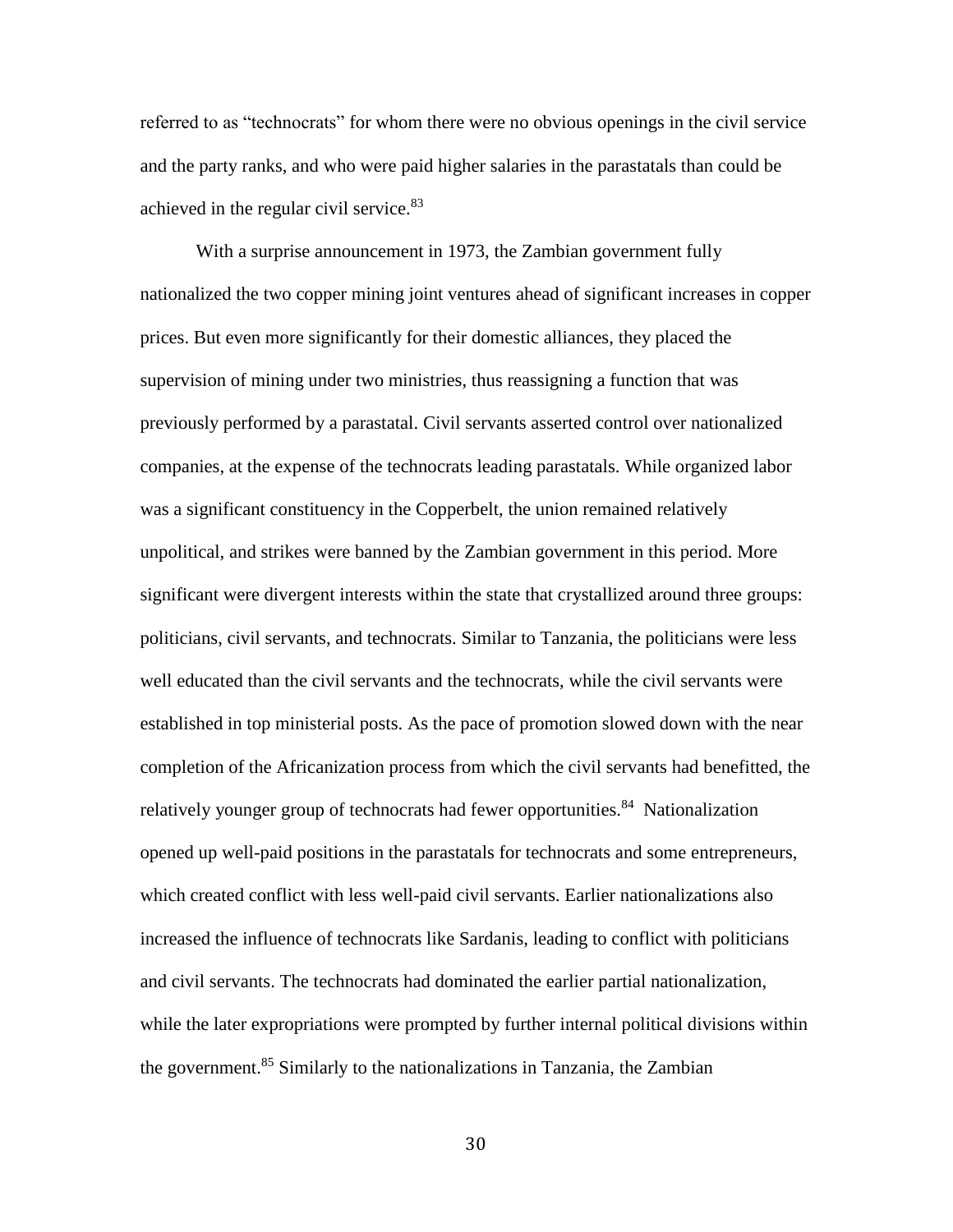nationalizations were driven by quite a narrow constituency within the public sector that, despite its limited scope, experienced internal competition between different groups of party members and civil servants, most notably the younger generation of technocrats and the civil servants in charge of ministries.

### A new framework for understanding expropriation

Business historians have studied economic nationalism, expropriations, and their impact on companies extensively.<sup>86</sup> However, many other disciplines have been more influential in putting forward general explanations of why countries would seek to expropriate, which we review in the next section.<sup>87</sup> This is partly because the research questions that business historians have asked differ significantly from those in international business or political economy. Historians have been more interested in why some governments expropriate while others do not under similar circumstances, how they choose to implement expropriation, and who ultimately benefits from expropriations. It is nevertheless more difficult to generalize from a diverse set of individual in-depth case studies that span different continents and periods, and this has limited the influence of historical research on the wider debate. This is why we believe that a more historiographical approach that synthesizes existing historical research has the potential to offer new insights to historical as well as interdisciplinary researchers.

Historiography summarizes historical controversies that often focus on similar research questions, or the same historical event, period, or topic. This is not the case for historical research on expropriations, which often asks different research questions while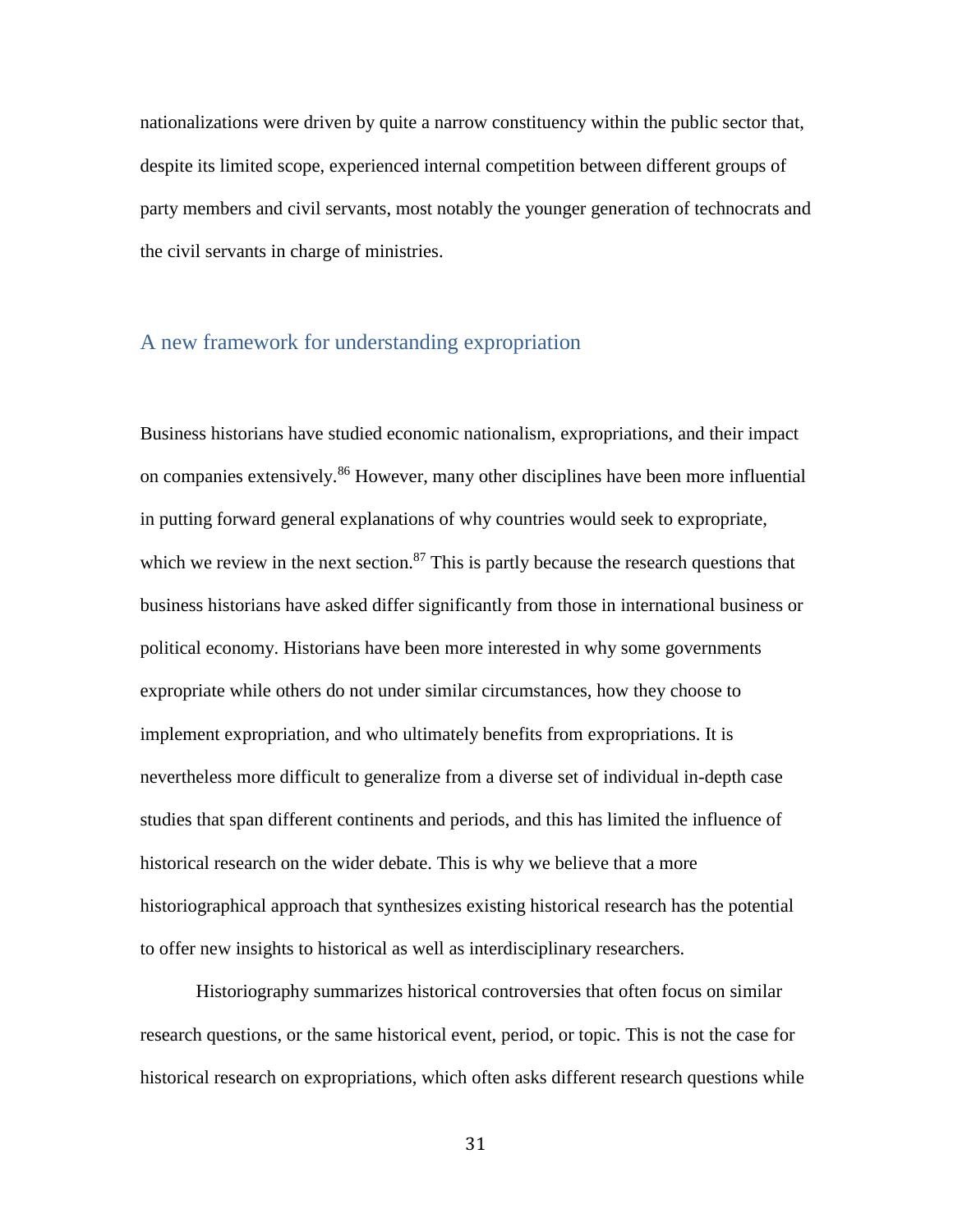focusing on different countries and periods. Hence, we engaged with debates on comparative historiography, but focus on how narrative synthesis can be useful to business history in generating frameworks to understand and compare in-depth historical cases. The necessity to draw on the existing historical research more synthetically was already recognized in the 1950s and gained greater traction in the 1980s as comparative history.<sup>88</sup> More recently, the notion of comparative historiography has come to the fore again, but mostly as comparative work on the nature of historical writing in different cultures, rather than the more empirical approach which we develop here.<sup>89</sup>

In our synthesis, we first focus on the role of economic nationalism in establishing the historical legitimacy of the nation-state. Historians maintain that the legitimacy of a nation-state is built on a series of widely accepted myths around the country's creation and general characteristics often promoted from above through "conscious and deliberate ideological engineering."<sup>90</sup> National movements often gained independence from their former colonial metropoles without military conflict when they formed "newly emancipated states claiming a national identity which they did not possess."<sup>91</sup> Defining a national identity within new territorial borders inhabited by diverse cultural and ethnic groups posed distinct challenges. Elites in "peripheral countries" (meaning those not belonging to Western Europe, United States and other areas of the rich world) face the problem of trying to generate national pride in countries that are poor and subordinated to the world powers.

One way in which those elites dealt with this challenge consisted of in promoting unity and a sense of belonging to a nation-state by romanticizing their country's peripheral status and promoting a sentiment of pride around the perceived necessity of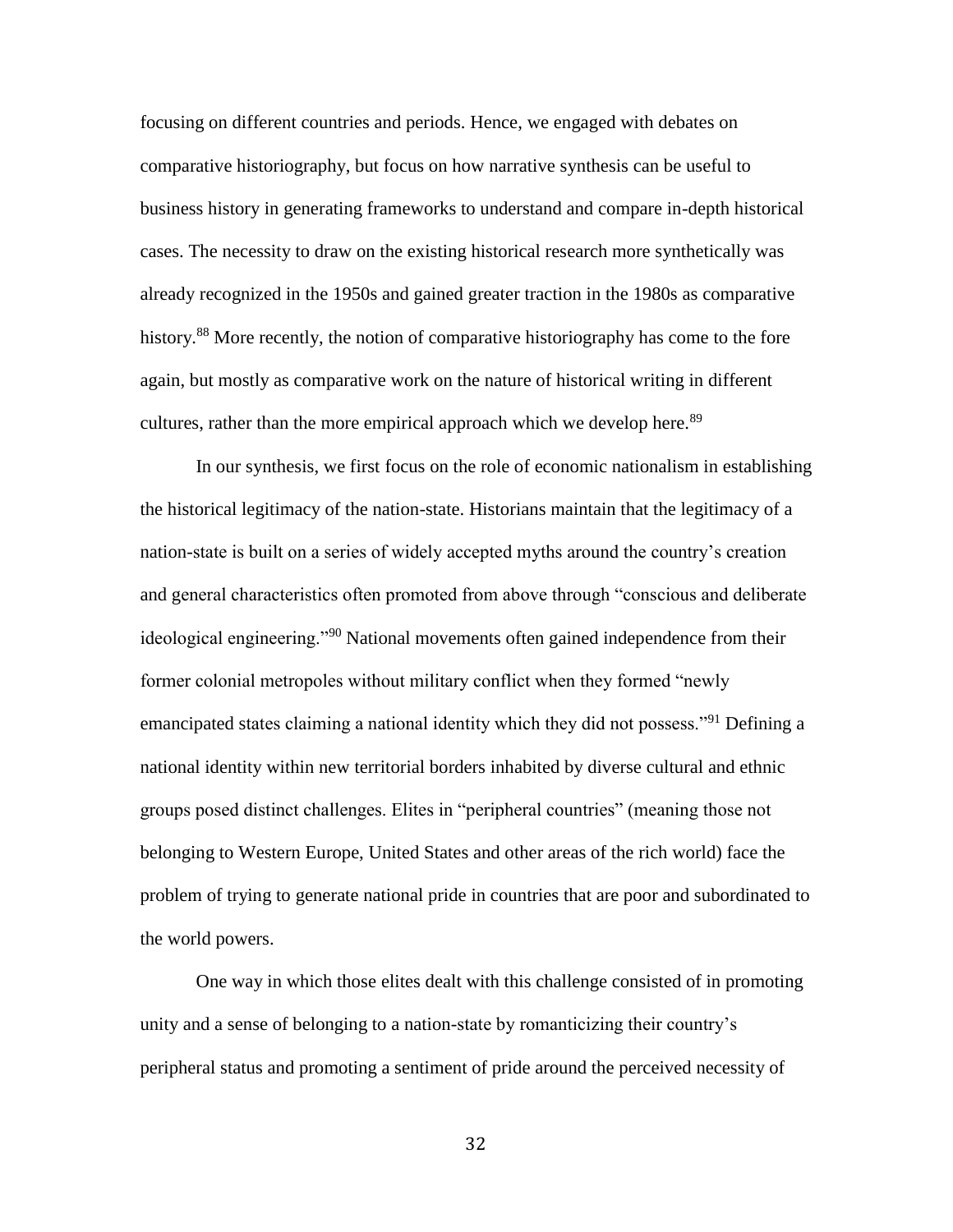"resistance" against exploitative imperialism. $92$  Persistent poverty means that peripheral elites struggled to generate national pride around non-material issues. Therefore, developing countries whose economies were dominated by the export of one or two natural resources created a sense of national belonging around narratives in which those exports represented the promise of future economic development and stability.<sup>93</sup> Countries with these characteristics often developed nationalism around a sense of collective ownership of a natural resource, or other economic activities considered a feature of national identity.<sup>94</sup>

The population of a peripheral country can make common cause around the defense of domestic control or ownership of their export products or main economic activity. For instance, from the 1960s to the 2000s, different Latin American governments used the same slogan when expropriating foreign oil: "the oil is ours."<sup>95</sup> In a discussion of Canadian economic nationalism, Breton argued that this populist rhetoric resulted in an intangible "psychic gain."<sup>96</sup> Our analysis of the expropriation of foreign property engages with these theoretical approaches to peripheral economies by taking into consideration both the challenges of building a nation-state in the twentieth century as well as the mobilization of the population around the fate of an export product or key economic sector under foreign control.

Thus the longevity of the nation-state is a crucial element to understand expropriations of foreign private property. Nation-states had already consolidated when major expropriations took place in Latin America, whereas in Sub-Saharan Africa, they had not. Latin American nation-states emerged between the 1820s and the 1870s. During this period, most Latin American countries went from being part of the Spanish Empire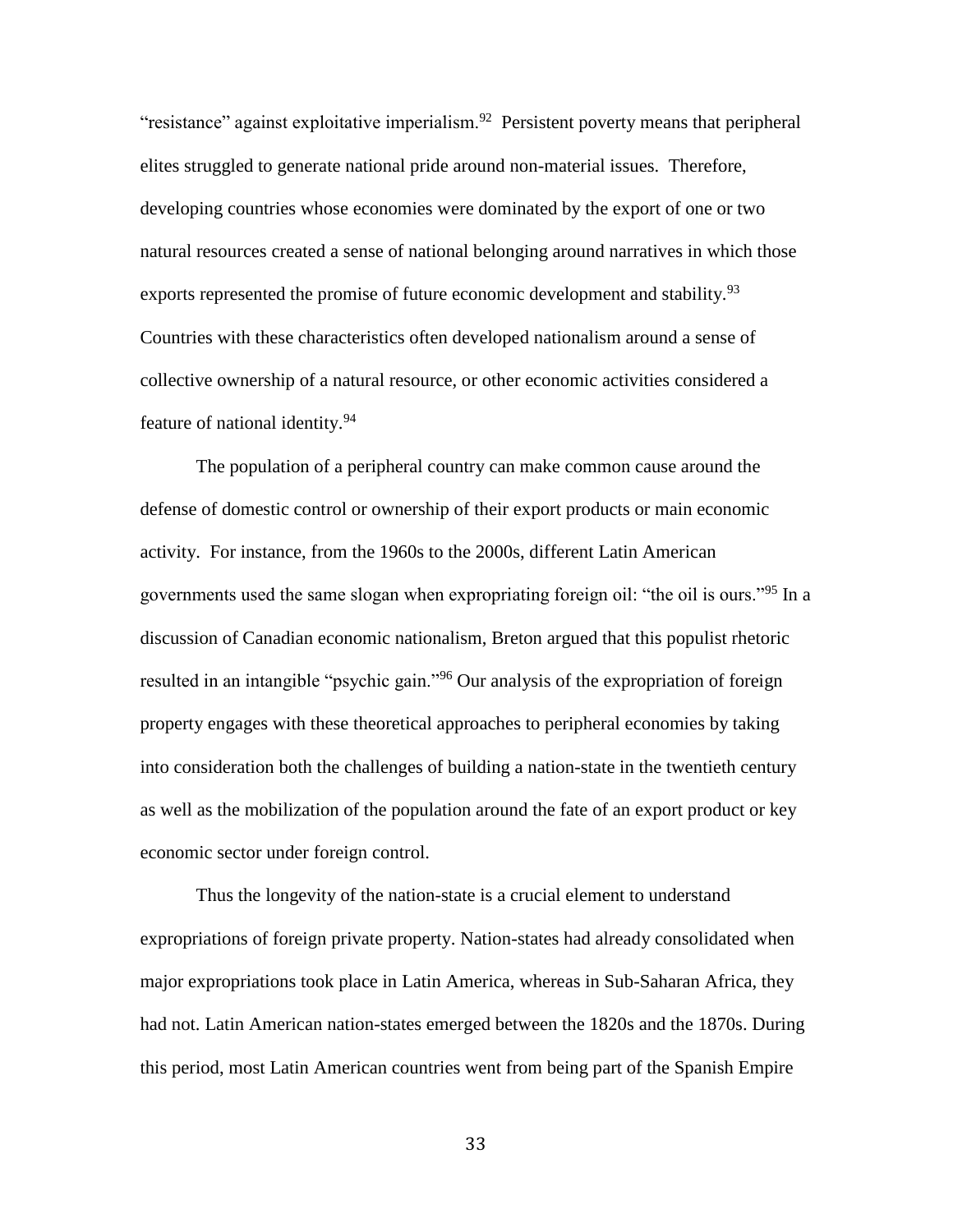to having their national borders defined in a way that does not differ much from those we find in the early twenty-first century. This means that by the early twentieth century, most Latin American states had developed some administrative capacity and no longer faced contestations regarding who belonged to the national community and had citizen's rights. By the early twentieth century, few Latin Americans challenged the idea that their national identity included European elements such as the Spanish and Portuguese languages or the Catholic faith. Most post-1920s social conflicts in Latin America were defined by class struggles rather than by national identity, with the labor movement playing an increasingly important role in the evolution of political parties.<sup>97</sup>

In sub-Saharan Africa, expropriations took place after the 1960s, when those countries were experiencing a process of postcolonial state-formation with the attendant need to legitimize these new political units. During this period, these countries were still defining what it meant to be a national citizen and, in determining this status, granted increased importance to ethnic origin over the place of birth or residence.<sup>98</sup> Most African states emerged out of colonial administrative units, which reflected international diplomacy and a pattern of exploration and subjugation that bore little similarity with preexisting political, ethnic, or social divisions.<sup>99</sup> There were few cases of territorial states in Africa before colonial expansion in the nineteenth century. Thus, the colonial languages were frequently the only languages spoken jointly, although in East Africa Kiswahili was significant, and elsewhere European languages were localized as Krio/Creole and Pidgin. The majority of former British, Belgian, and French colonies gained independence in the 1960s, for the most part in a relatively orderly process of constitutional devolution.<sup>100</sup>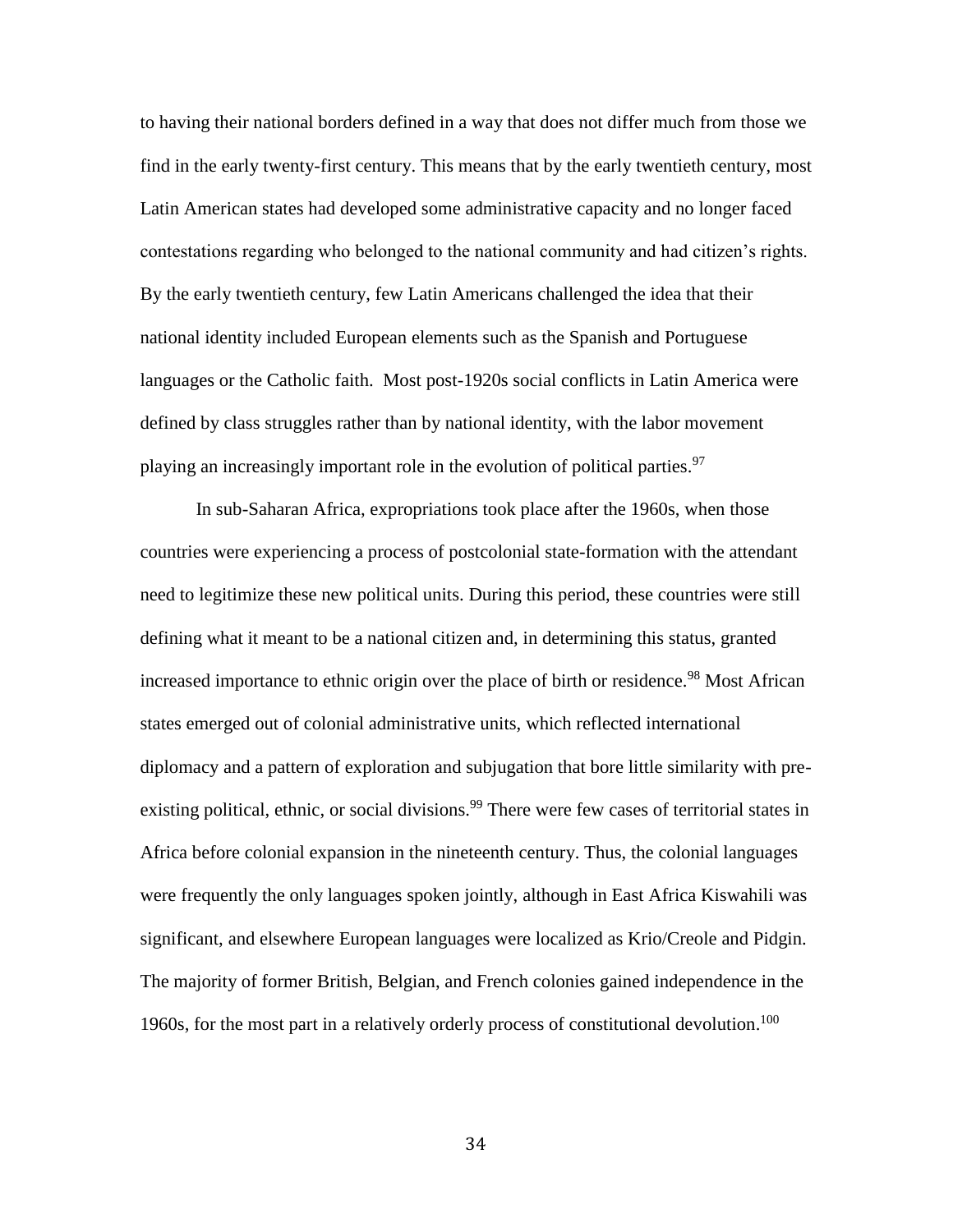African nationalists were frequently co-opted by colonial administrations during decolonization (with some important exceptions). $101$ 

#### *Insert Table 2 about here*

The features of expropriation policies in sub-Saharan Africa should be viewed in this context (for a summary, see Table 2). Expropriation policies did not just reflect attempts on the part of governments to create political alliances; they also aimed to enhance the fundamental institutional legitimacy of the state itself.<sup>102</sup> The state needed to provide opportunities and income to its most important constituencies, especially the urban and educated population.

A second significant element defining the composition of the alliances is the strength of labor unions. By the 1920s and 1930s, labor unions in many Latin American countries played an important political role and employed nationalist rhetoric. Conversely, labor unions did not play a significant role in most sub-Saharan African countries after independence. Unions and independent African governments had an often complicated relationship (in some cases, like in Zambia, this was because white workers dominated the unions).<sup>103</sup> In other cases, young professionals working for foreign firms did not always see unions as the best means of advancing within these firms, especially as the unions were either fractured or controlled by the ruling party and thus deeply politicized.<sup>104</sup>

A final factor is the presence of a sizeable number of domestic business people with effective political representation. In the West African cases, the political influence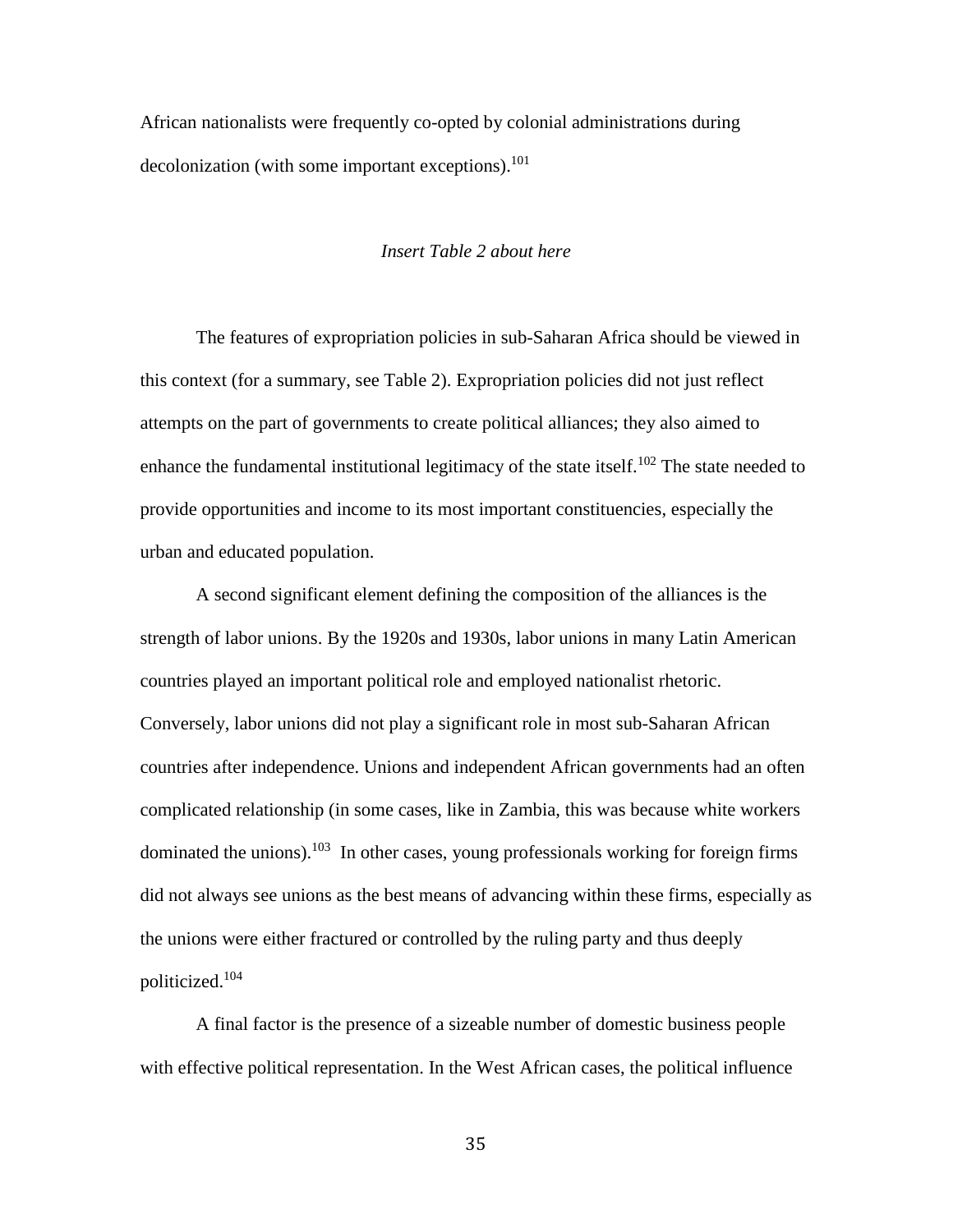of small urban market traders was comparable to that of the labor unions in Latin America, but of a different nature. Moreover, politically influential elite families also sought to protect or extend their business interests. For the East African cases, these groups were relatively weak and politically marginalized. In most Latin American countries, domestic business owners were closely associated with the government, but during periods of populist rule, they were on the defensive.<sup>105</sup> As we show below, however, they could, on occasion, be part of a political alliance against foreign capital if they perceived that economic benefits could ensue from that action.

We explain how governments in Latin America and sub-Saharan Africa sought the support of different groups of political supporters by drawing on selectorate theory, which focuses on the mechanisms of political survival.<sup>106</sup> This theory assumes that all types of governments (whether they are elected officials or dictators) will need to respond to a specific constituency.<sup>107</sup> Even the most openly dictatorial regimes are aware of the need to secure the loyalty of a mass of people to whom they offer economic benefits and not simply out of fear.<sup>108</sup> Similarly, elected officials seeking to secure their re-election or that of their political party may engage in the political game to ensure the loyalty of this alliance that will mobilize voters to the polls. Thus, these scholars maintain that the main goal of economic policy (in either authoritarian regimes or pluralistic ones) is to ensure the political survival of those in power (either an individual, a military junta, or a political party). This means that, when necessary, a country's rulers will follow economic policies that ensure the loyalty of their alliance even if those policies go against their official ideology or do not translate into more growth or efficiency.<sup>109</sup> We refer to this as "political alliance." If the rulers' survival depends on a relatively small political alliance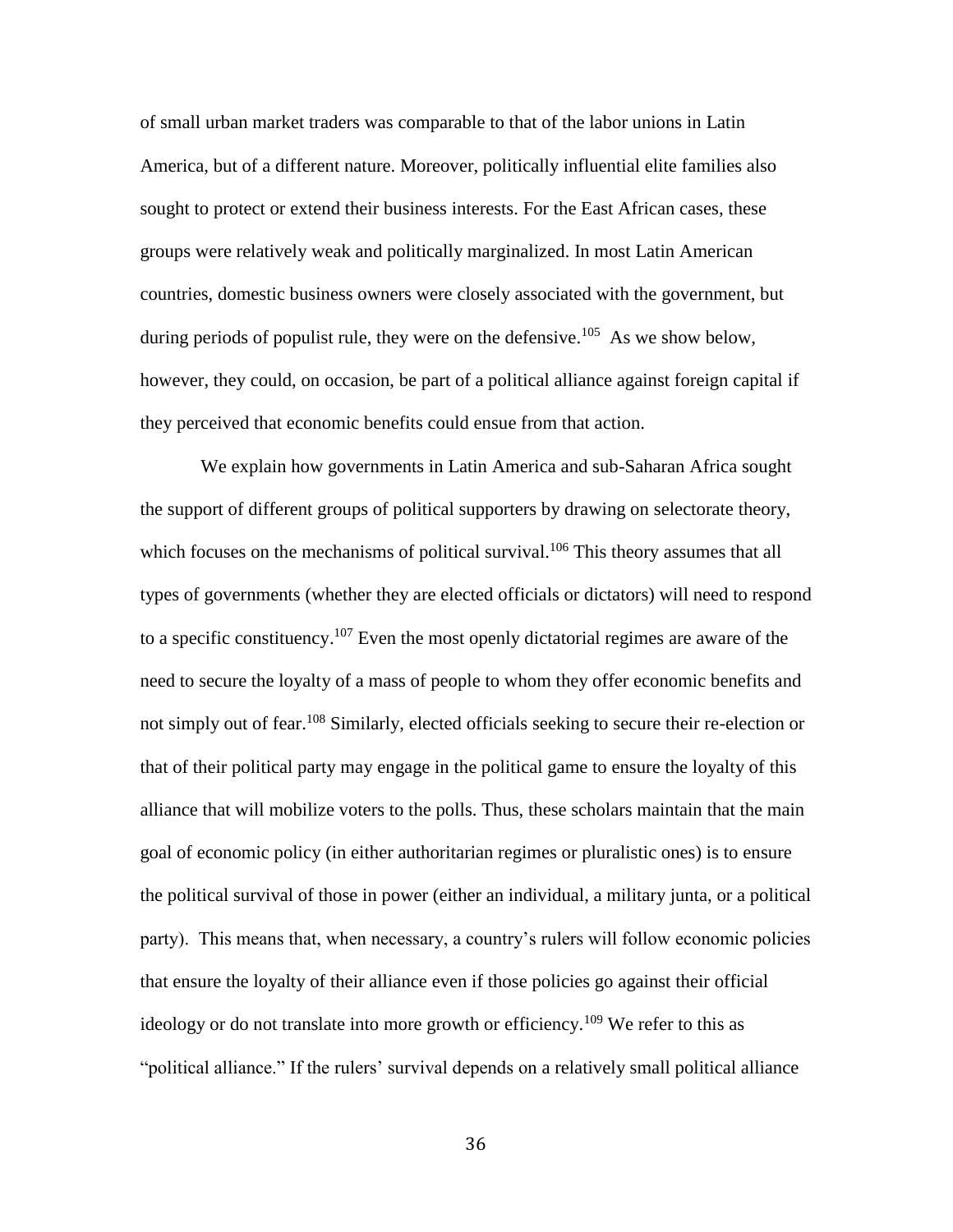(say a few generals, some families, or a particular ethnic group), they will develop economic policies that particularly benefit the members of that group. Conversely, if government's survival depends on a large-scale political alliance (e.g., voters of a particular party, large labor unions, a large revolutionary army, or even a large ethnic group), economic policy would seek to distribute economic rents among that large number of members that make up this political alliance.

From our comparative case histories, we conclude that the interplay between these two factors – nationalism and political alliances – determined decisions to expropriate, often in conjunction with the movement of international prices for commodities controlled by expropriated firms. When general conditions were favorable for expropriation, it became attractive for governments in developing countries to gain political support through economic nationalism. While many countries expropriated foreign investors in the middle of the twentieth century, by no means, all developing countries did so. Economic nationalism became an important factor if the longevity and legitimacy of the nation-state were key political issues that would mobilize political support. For West Africa, Collins and Biersteker, for example, highlighted that domestic redistribution struggles drove expropriations.<sup>110</sup> Wilson argued that country studies alone did not reflect how nationalization and indigenization in Africa were driven by the relative economic and political influence of the domestic business (broadly seen as favoring indigenization) and bureaucrats (favoring nationalization).<sup>111</sup>

By generalizing at this level, we do not want to downplay either the diversity of these two continents or the complexity of their political and economic histories. We believe that studies investigating the types of political alliances could be extended to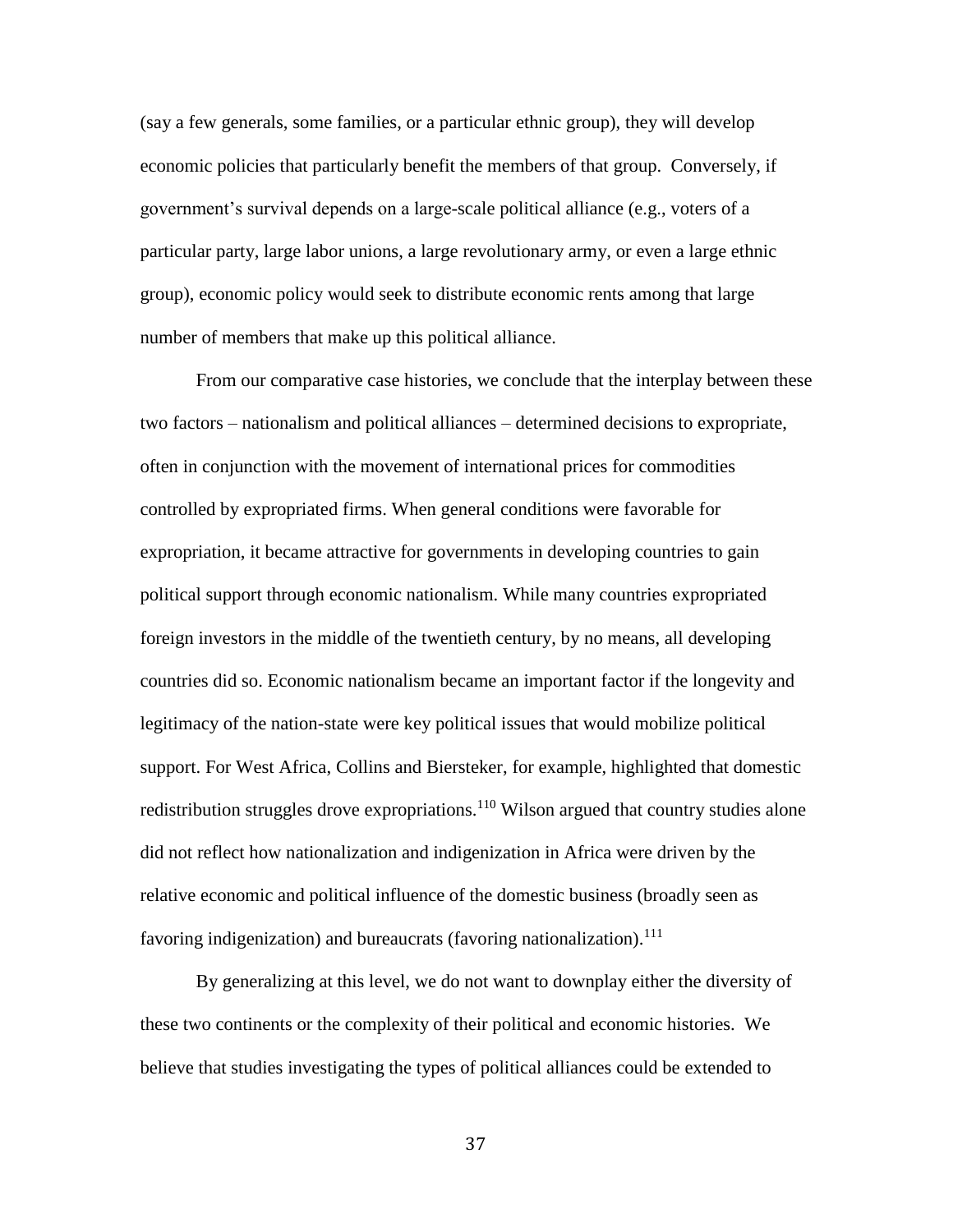other countries and periods. By focusing the explanation on central analytical issues such as the longevity of the nation-state and the political influence of specific domestic constituencies, we construct a broad explanatory framework that allows business historians to compare different cases of expropriation across time and space.

### **Conclusion**

This paper proposes a model of alliances that support the expropriation of foreign private property in developing countries. We demonstrate how different types of expropriations correspond to strategies for political survival in which rulers need to ensure the support of their constituency. We categorize these alliances according to which stakeholders were mobilized around the government expropriation policies, who had a significant influence on the ultimate design of expropriation decrees, or expected rewards from the expropriation: labor unions, domestic businesses, or the public servants. Our categorization takes into account the legitimacy and longevity of the nation-state and the political importance of organized labor or domestic business. Our research complements other studies that have focused on technological and host country institutional characteristics of the industry and the impact of the evolution of international commodity prices. We extend and integrate these insights by comparing the African cases with Latin America, which highlights another dynamic, that between labor, party politics, and domestic business. This needs to be understood in terms of how economically developed these countries are, and how clearly defined and secure the concept of national identity and the nation-state is. We are aware that the type of alliances defined in this paper are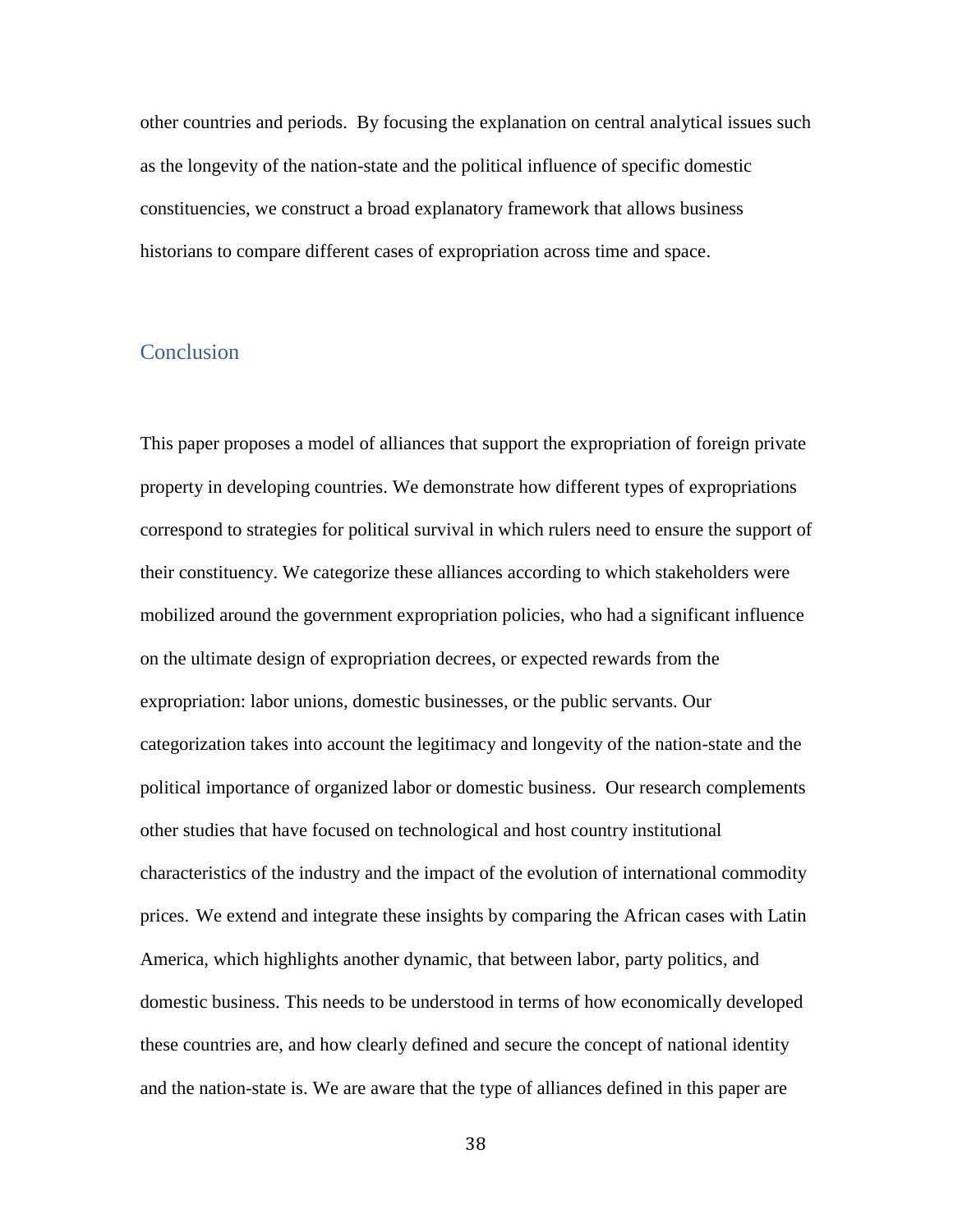not the only possible ones, but we hope this paper will open the door for other scholars to define other types of coalitions governments build around expropriation policies.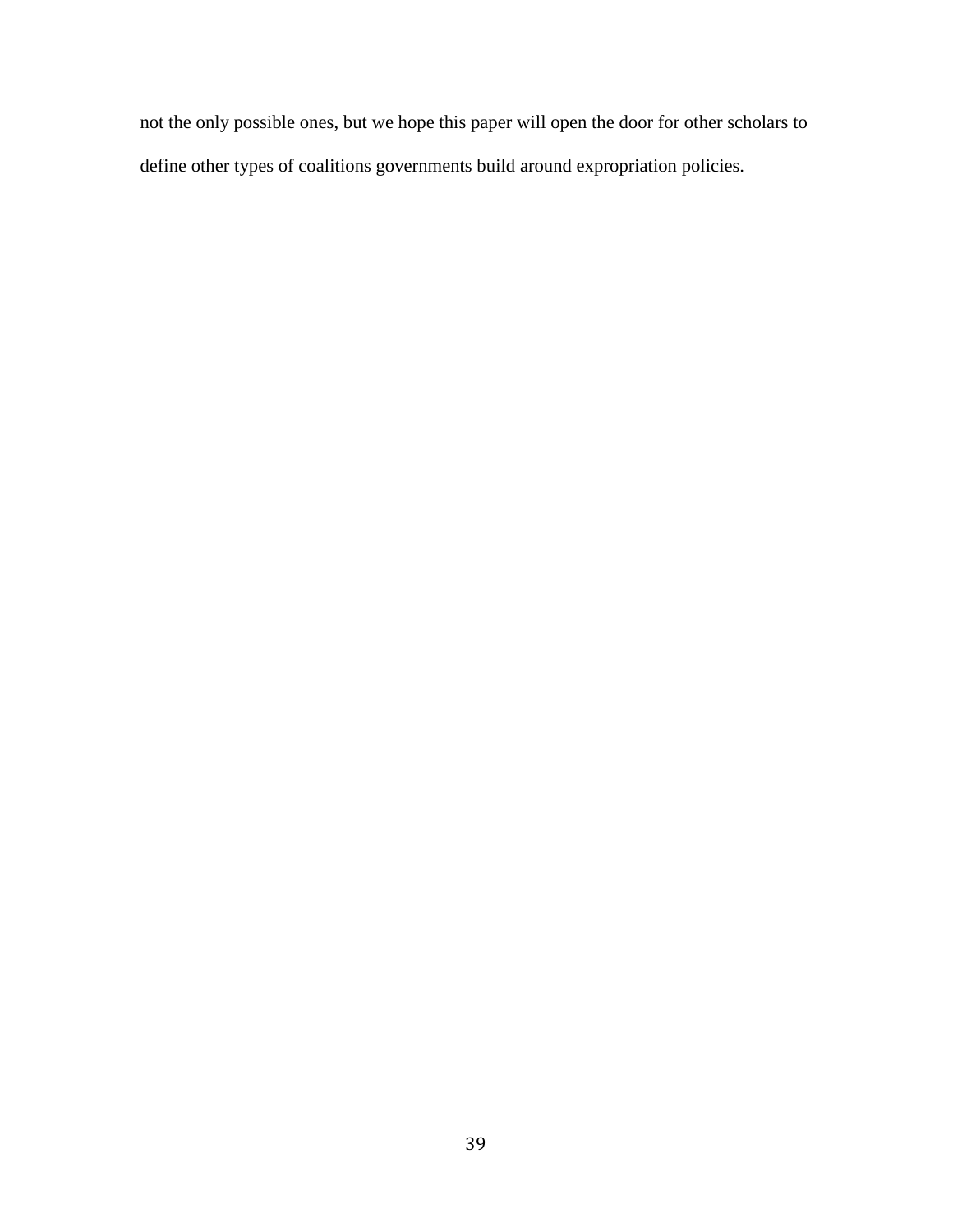#### References

#### *Books*

- Akinsanya, Adeoye A. *The Expropriation of Multinational Property in the Third World.*  New York: Praeger, 1980.
- Bates, Robert H. *Markets and States in Tropical Africa: The Political Basis of Agricultural Policies*. Berkeley: University of California Press, 1981.
- Bayart, Jean-François. *The State in Africa: The Politics of the Belly.* London: Wiley, 1993.
- Beckman, Ericka. *Capital Fictions: The Literature of Latin America's Export Age.*  Minneapolis: University of Minnesota Press, 2013.
- Bermúdez Romero, Manuel. *PDVSA en carne propia: testimonio del derrumbe de la primera empresa venezolana.* Caracas: OME, 2008.
- Biersteker, Thomas J. *Multinationals, the State, and the Control of the Nigerian Economy*. Princeton: Princeton University Press, 1987.
- Butler, Larry J. *Copper Empire: Mining and the Colonial State in Northern Rhodesia, c. 1930-64*. *Cambridge Imperial and Post-Colonial Studies*. Houndmill: Palgrave Macmillan, 2007.
- Bueno de Mesquita, Bruce, Alastair Smith, Randolph Siverson, and James Morrow. *The Logic of Political Survival.* Cambridge: MIT Press.
- Burawoy, Michael. *The Color of Class in Copper Mines: From African Advancements to Zambianization.* Manchester: Manchester University Press, 1972.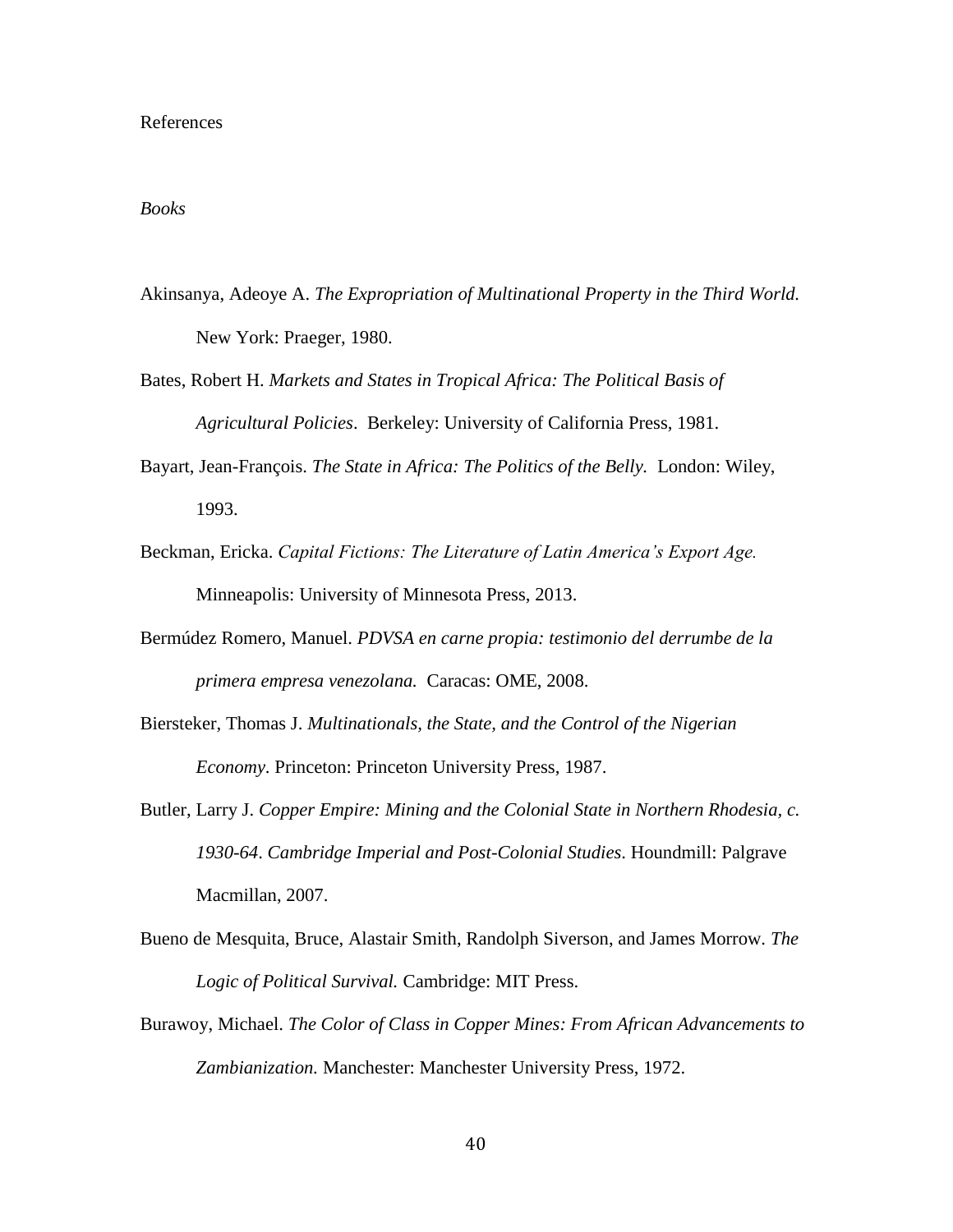- Butler, Larry. "Mining, Nationalism, and Decolonization in Zambia Interpreting Business Responses to Political Change, 1945–1964." *Archiv Für Sozialgeschichte* No. 1, 48 (2008): 1–17.
- Butler, Larry. *Copper Empire: Mining and the Colonial State in Northern Rhodesia, c. 1930-1964.* Houndmill: Palgrave, 2007.
- Butler, Larry. *Copper Empire: Mining and the Colonial State in Northern Rhodesia, c. 1930-64*. Houndmill: Palgrave, 2007.
- Ceresole, Norberto. *Perú o el nascimiento del sistema latinoamericano.* Buenos Aires: Galerna, 1971.
- Cooper, Frederick. *Africa since 1940: The Past of the Present.* Cambridge: University Press, 2002.
- Cooper, Frederick. *Decolonization and African Society: The Labor Question in French and British Africa*. Cambridge: Cambridge University Press, 1996.
- DiJohn, Jonathan. *From Windfall to Curse? Oil and Industrialization in Venezuela, 1920 to the Present.* University Park: Pennsylvania State University Press, 2009.

Dos Santos, Theotonio. *Imperialismo y dependencia*. Mexico City: Era, 1978.

- Eggerston, Thráinn. *Imperfect Institutions: Possibilities and Limits of Reform.* Ann Arbor: University of Michigan Press, 2005.
- Evans, Peter. *Dependent Development: The Alliance of Multinational, State, and Local Capital in Brazil.* Princeton: Princeton University Press, 1979.
- Fieldhouse, David K. *Economic Decolonisation and Arrested Development*. *Black Africa 1945-1980*. London: Allen & Unwin, 1986.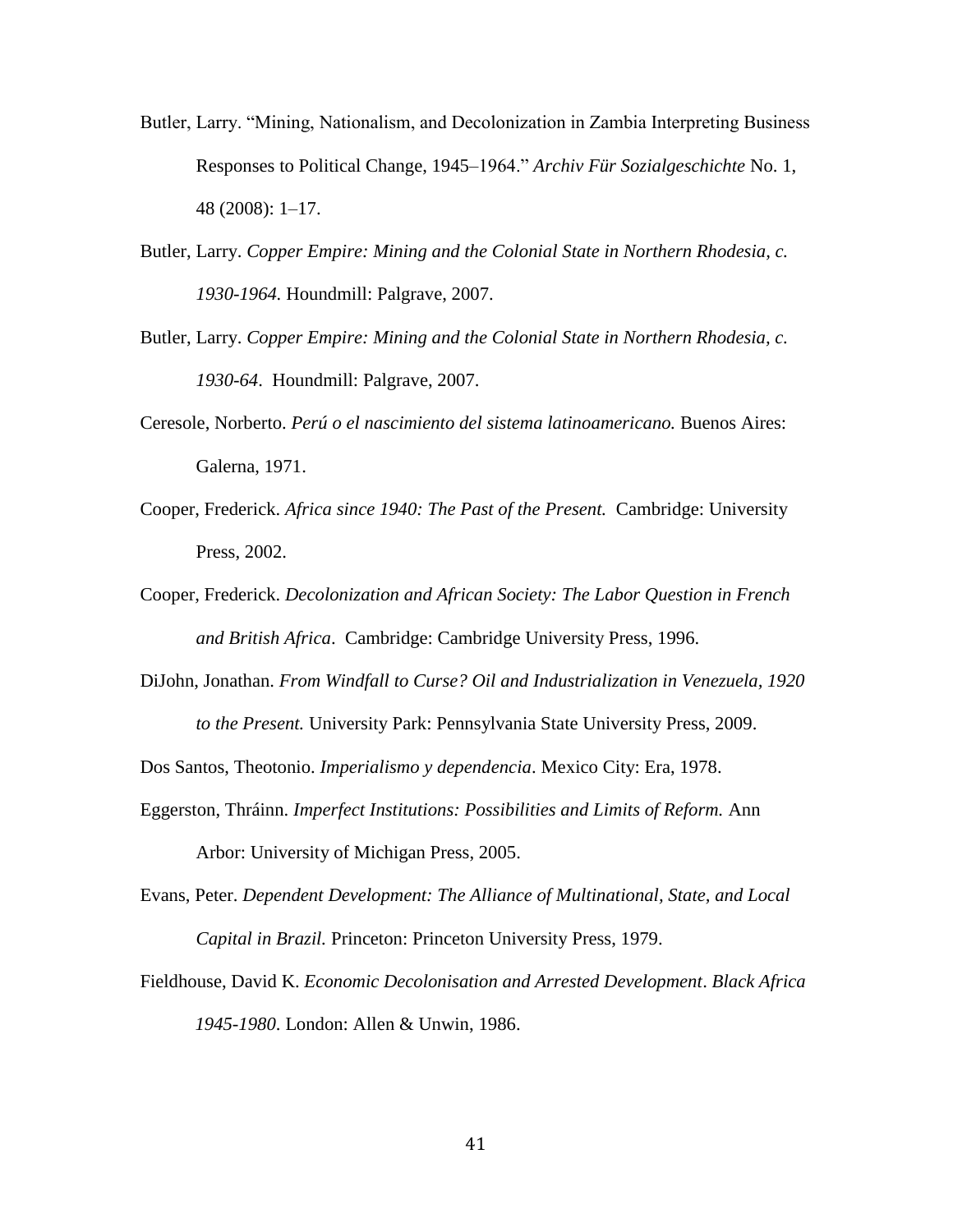- Fieldhouse, David K. *Merchant Capital and Economic Decolonisation: The United Africa Company 1929-1987*. Oxford: Clarendon, 1994.
- Forrest, Tom. *The Advance of African Capital: The Growth of Nigerian Private Enterprise.* Charlottesville: University of Virginia Press, 1994.

Freund, Bill. *The African Worker*. Cambridge: Cambridge University Press, 1988.

- Garner, Paul. *British Lions and Mexican Eagles: Business, Politics, and Empire in the Career of Weetman Pearson in Mexico1889-1919.* Stanford: Stanford University Press, 2011.
- Gough, D, S Oliver, and J Thomas. *An Introduction to Systematic Reviews*. Thousand Oaks CA: Sage, 2017.
- Haber, Stephen, Armando Razo, and Noel Maurer. *The Politics of Property Rights: Political Instability, Credible Commitments, and Economic Growth in Mexico, 1876-1929.* Cambridge: Cambridge University Press, 2003.
- Hobsbawm, Eric. *Nations and Nationalism Since 1780.* Cambridge: Cambridge University Press, 1990.
- Holland, Robert. *European Decolonization, 1918-1981: An Introductory Survey.*  London: Macmillan, 1985.
- Jensen, Nathan. *Nation States and the Multinational Corporation.* Princeton: Princeton University Press, 2006.
- Jones, Geoffrey and Stephanie Decker. *Unilever as a" Multi-Local" Multinational 1945- 1979*. Harvard Business School Teaching Case No. 808-025. Boston: Harvard Business School, 2007.

Lipson, Charles. *Standing Guard: Protecting Foreign Capitalism in the Nineteenth and*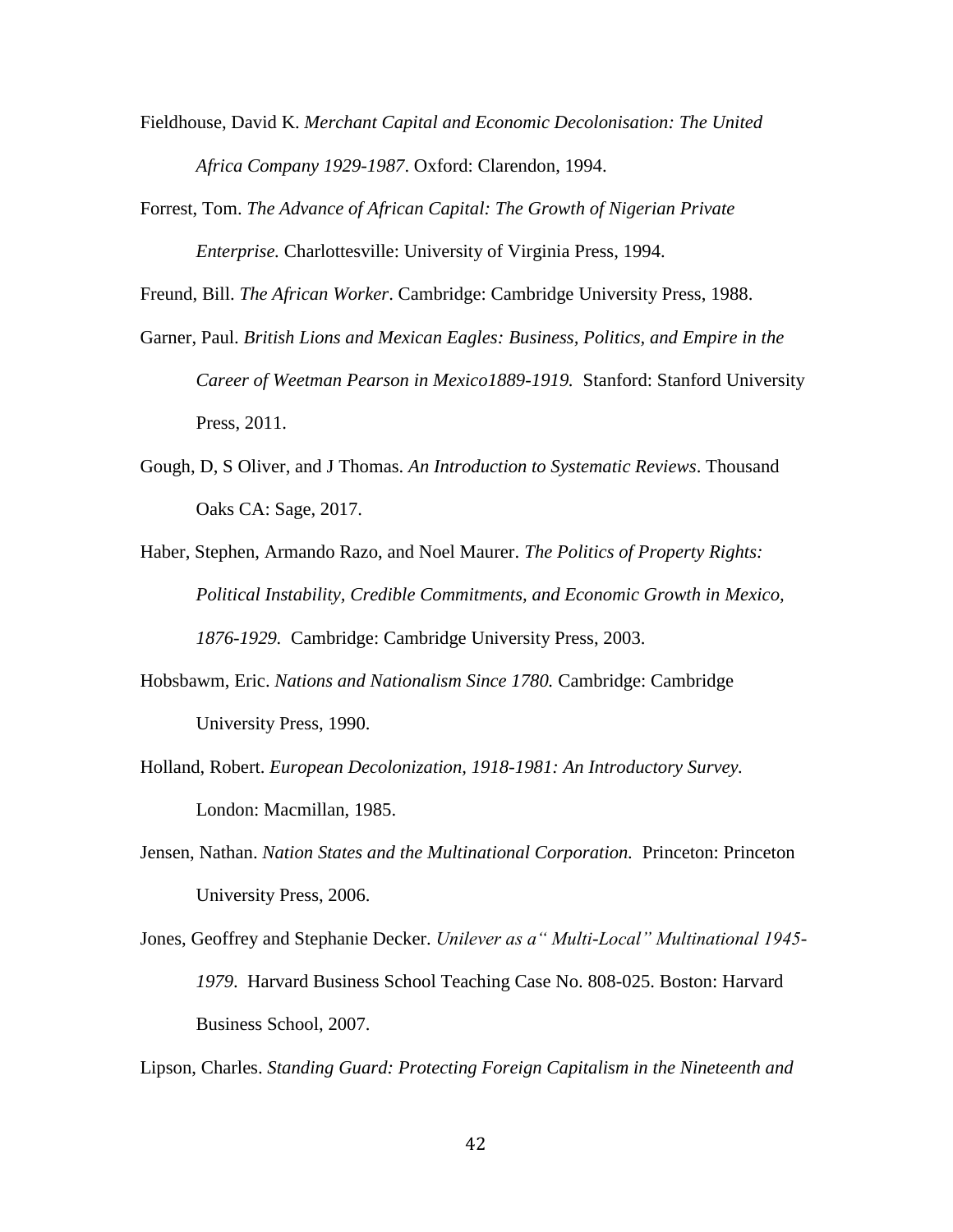*Twentieth Century*. Berkeley and London: University of California Press, 1985.

- Maurer, Noel. *The Empire Trap: The Rise and Fall of U.S. Intervention to Protect American Property Overseas, 1893-2013.* Princeton: Princeton University Press, 2013.
- McBeth, Brian. *La política petrolera venezolana: una perspectiva histórica, 1922-2005.*  Caracas: Universidad Metropolitana, 2015.
- Moran, Theodore. *Multinational Corporations and the Politics of Dependence: Copper in Chile*. Princeton: Princeton University Press, 1974.
- Nkrumah, Kwame. *Neo-Colonialism: The Last Stage of Imperialism*. New York: International Publishers, 1965.
- Noblit, George W., and R. Dwight Hare. *Meta-Ethnography: Synthesizing Qualitative Studies*. *Qualitative Research Methods Series Newbury Park*. Vol. 11. Thousand Oaks CA: Sage Publications, 1988.
- North, Douglass. *Institutions, Institutional Change, and Economic Performance.*  Cambridge: Cambridge University Press, 1990.

Nugent, Paul. *Africa since Independence.* Basingstoke: Palgrave, 2002.

Patiño, Ninfa. *El discurso de los políticos frente al otro.* Quito: Abya Yala, 1996.

Rodríguez González, Guillermo. *En mala compañía*. Caracas: Tercer Polo, 2006.

- Schneider, Ben Ross. *Business Politics and the State in Twentieth-Century Latin America.* Cambridge: Cambridge University Press, 2005.
- Sardanis, Andrew. *A Venture in Africa: The Challenges of African Business*. London and New York: I.B. Tauris, 2007.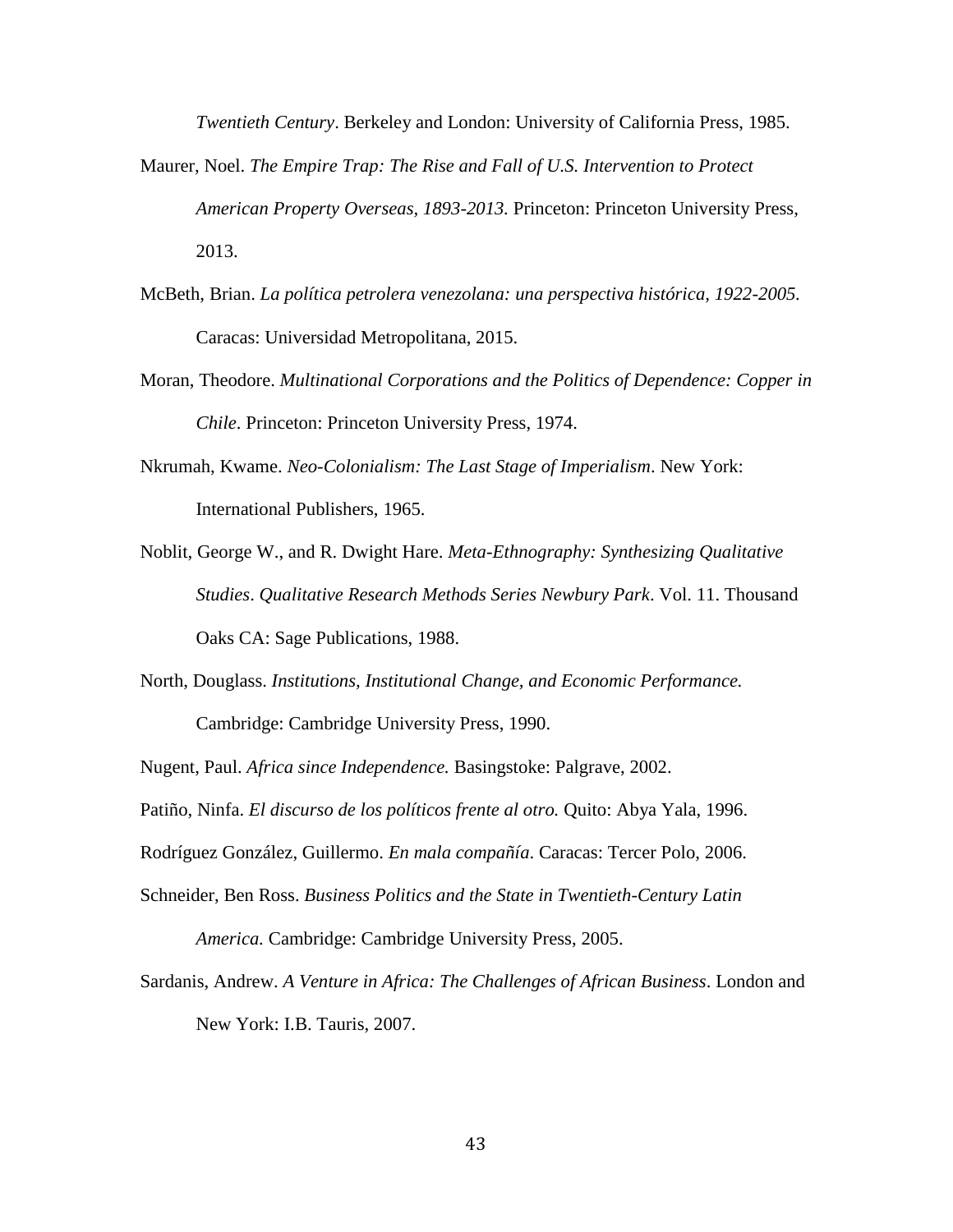- Schultz, Helga and Eduard Kubu (eds.). *History and Culture of Economic Nationalism in East Central Europe*. Berlin: Berliner Wissenschafts-Verlag GmbH, 2006.
- Scott, James C. *Seeing like a State: How Certain Schemes to Improve the Human Condition Have Failed*. New Haven: Yale University Press, 1998.
- Sigmund, Paul E. *Multinationals in Latin America: The Politics of Nationalization*, *A Twentieth Century Fund Study* (Madison: University of Wisconsin Press, 1980).
- Sklar, Richard. *Corporate Power in an African State: The Political Impact of Multinational Mining Companies in Zambia.* Berkeley: University of California Press, 1975.
- Stockwell, Sarah E. *The Business of Decolonization: British Business Strategies in the Gold Coast*. Oxford: Clarendon Press, 2000.
- Tugwell, Franklin. *The Politics of Oil in Venezuela.* Stanford: Stanford University Press, 1975.
- Vernon, Raymond. *Sovereignty at Bay* (New York: Basic Books, 1971).
- Wellhausen, Rachel. *The Shield of Nationality: When Governments Break Contracts With Foreign Firms*. Cambridge: Cambridge University Press, 2015.
- Wells, Louis and Rafiq Ahmed. *Making Foreign Investment Safe: Property Rights and National Sovereignty.* Oxford: Oxford University Press, 2007.
- White, Nicholas J. *British Business in Post-Colonial Malaysia, 1957 -70: Neo-Colonialism or Disengagement?*. London: Routledge, 2004.
- Wilkins, Mira. *The Maturing of Multinational Enterprise: American Business Abroad, 1914-1970.* Cambridge, MA: Harvard University Press, 1974.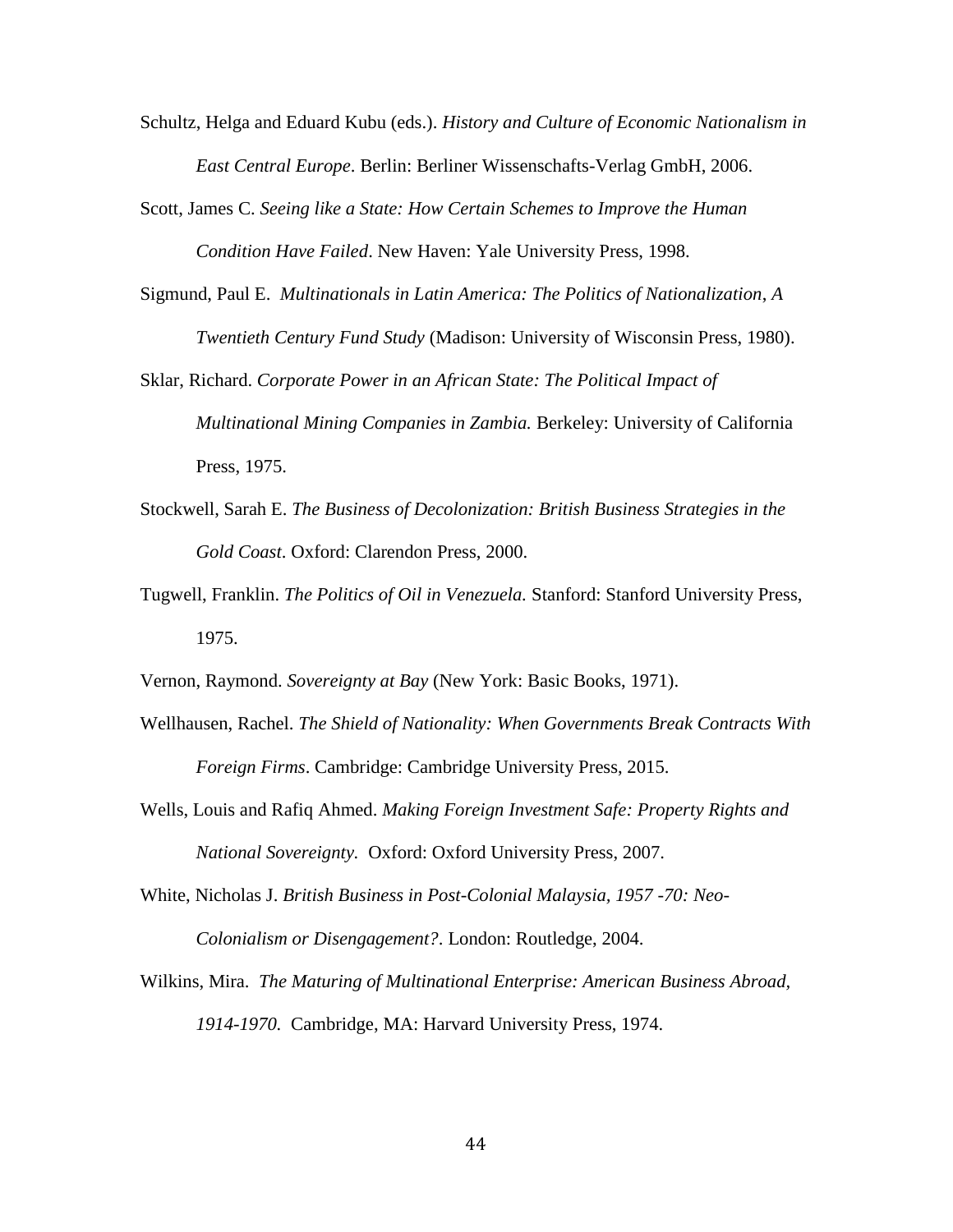Yin, Robert K. *Case Study Research: Design and Methods.* Thousand Oaks, CA, and London: Sage, 2003.

*Articles*

"Argentina a Repsol y su filial YPF," *El País* April 17 (2012), URL: [http://economia.elpais.com/economia/2012/04/16/actualidad/1334590509\\_507539](http://economia.elpais.com/economia/2012/04/16/actualidad/1334590509_507539.html) [.html](http://economia.elpais.com/economia/2012/04/16/actualidad/1334590509_507539.html) (accessed December 2 2016).

"Venezuela nacionaliza a Monaca," *BBC Mundo* (May 14, 2010), URL:

http://www.bbc.com/mundo/economia/2010/05/100513\_0217\_venezuela\_naciona liza\_monaca\_lf.shtml).

- Abdelrehim, Neveen, and Steven Toms. "The Obsolescing Bargain Model and Oil: The Anglo-Iranian Oil Company 1933–1951." *Business History* 59, no. 4 (2017): 554– 71.
- Afrifa Taylor, Ayowa. "An Economic History of the Ashanti Goldfields Corporation, 1895-2004: Land, Labour, Capital and Enterprise." *Department of Economic History, London School of Economics and Political Science*, 2006.
- Akinsanya, Adeoye. "International protection of direct foreign investments in the third world." *International and Comparative Law Quarterly*, 36, No. 1 (1987): 58-75.
- Aminzade, Ronald. "The Dialectic of Nation Building in Postcolonial Tanzania." *Sociological Quarterly* 54, no. 3 (2013): 335–66.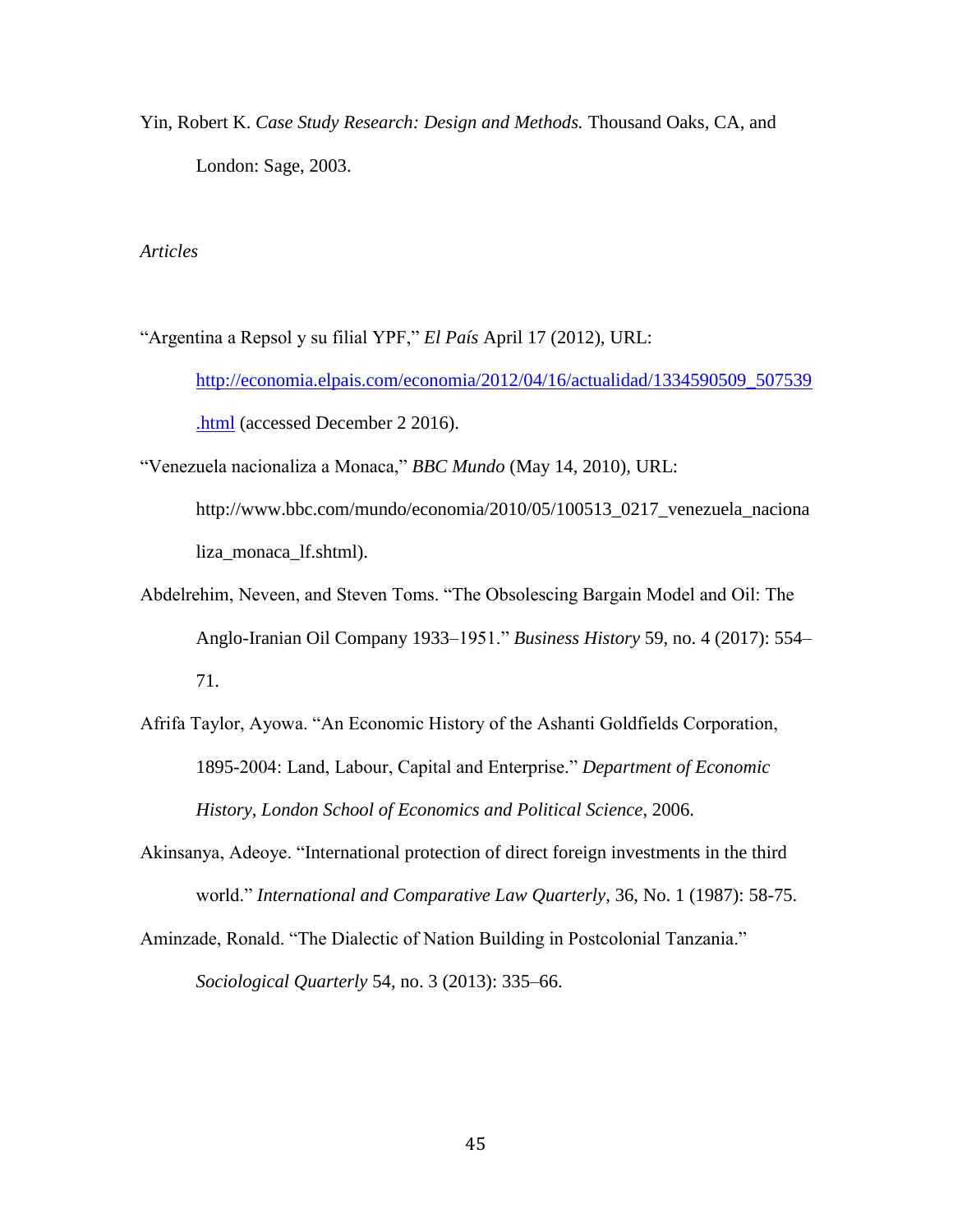- Barret, Richard. "Avoiding the Expropriation Nightmare: Tax Consequences and Asset Protection Techniques." *University of Miami Law Review*, 52, no. 3 (1998): 831- 854.
- Breton, Albert. "The Economics of Nationalism," *The Journal of Political Economy* 72, no. 4 (1964): 376–86
- Brown, Jonathan. "Why Foreign Oil Companies Shifted Their Production from Mexico to Venezuela During the 1920s." *American Historical Review* 90, No. 2 (1995): 362-385.
- Brown, Jonathan. *Oil and Revolution in Mexico.* Berkeley: University of California Press, 1993.
- Bucheli, Marcelo. "Canadian Multinational Corporations and Economic Nationalism: The Case of Imperial Oil Limited in Alberta (Canada) and Colombia, 1899- 1938." *Entreprises et Histoire* 54, no. April (2010): 67–85.
- Bucheli, Marcelo. "Multinational Corporations, Totalitarian Regimes and Economic Nationalism: United Fruit Company in Central America, 1899-1975." *Business History* 50, no. 4 (2008): 433–54.
- Bucheli, Marcelo, and Ruth V. Aguilera. "Political Survival, Energy Policies, and Multinational Corporations: A Historical Study for Standard Oil of New Jersey in Colombia, Mexico, and Venezuela in the Twentieth Century." *Management International Review* 50, no. 3 (2010): 347–78.
- Bucheli, Marcelo and Jin Uk Kim. "The State as a Historical Construct in Organization Studies." In *Organizations in Time: History, Theory, Methods,* edited by Marcelo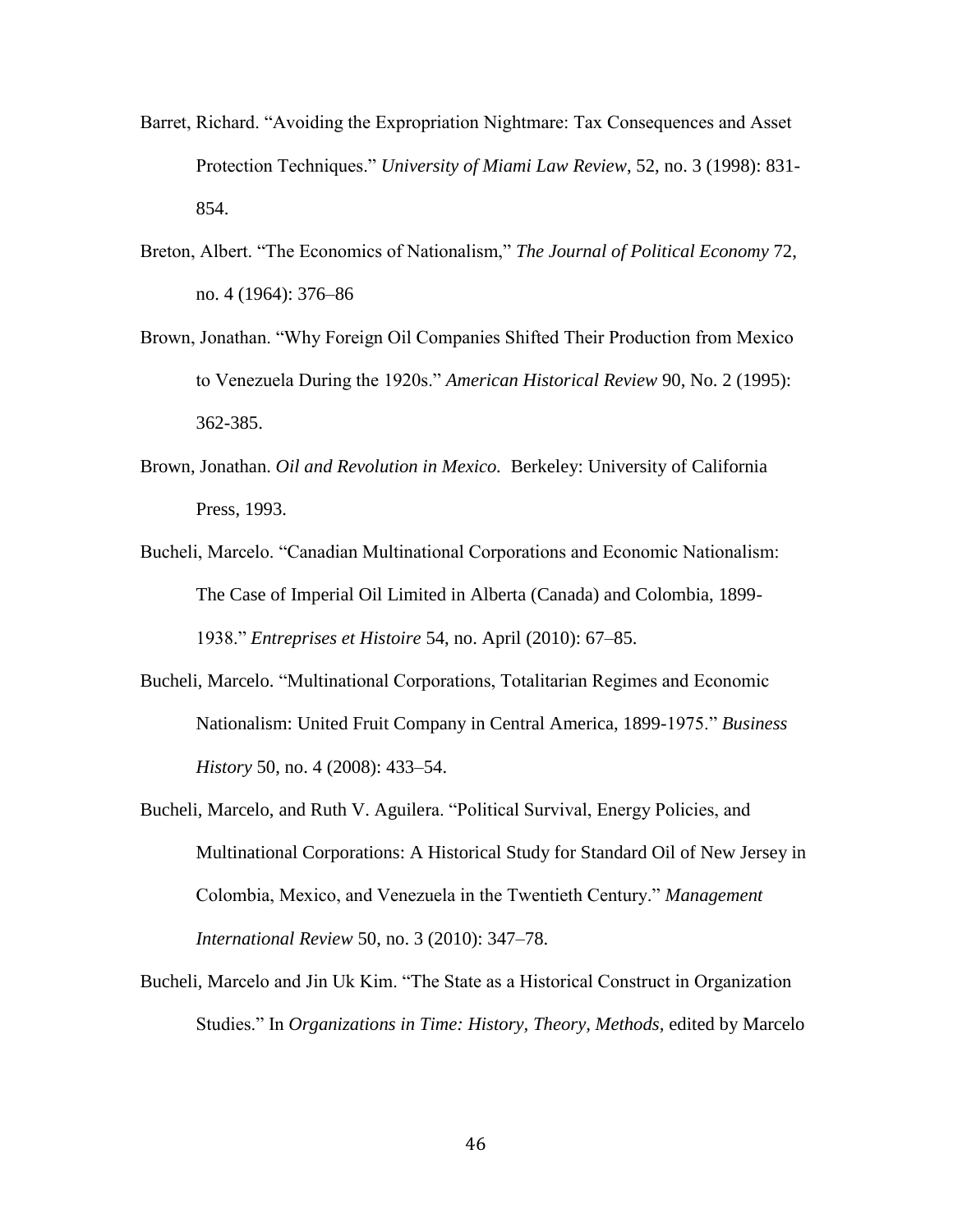Bucheli and R. Daniel Wadhwani, 241-262. Oxford: Oxford University Press, 2014.

- Bucheli, Marcelo and Minyoung Kim. "Attacked from Both Sides: A Dynamic Model of Multinational Corporations' Strategies for Protection of Their Property Rights." *Global Strategy Journal* 5, No. 1 (2015): 1-26
- Bucheli, Marcelo, and Erica Salvaj. "Multinational Corporations' Obsolescing Political Legitimacy: ITT in Chile, 1920-1972." *Business History Review* 87, no. 3 (2013): 729–55.
- Burdette, Marcia. "Nationalization in Zambia: A Critique of Bargaining Theory." *Canadian Journal of African Studies* 11, No. 3 (1977): 471-496.
- Burto, F. N and Hisashi Inoue, "Expropriations of Foreign-Owned Firms in Developing Countries: A Cross-National Analysis," *Journal of World Trade Law*, 396 (1984): 396-414.
- Collins, Paul. "The Political Economy of Indigenization: The Case of the Nigerian Enterprises Promotion Decree." *African Review* 4, no. 4 (1974): 491–508.
- Darwin, John. "Decolonization and the End of Empire." In *The Oxford History of the British Empire*, edited by Robin Winks, 541–57. Oxford: Oxford University Press, 1999.
- Decker, Stephanie. "Building up Goodwill: British Business, Development and Economic Nationalism in Ghana and Nigeria, 1945-1977." *Enterprise and Society* 9, no. 4 (2008): 602–13.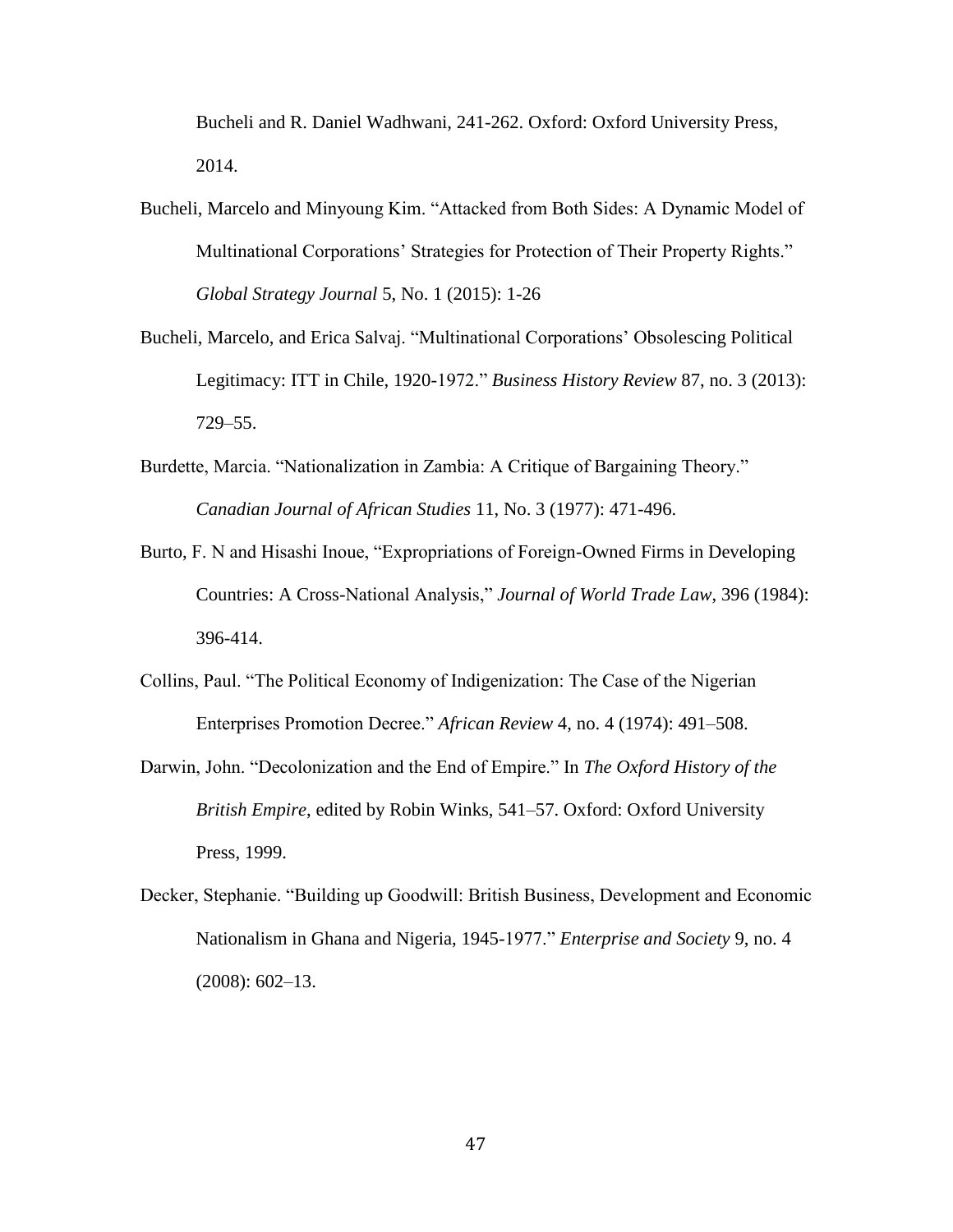- Decker, Stephanie. "Corporate Legitimacy and Advertising: British Companies and the Rhetoric of Development in West Africa, 1950-1970." *Business History Review* 81, no. 1 (2007): 59–86.
- Decker, Stephanie. "Dekolonisation Der Wirtschaft?: Wirtschaftsnationalismus in Afrika Nach 1945." *Archiv Für Sozialgeschichte* 48 (2008): 461–86.
- Decker, Stephanie. "Postcolonial Transitions in Africa: Decolonization in West Africa and Present Day South Africa," *Journal of Management Studies* 47, no. 5 (2010): 791–813.
- Decker, Stephanie. "The emergence of Africanization as a legitimization strategy for British multinationals in Ghana and Nigeria 1945-1970." *Business History Review* 92, no. 4 (2018): 691-718.
- Dos Santos, Theotonio. "The structure of dependence," *American Economic Review* 60, no. 2 (1970): 231-236.
- Duncan, Roderick. "Price or politics? An Investigation of the Causes of Expropriation," *The Australian Journal of Agricultural and Resource Economics*, 50, No. 1 (2006): 85-101.
- Durán, Xavier and Marcelo Bucheli. "Holding Up the Empire: Colombia, American Oil Interests, and the 1921 Urrutia-Thomson Treaty." *Journal of Economic History*, 77, No. 1 (2017): 251-284.
- Elkins, Zach, Guzmán, Andrew, and Simmons, Beth. "Competing for Capital: The Diffusion of Bilateral Investment Treaties, 1960-2000. *International Organization,* 60 No. 4 (2006): 811-846.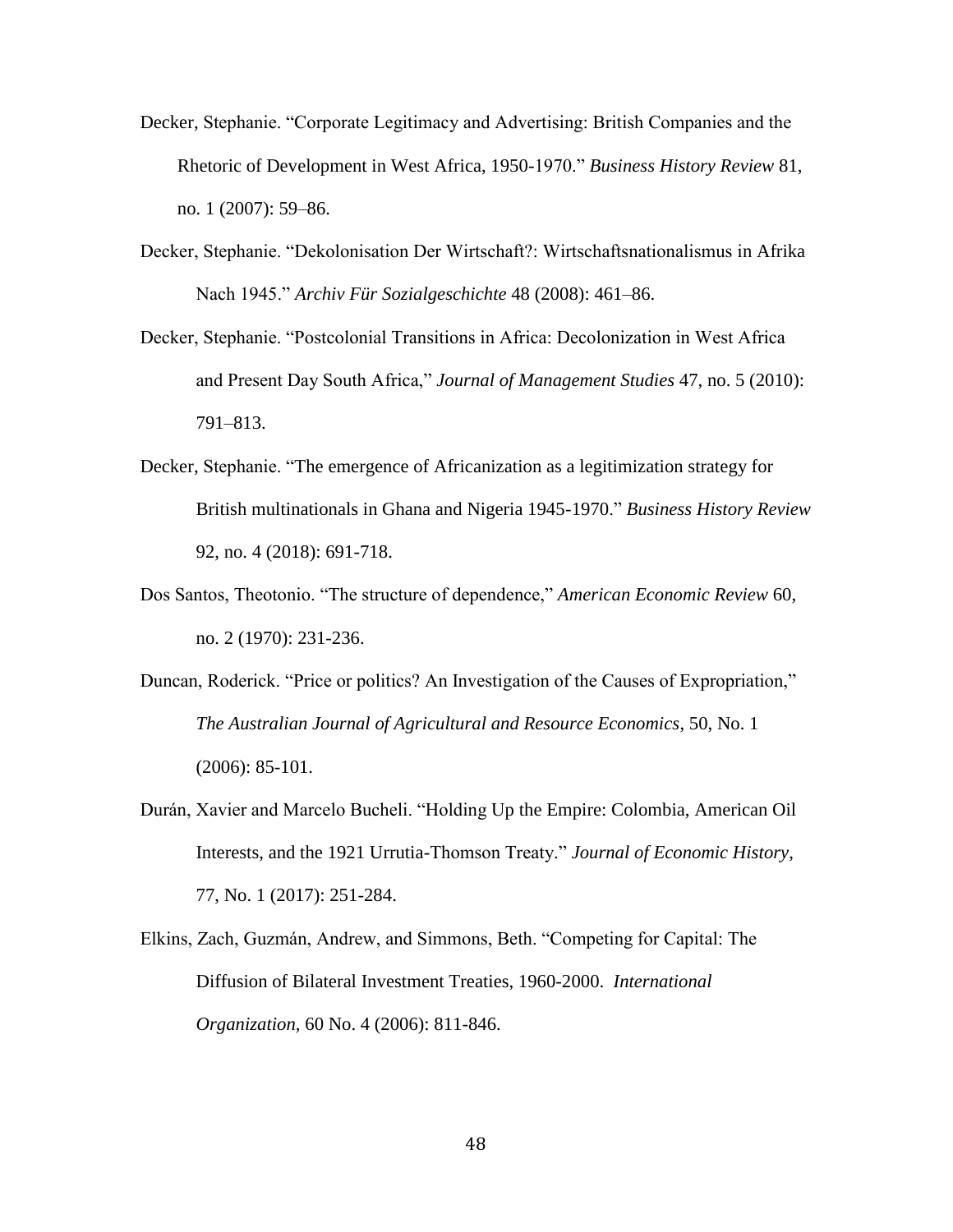- Ellner, Steve. "Trade Union Autonomy and the Emergence of a New Labor Movement in Venezuela." In *Venezuela: Hugo Chávez and the Decline of an "Exceptional Democracy"* edited by Steve Ellner and Miguel Tinker Salas. New York: Rowman and Littlefield, 2007.
- Englebert, Pierre. "Pre-Colonial Institutions, Post-Colonial States, and Economic Development in Tropical Africa." *Political Research Quarterly*, 53, No. 1 (2000): 7-36
- Esseks, John D. "Economic Policies." In *Politicians and Soldiers in Ghana 1966-1972*, edited by Dennis Austin and Robin Luckham. London: Frank Cass, 1975.
- Genova Ann. "Nigeria's Nationalization of British Petroleum." *The International Journal of African Historical Studies* 43, No. 1 (2010): 115–136.
- Gore, Charles. "The Rise and Fall of the Washington Consensus as a Paradigm for Developing Countries," *World Development* 28 (2000): 789-804.
- Gould, John A, and Matthew S Winters. "An Obsolescing Bargain in Chad: Shifts in Leverage Between the Government and the World Bank," *Business and Politics* 9, No. 2 (2007): 1-34.
- Guriev, Sergei, Anton Kolotilin, and Konstantin Sonin, "Determinants of Nationalization in the Oil Sector: A Theory and Evidence from Panel Data," *Journal of Law, Economics, and Organization* 27, no. 2 (2011): 301-323.
- Haber, Stephen, Noel Maurer, and Armando Razo. "When the Law Does Not Matter: The Rise and Decline of the Mexican Oil Industry." *The Journal of Economic History* 63, no. 1 (2003): 1–32.

Harding, Thomas. "Dependency, Nationalism, and the State in Latin America." *Latin*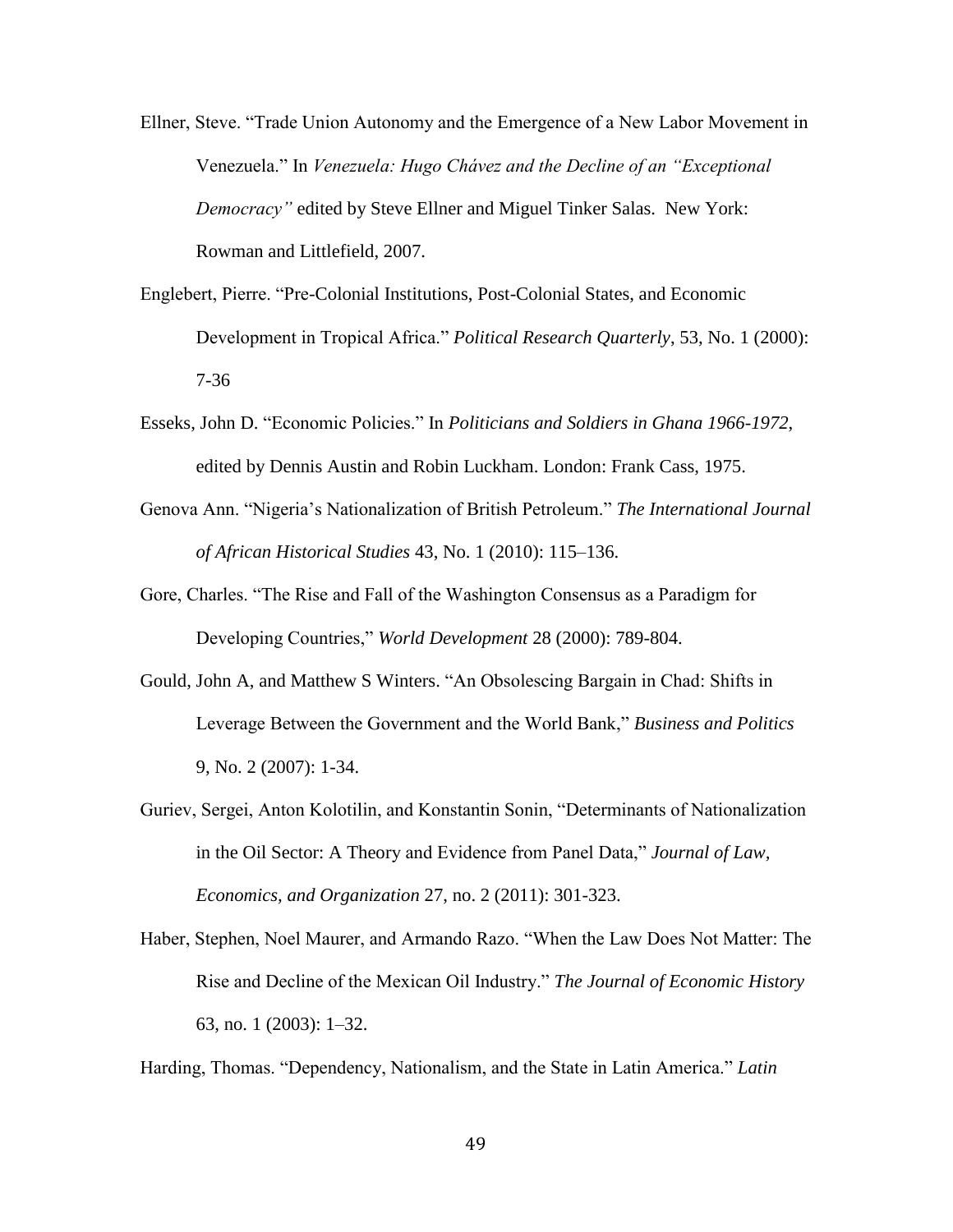*American Perspectives* 3, no. 4 (1976): 3-11.

- Henisz, Witold. "The Institutional Environment for Infrastructure Investment." *Industrial and Corporate Change* 11, No. 2 (2002): 355-389.
- Henisz, Witold. "The Institutional Environment of Multinational Investment." *Journal of Law, Economics, and Organization* 16, No. 12 (2000): 334-364.

Hoogvelt, Ankie. "Indigenization and Foreign Capital: Industrialization in Nigeria." *Review of African Political Economy* 6, No. 14 (1979): 56-68.

Jodice, David A. "Sources of Change in Third World Regimes for Foreign Direct Investment." *International Organization*, 34, No. 2 (1980): 177-206.

Joffe, George, Paul Stevens, Tony George, Jonathan Lux, and Carol Searle. "Expropriation of Oil and Gas Investments: Historical, Legal, and Economic Perspectives in a New Age of Resource Nationalism." *Journal of World Energy, Law, and Business,* 2, No. 1 (2009): 3-23.

- Jones, Geoffrey, Decker, Stephanie. "Unilever as a multi-local multinational," Harvard Business School case (2007).
- Kobrin, Stephen. "Diffusion as an Explanation of Oil Nationalization: Or the Domino Effect Rides Again." *Journal of Conflict Resolution,* 29, No. 1 (1985): 3-32.
- Kobrin, Stephen J. "Foreign Enterprise and Forced Divestment in LDCs," *International Organization,* 34, No. 1 (1980): 65-88.
- Kobrin, Stephen J. "Expropriation as an Attempt to Control Foreign Firms in LDCs Trends from 1960 to 1979," *International Studies Quarterly,* 28, no. 3 (1984): 329–48.

Kobrin, Stephen J. "Testing the Bargaining Hypothesis in the Manufacturing Sector in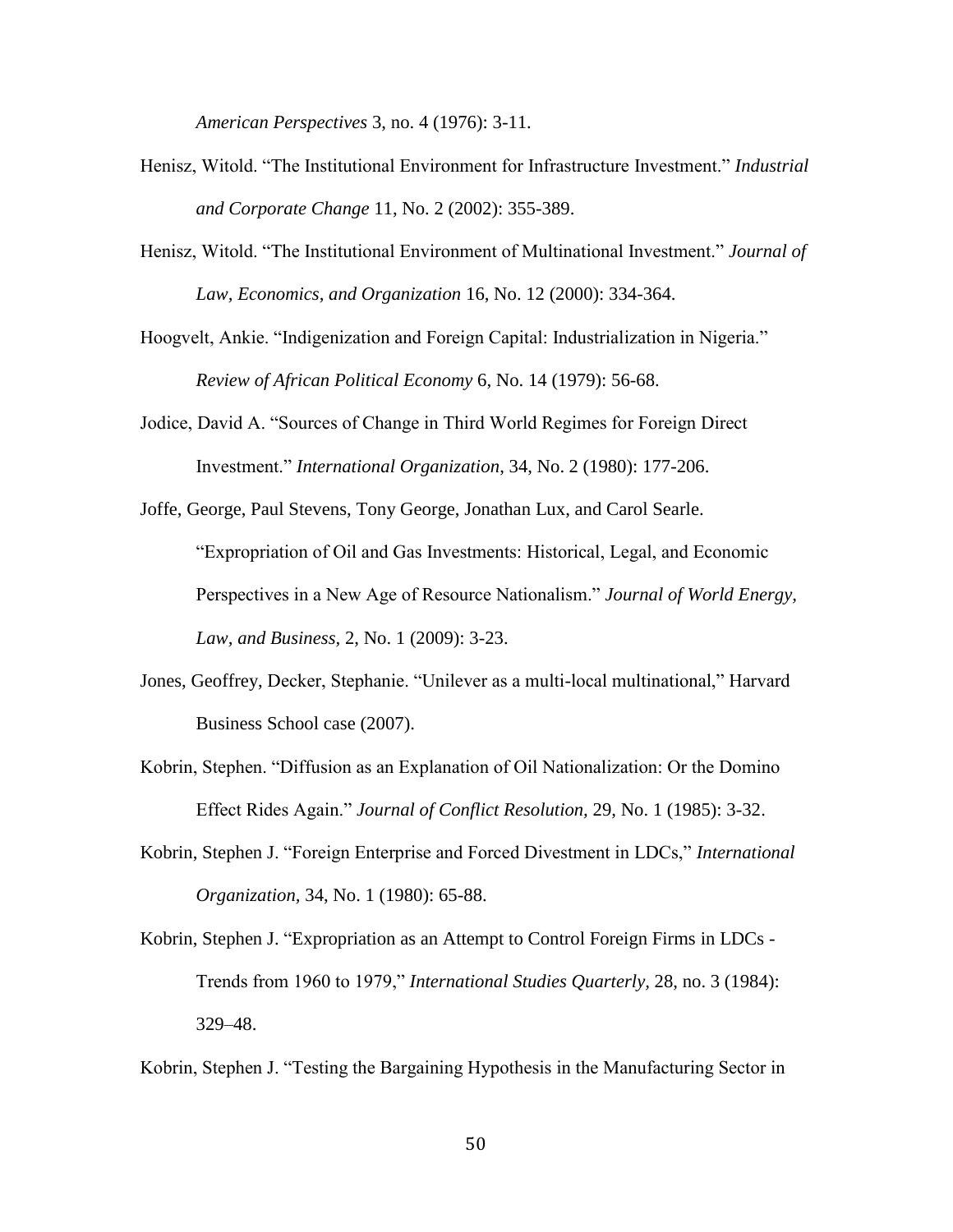Developing Countries." *International Organization* 41, no. 4 (1987): 609.

- Lanciotti, Norma, and Andrea Lluch. "Foreign Direct Investment in Argentina: Timing of Entry and Business Activities of Foreign Cimpanies (1860-1950)." *Entreprises et Histoire* 54, no. 1 (2009): 37–66
- Li, Quan. "Democracy, Autocracy, and Expropriation of Foreign Direct Investment." *Comparative Political Studies*, 42, No. 8 (2009): 1098-1127.
- López-Alves, Fernando. "Visions of the National Natural Endowments, Futures, and the Evils of Men." In *State and Nation Making in Latin America and Spain: Republics of the Possible*, edited by Miguel A. Centeno and Agustín Ferraro. Cambridge: Cambridge University Press, 2013.
- Lubinski, Christina. "Liability of Foreignness in Historical Context: German Business in Preindependence India (1880-1940)." *Enterprise & Society* 15, no. 4 (2014): 722– 58.
- Mahdavi, Paasha. "Why Do Leaders Nationalize the Oil Industry? The Politics of Resource Expropriation." *Energy Policy,* 75 (2014): 228-243.
- McCann, Bryan. "The Invention of Tradition in Brazilian Radio." In *The Brazil Reader: History, Culture, Politics*, edited by Robert Levine and John J. Crocitti. Durham: Duke University Press, 1999.
- Medina, Luis Fernando, Marcelo Bucheli, and Minyoung Kim. "Good Friends in High Places: Politico-Economic Determinants of the Expropriation and Taxation of Multinational Firms." *Journal of International Business Policy* 2, No. 2 (2019): 119-141..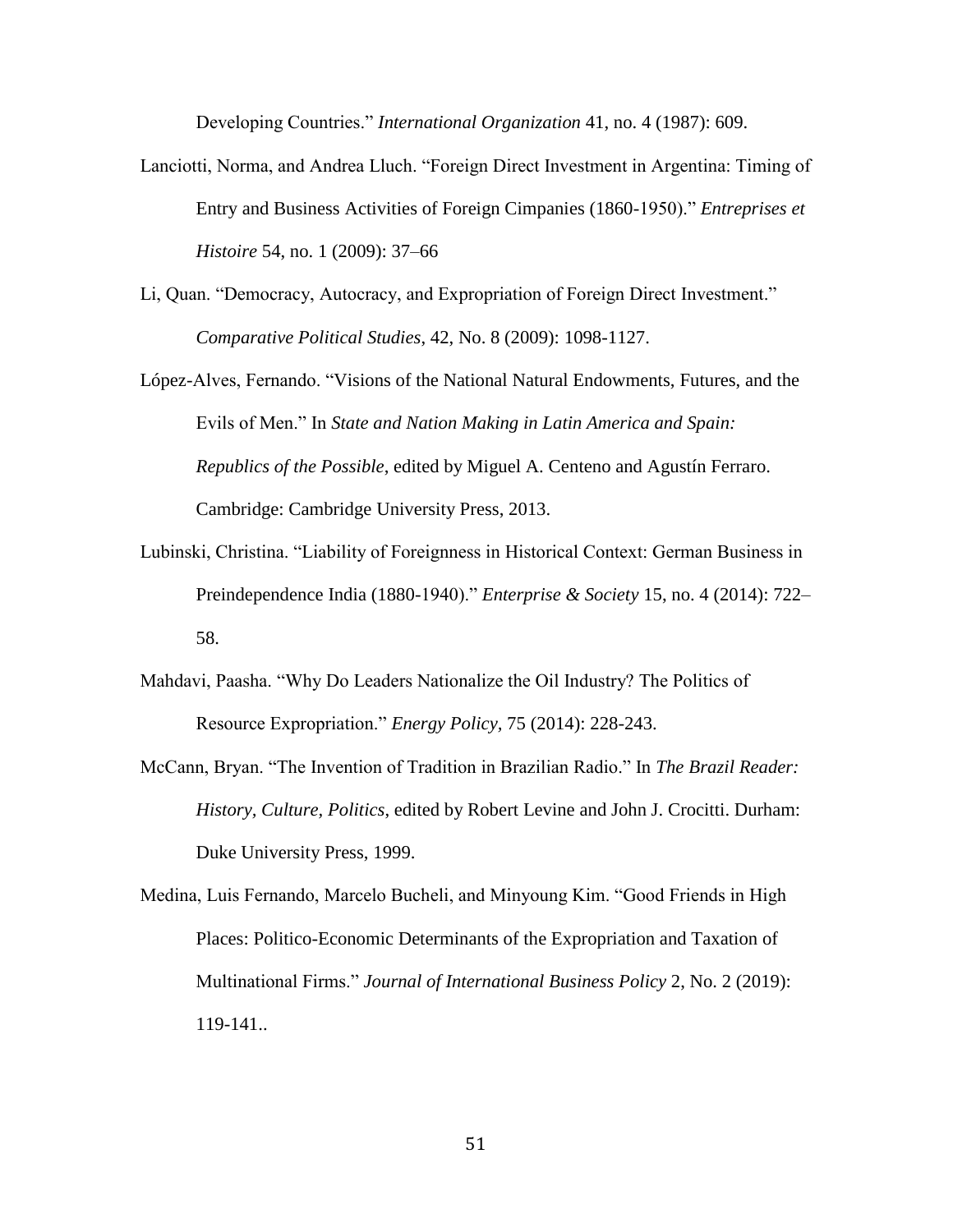- Mehlum, Halvor, Karl Moene, and Ragnar Torvik. "Institutions and the Resource Curse." *The Economic Journal*, 116, No. 508 (2006): 1-20.
- Miller, Rory. "British Investment in Latin America, 1850-1950." *Itinerario* 19, no. 3 (1995): 21–52.
- Minor, Michael. "The Demise of Expropriation as an Instrument of LDC Policy, 1980- 1992." *Journal of International Business Studies* 25, No. 1 (1994): 177-182.
- Mittelman James H. "Underdevelopment and Nationalisation: Banking in Tanzania." *The Journal of Modern African Studies* 16, No. 4 (1978): 597–617.
- Moran, Theodore. "Transnational Strategies of Protection and Defense by Multinational Corporations: Spreading the Risk and Raising the Cost for Nationalization in Natural Resources." *International Organization*, 27, no. 2 (1973): 273-287.
- Morgenstern, Scott J., Rubén Berríos, and Andrae Marak, "Explaining Hydrocarbon Nationalization in Latin America: Economics and Political Ideology," *Review of International Political Economy*, 18, No. 5 (2011): 673-697.
- North, Douglass, William Summerhill, and Barry Weingast. "Order, Disorder, and Economic Change: Latin America Versus North America." In *Governing for Prosperity,* edited by Bruce Bueno de Mesquita and Hilton Root, 17-58. New Haven: Yale University Press, 2000.
- Perchard, Andrew, Niall G. MacKenzie, Stephanie Decker, and Giovanni Favero. "Clio in the Business School: Historical Approaches in Strategy, International Business and Entrepreneurship." *Business History* 59, no. 6 (February 17, 2017): 904–27.
- Portillo, Jorge. "Oil Nationalizations as Protracted Affairs: Evidence from Venezuela." *OPEC Energy Review*, 40, No. 1 (2016): 52-53.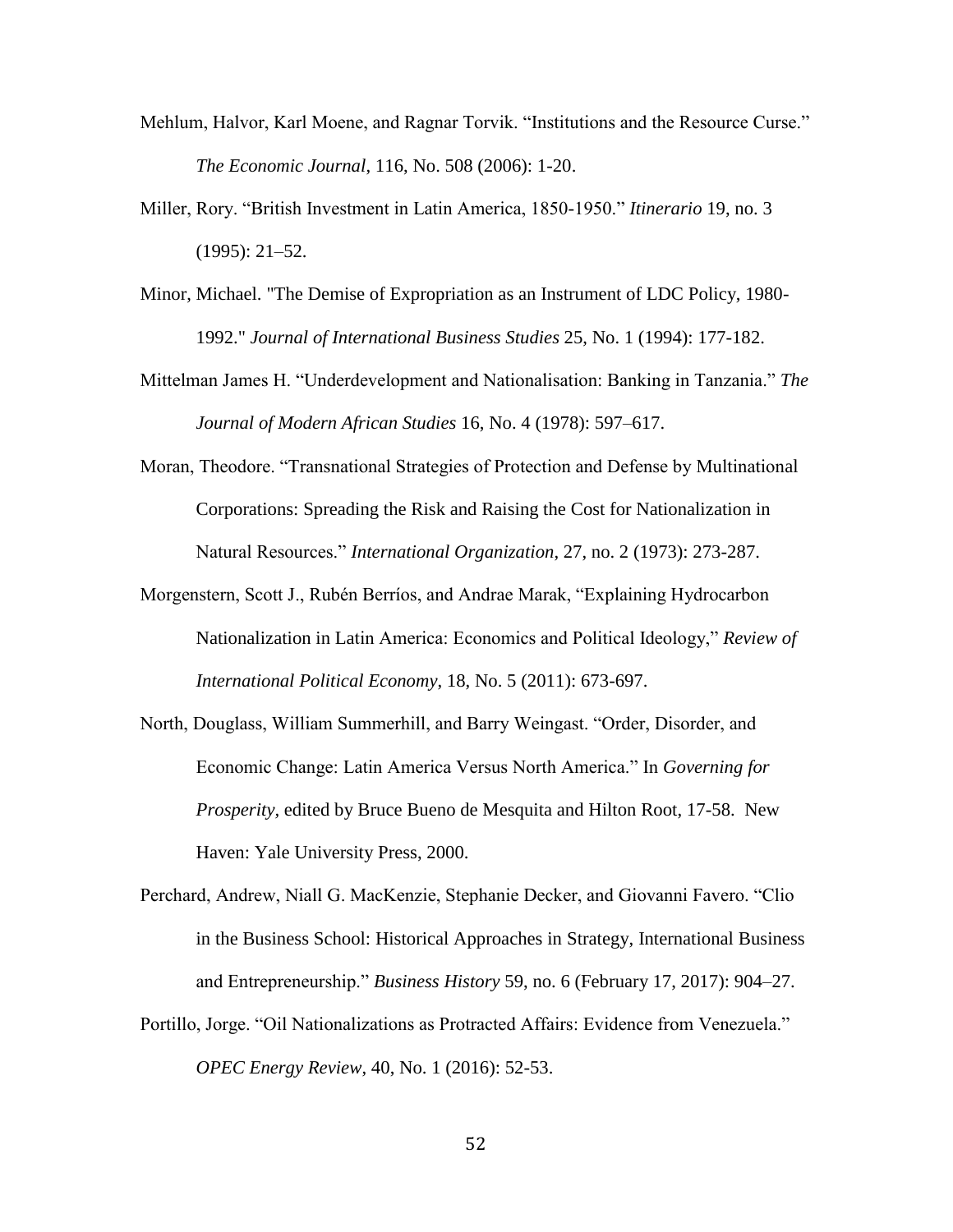- Redlich Fritz. Toward Comparative Historiography: Background and Problems. *Kyklos* 11, No. 3 (1958): 362–389.
- Rood, Leslie. "Nationalisation and Indigenisation in Africa," *The Journal of Modern African Studies* 14, no. 03 (1976): 427–47.
- Rood, Leslie L. "The Impact of Nationalisation." *The Journal of Modern African Studies* 15, no. 03 (1977): 489–94.

Ross, Michael. "Does Oil Hinder Democracy? *World Politics*, 53, No. 3 (2001): 561-584.

- Rüsen Jörn. Some Theoretical Approaches to Intercultural Comparative Historiography. History and Theory 35, no. 4 (1996): 5–22.
- Rowlinson, Michael, John Hassard, and Stephanie Decker. "Research Strategies for Organizational History: A Dialogue between Historical Theory and Organization Theory." *Academy of Management Review* 39, no. 3 (2014): 205–74.
- Sachs, Jeffrey and Andrew Warner. "The Curse of Natural Resources." *European Economic Review* 45 (2001): 827-838.
- Skocpol, Theda, and Margaret Somers. "The Uses of Comparative History in Macrosocial Inquiry." *Comparative Studies in Society and History* 22, no. 2 (1980): 174–197.Smith, Andrew. "The Winds of Change and the End of the Comprador System in the Hongkong and Shanghai Banking Corporation." *Business History* 58, no. 2 (2016): 179–206.
- Snilstveit, Birte, Sandy Oliver, and Martina Vojtkova. "Narrative Approaches to Systematic Review and Synthesis of Evidence for International Development Policy and Practice." *Journal of Development Effectiveness* 4, no. 3 (September 2012): 409–29.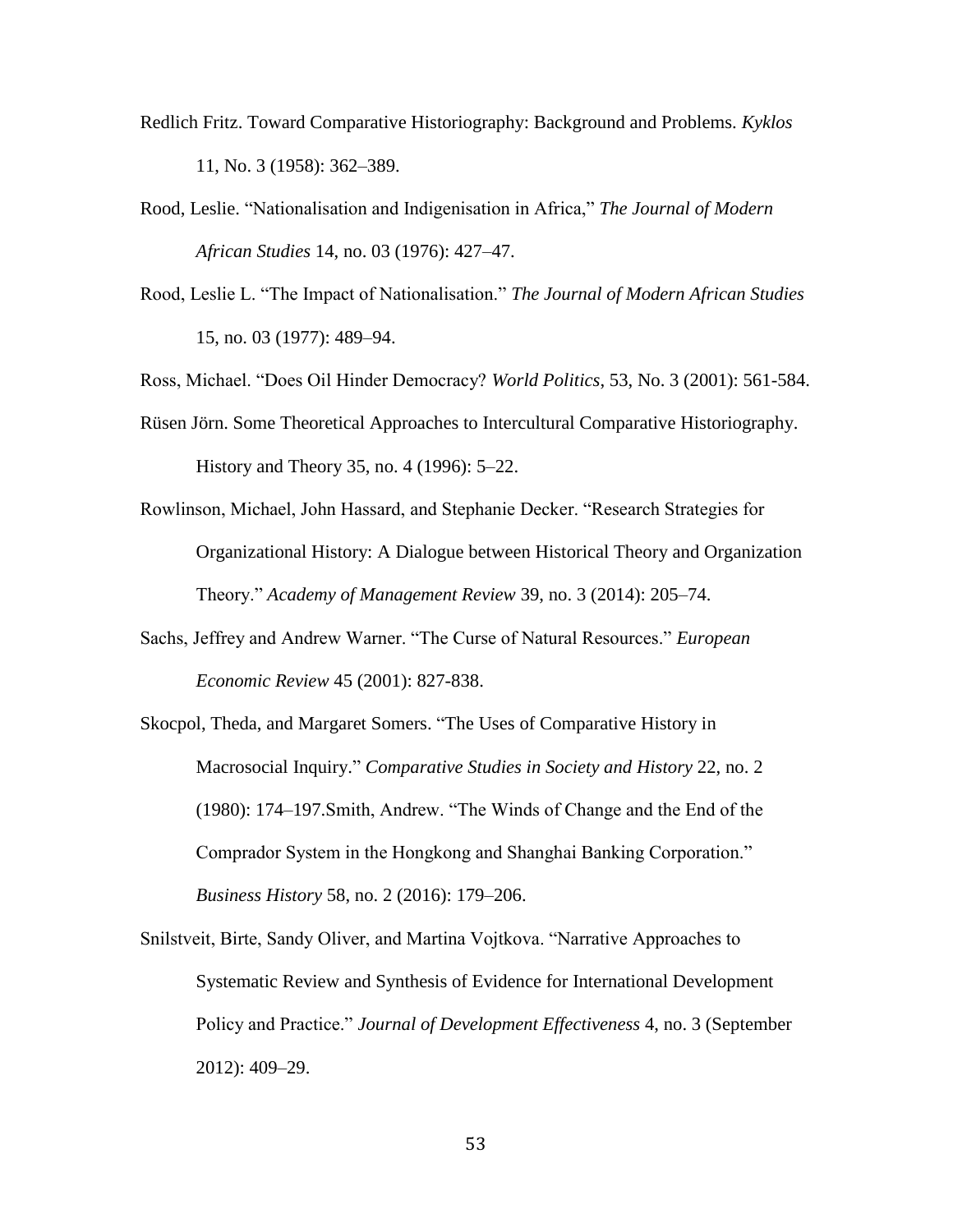- Stevens, Charles , En Xie, and Mike Peng. "Towards a Legitimacy-Based View of Political Risk: The Case of Google and Yahoo in China." *Strategic Management Journal*, 37, No. 5 (2016): 954-963.
- Uche, Chibuike Ugochukwu. "British government, British businesses, and the indigenization exercise in post-independence Nigeria." *Business History Review* 86, No. 4 (2013): 745–771.
- Vivoda, Vlado. "Bargaining model for the international oil industry." *Business & Politics*, 13, No. 4 (2011): 1469-3569.
- Vivoda, Vlado. "Resource Nationalism, Bargaining and International Oil Companies: Challenges and Change in the New Millennium." *New Political Economy*, 14, No. 4 (2009): 517-534.
- Waelde, Thomas. "International law of foreign investment: Towards regulation by multilateral treaties," *Business Law International*, 1 (1999): 50-79.
- Williams, M. L. "The Extent and Significance of the Nationalization of Foreign-Owned Assets in Developing Countries, 1956-1972." *Oxford Economic Papers*, 27, No. 2 (1975): 260-273.
- White, Nicholas J. *British Business in Post-Colonial Malaysia, 1957 -70: Neo-Colonialism or Disengagement? RoutledgeCurzon Studies in the Modern History of Asia 21*. London: RoutledgeCurzon, 2004.
- White, Nicholas J. "The Business and the Politics of Decolonization: The British Experience in the Twentieth Century." *Economic History Review* 53, no. 3 (2000): 544–64.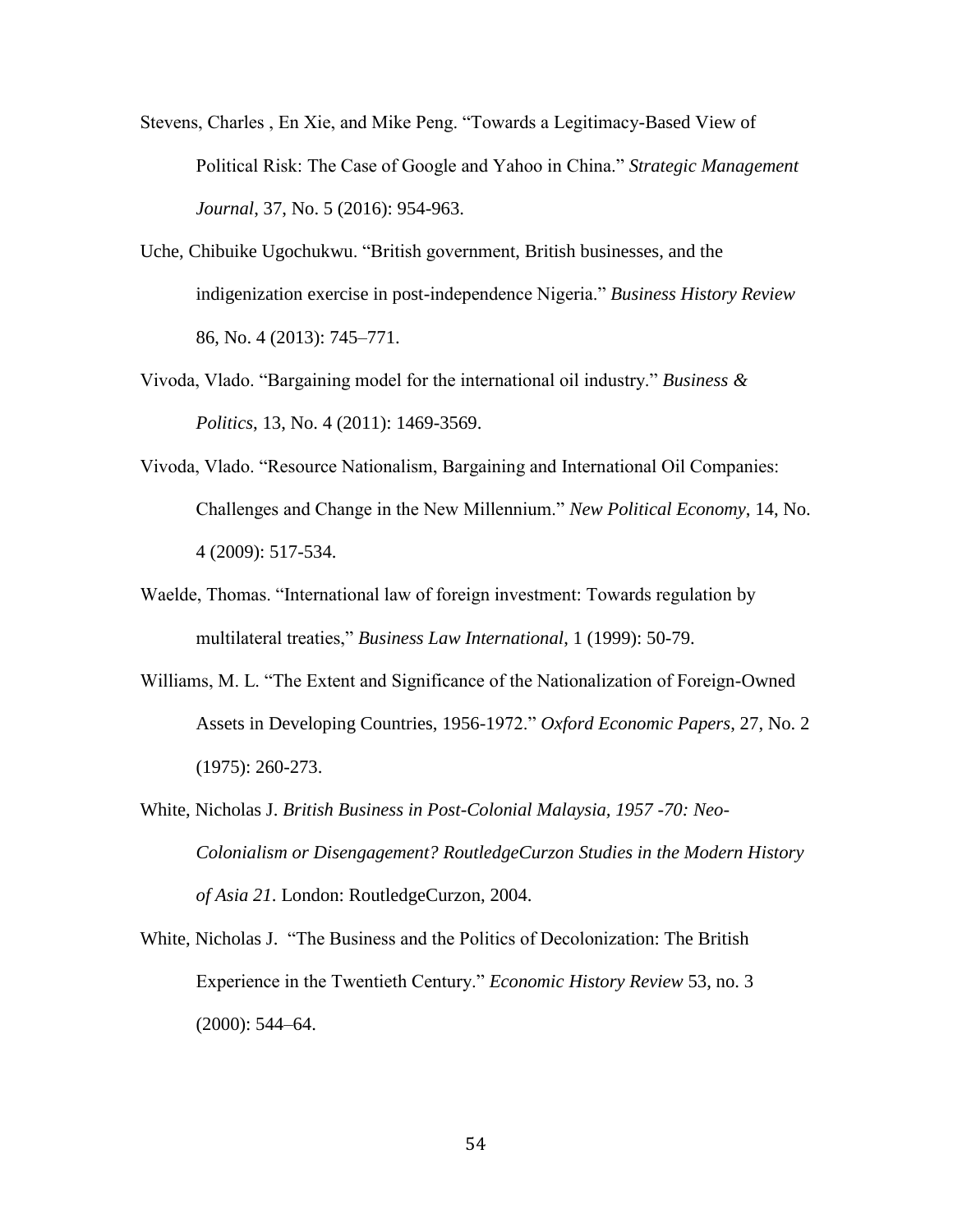Wilson, Ernest. "Strategies of State Control of the Economy: Nationalization and Indigenization in Africa," *Comparative Politics* 22, no. 4 (1990): 401–19.

Yacob, Shakila and Nicholas J. White. "The 'Unfinished Business' of Malaysia's Decolonisation: The Origins of the Guthrie 'Dawn Raid,'" *Modern Asian Studies* 44, no. 5 (2010): 919–960.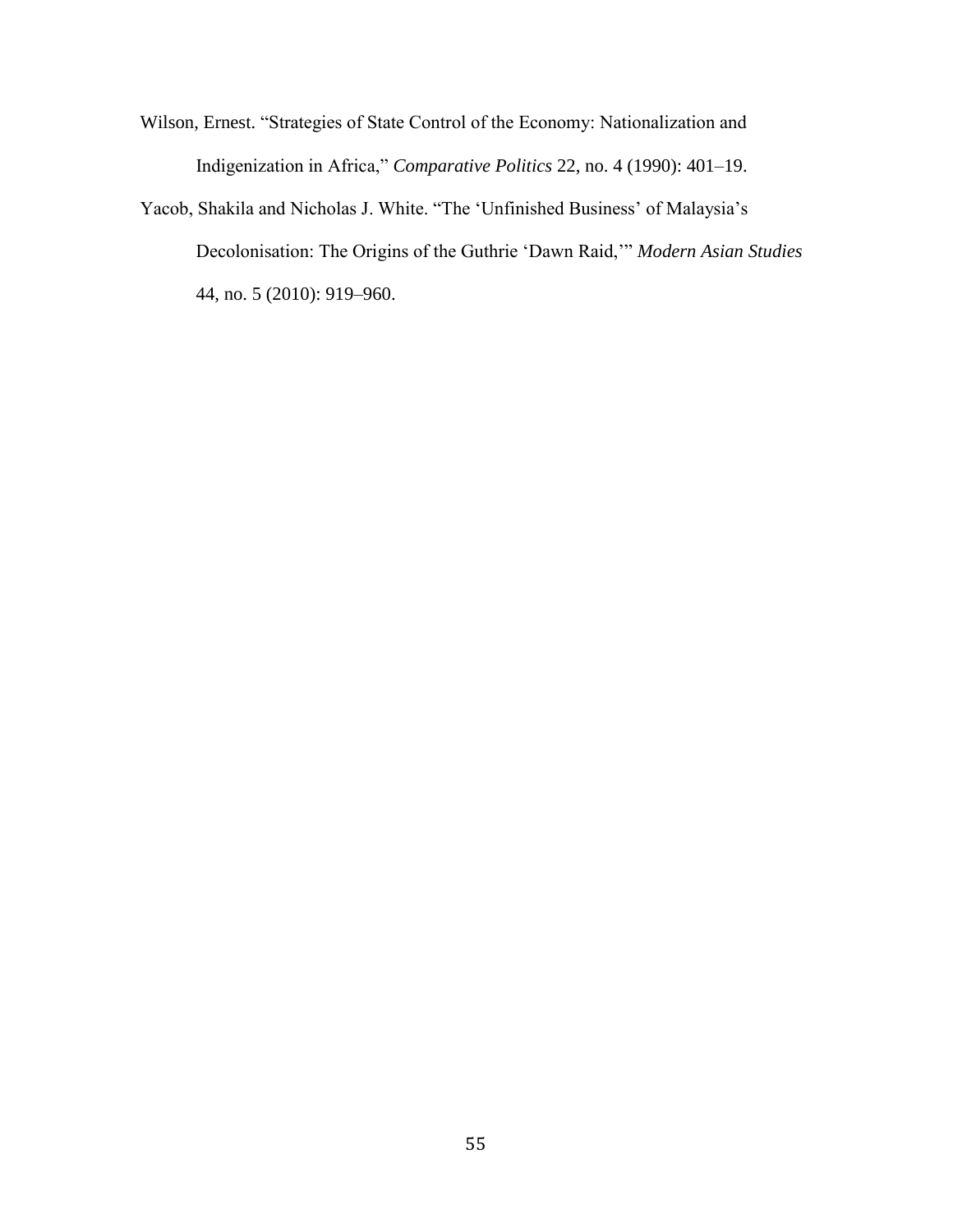# Figures and Tables

# **Figure 1: Case selection**

|                       | Nationalization              | Indigenization   |
|-----------------------|------------------------------|------------------|
| Latin America         | Mexico<br>Chile<br>Venezuela | none             |
| Sub-Saharan<br>Africa | Tanzania<br>Zambia           | Nigeria<br>Ghana |

# **Table 1: Explanations of expropriations**

# **REASON AUTHOR(S)**

| <i>WHY?</i>    |                                                              |
|----------------|--------------------------------------------------------------|
| Ideology       | Akinsanya, Expropriation                                     |
|                | Kobrin, "Foreign Enterprise"                                 |
|                | Rood, "Nationalization"                                      |
|                | Jodice, "Sources of Change"                                  |
|                | against:                                                     |
|                | Morgenstern et al., "Explaining Hydrocarbon Nationalization" |
| Symbolic power | Jodice, "Sources of Change"                                  |
| Unfair deal    | Akinsanya, Expropriation                                     |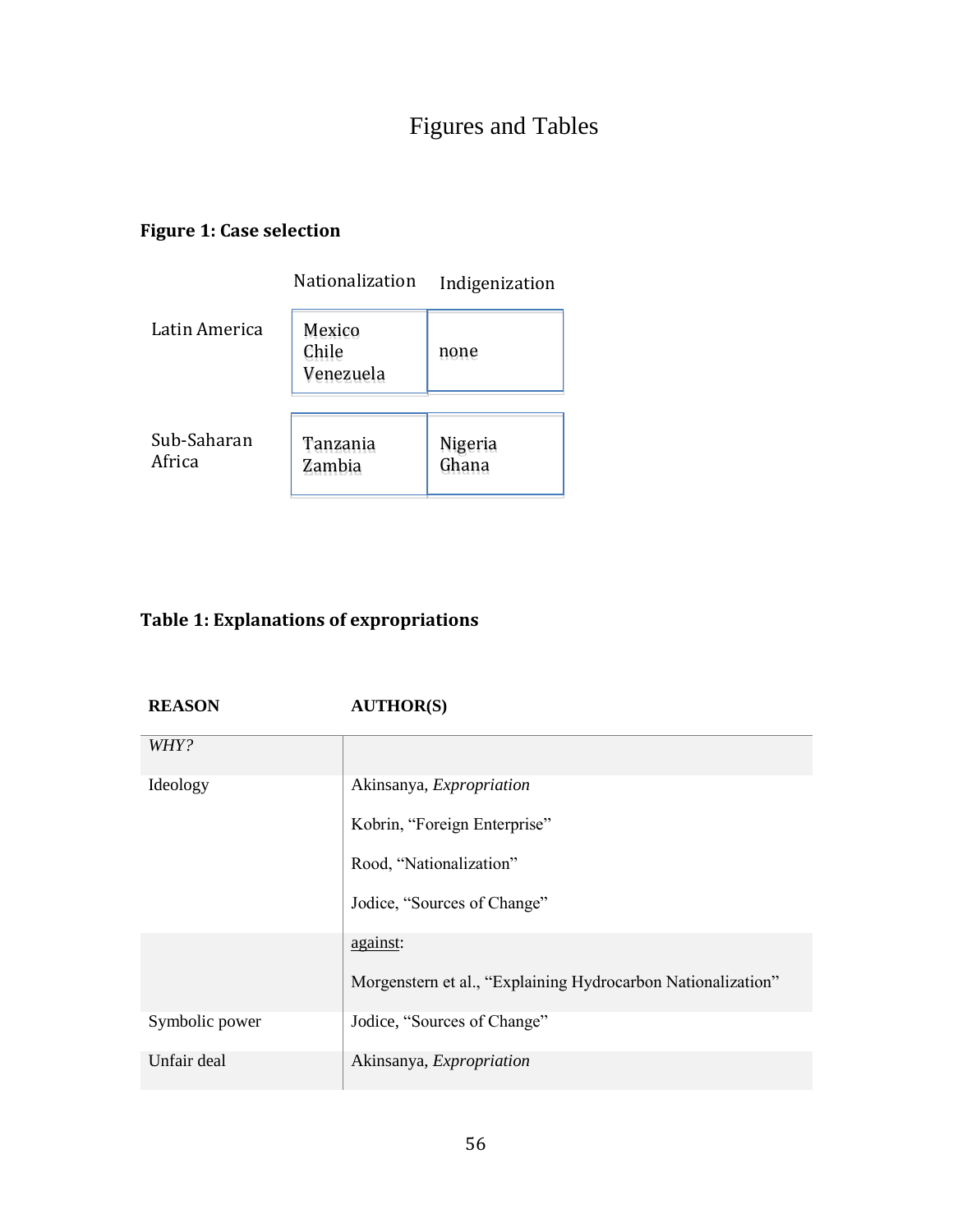|                           | Mahdavi, "Why do leaders"                                      |  |  |
|---------------------------|----------------------------------------------------------------|--|--|
| Opportunity & capability  | Guriev et al., "Determinants of Nationalization"               |  |  |
|                           | Mahdavi, "Why do leaders"                                      |  |  |
| Effort to break           | Santos, "The Structure"                                        |  |  |
| dependency                | Santos, Imperialismo                                           |  |  |
|                           | Evans, Dependent Development                                   |  |  |
|                           | Harding, "Dependency, Nationalism, and the State"              |  |  |
| WHERE?                    |                                                                |  |  |
| Natural resource-seeking, | Kobrin, "Foreign Enterprise"                                   |  |  |
| or sector specific        | Jodice, "Sources of Change"                                    |  |  |
| explanations              |                                                                |  |  |
| Institutional quality /   | Henisz, "The institutional environment of multinational        |  |  |
| authoritarian states      | investment", "The institutional environment for infrastructure |  |  |
|                           | investment"                                                    |  |  |
|                           | Jensen, Nation States                                          |  |  |
|                           | Li, "Democracy"                                                |  |  |
|                           | Mahdavi, "Why do leaders"                                      |  |  |
|                           | Guriev et al., "Determinants of Nationalization"               |  |  |
|                           | Waelde, "International Law"                                    |  |  |
|                           | against:                                                       |  |  |
|                           | Duncan, "Price or Politics"                                    |  |  |
| Semi-peripheral countries | Evans, Dependent Development                                   |  |  |
|                           | Santos, Imperialismo                                           |  |  |
| WHEN?                     |                                                                |  |  |
| Radical political change  | Kobrin, "Expropriation"                                        |  |  |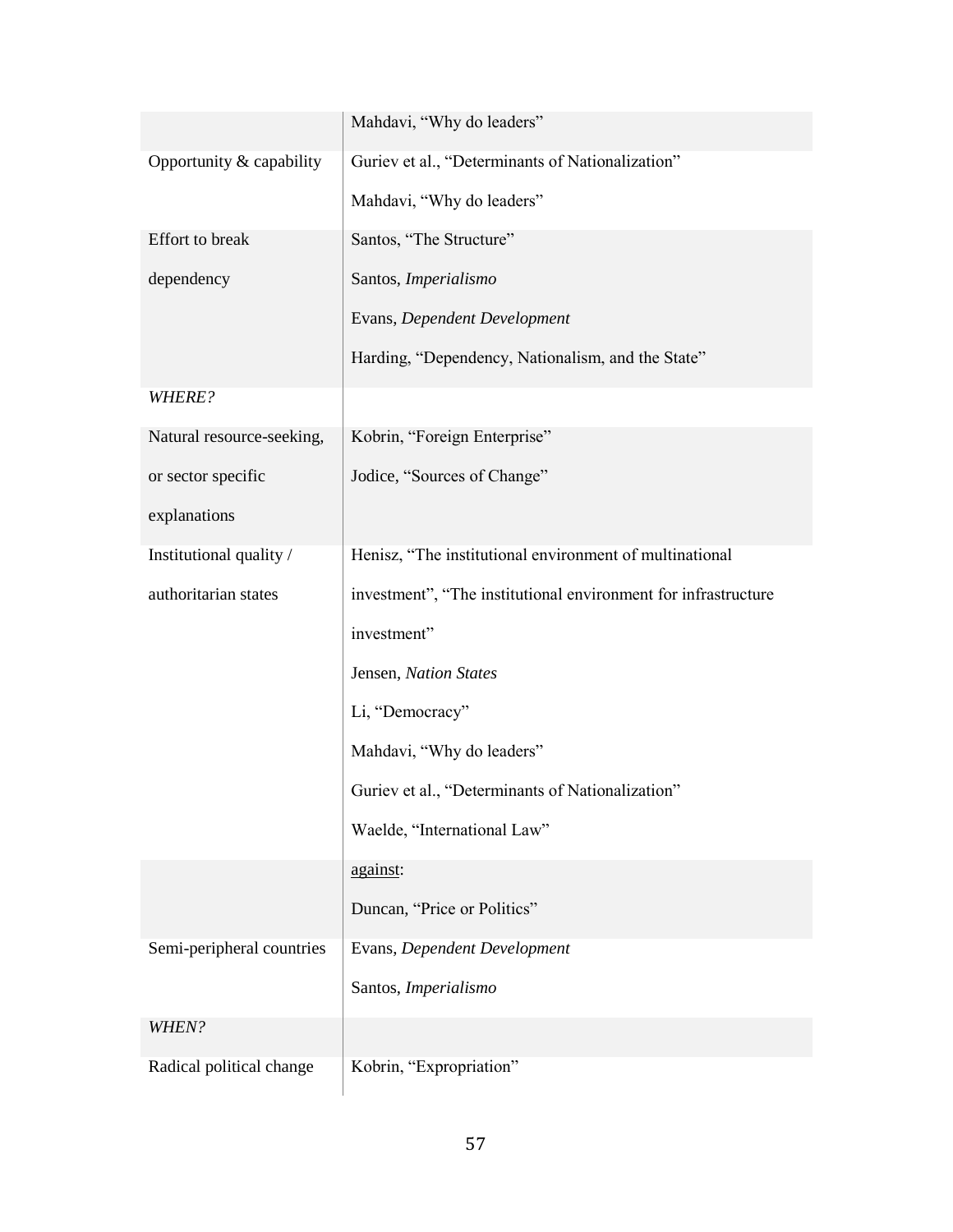|                          | Ross, "Does oil"                                   |
|--------------------------|----------------------------------------------------|
|                          | Williams, "The extent and significance"            |
| Obsolescing bargain      | Vernon, Sovereignty at Bay                         |
|                          | Kobrin, "Foreign Enterprise", "Expropriation"      |
| International prices for | Guriev et al., "Determinants of Nationalization"   |
| commodities              | Joffe et al. "Expropriation"                       |
|                          | Vivoda, "Resource nationalism", "Bargaining model" |
|                          | Mahdavi, "Why do leaders"                          |
|                          | Bucheli, "Multinational Corporations"              |





**Source**: Decker, Stephanie. "Corporate Legitimacy," 78.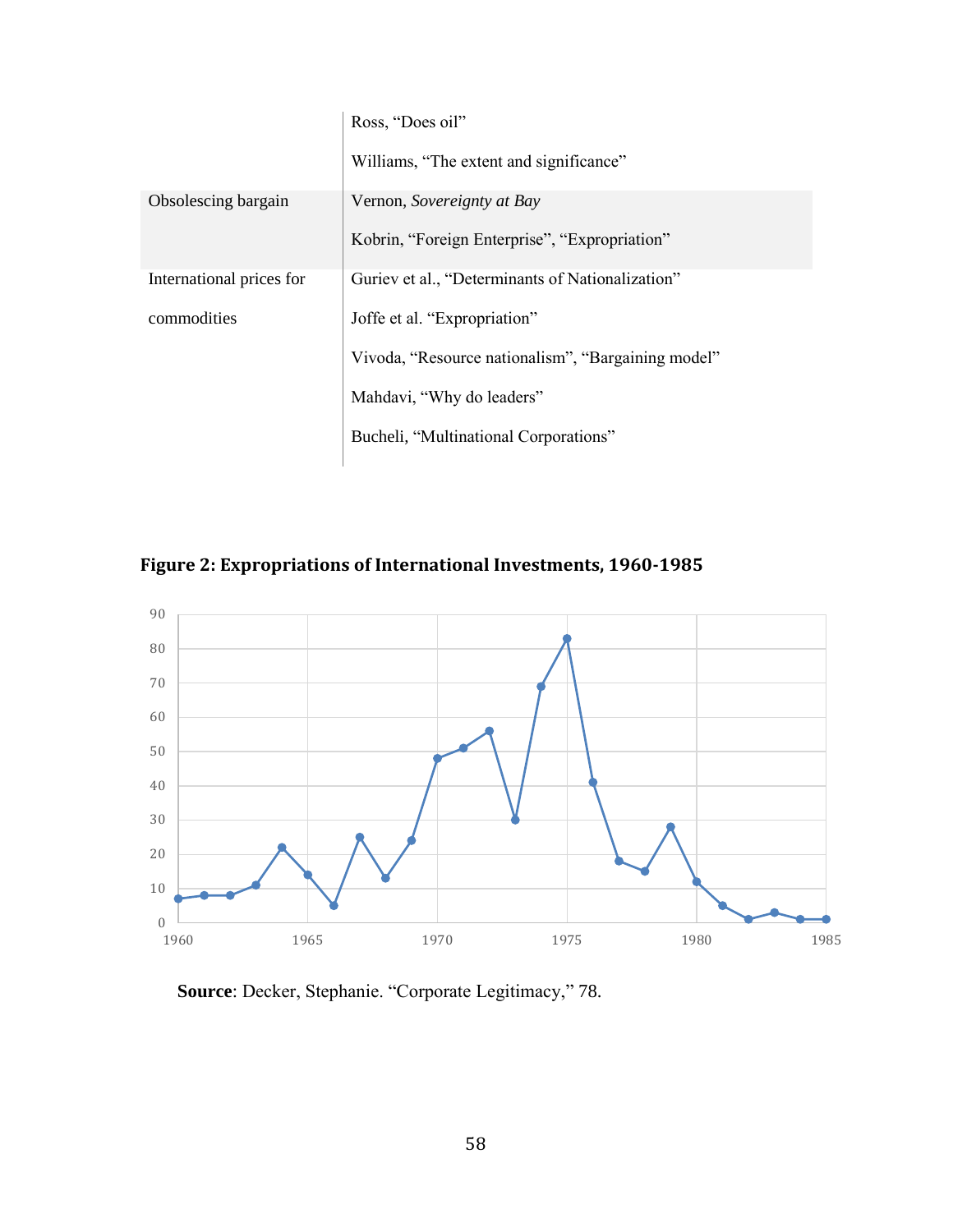# **Table 2: Winning Alliances and Policies Towards Foreign Investors as**

# **Strategies for Political Survival**

|          | Alliance With Organized              | <b>Alliance With Domestic Business</b> | <b>Alliance With State</b>    |
|----------|--------------------------------------|----------------------------------------|-------------------------------|
|          | Labor                                | Community                              | Bureaucracy                   |
| Policies | Nationalization or<br>$\bullet$      | Expropriation of small and             | <b>Expropriation of large</b> |
| Towards  | expropriation of large               | medium foreign-owned                   | foreign-owned businesses      |
| Foreign  | foreign corporations                 | businesses                             | Creation of para-statal       |
| Property | Creation of state-owned<br>$\bullet$ | Indigenization<br>$\bullet$            | organizations to manage the   |
|          | enterprises with powerful            | Expropriation of foreign-<br>$\bullet$ | expropriated property         |
|          | unions                               | owned large companies for              | Collectivization initiatives  |
|          |                                      | the benefit of middle class            |                               |
|          |                                      | Transfer of property to the            |                               |
|          |                                      | domestic private sector                |                               |
| Some     | Mexico from 1920-1938<br>$\bullet$   | Mexico from 1915-1920                  | Tanzania (several             |
| examples | under Obregon,                       | under Carranza                         | industries)                   |
|          | Cardenas (petroleum)                 | Ghana (SMEs, several                   | Zambia (mining)               |
|          | Chile (mining, telecoms)<br>٠        | industries)                            |                               |
|          | Venezuela (oil)<br>٠                 | Nigeria (SMEs, several                 |                               |
|          |                                      | industries)                            |                               |
|          |                                      |                                        |                               |

<sup>1</sup> Wilkins, *The Maturing,* 33-44.

 $\overline{a}$ 

<sup>2</sup> Jodice, "Sources of Change," 180-182.

<sup>3</sup> For an overview of the third wave of expropriations, see Wellhausen, *The Shield.*

<sup>4</sup> Kobrin, "Expropriation as an Attempt to Control"; Kobrin, "Testing the Bargaining Hypothesis."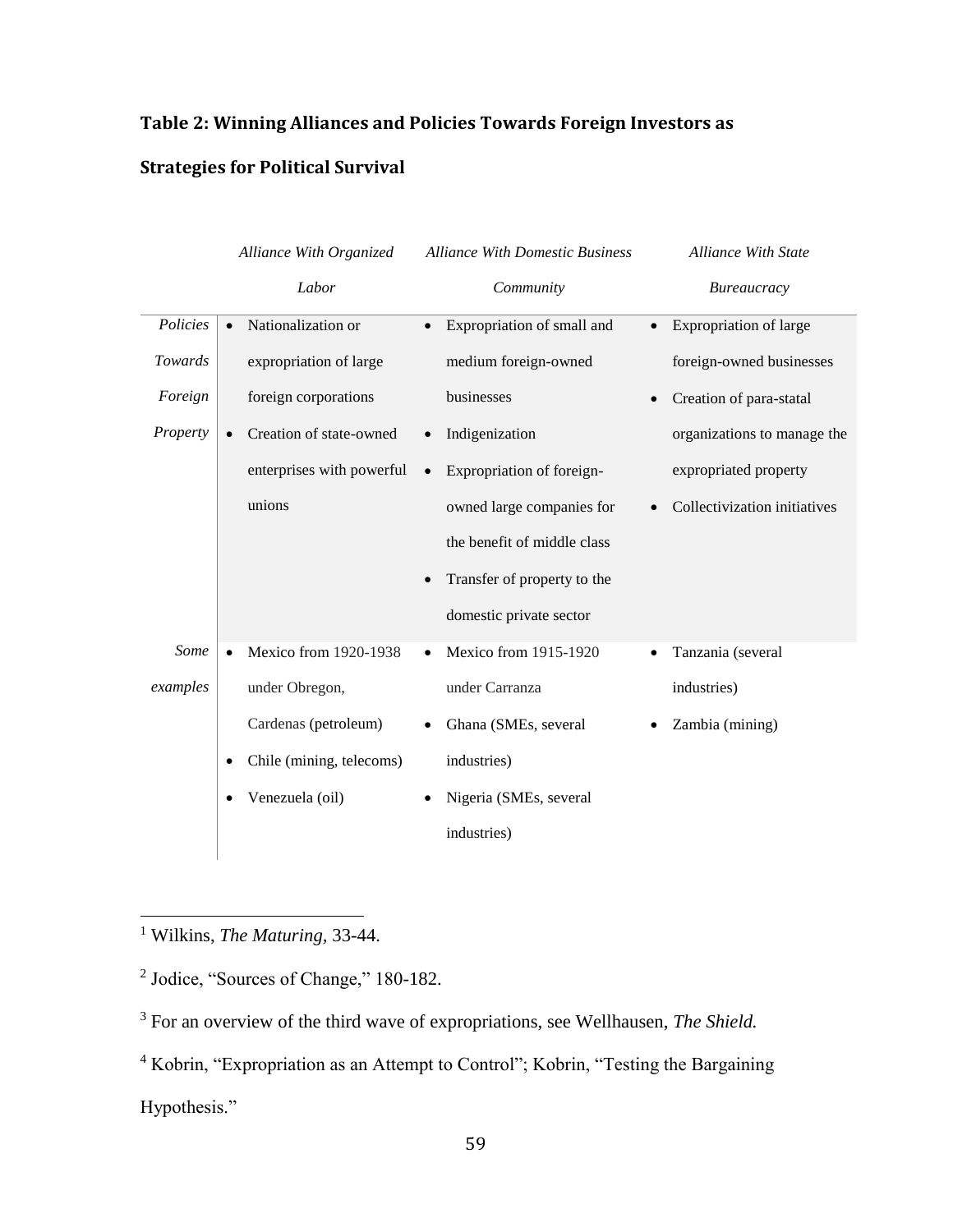<sup>5</sup> Haber, Maurer, and Razo, "When the Law Does Not Matter"; Bucheli, "Canadian Multinational Corporations"; Bucheli and Salvaj, "Multinational Corporations' Obsolescing Political"; Decker, "Building up Goodwill"; Abdelrehim and Toms, "The Obsolescing Bargain Model and Oil"; Gould and Winters, "An Obsolescing Bargain in Chad"; Genova, "Nigeria's Nationalization of British Petroleum"; Uche, "British Government, British Businesses."

<sup>6</sup> Redlich, "Toward Comparative Historiography", 385-86.

<sup>7</sup> Noblit and Hare, *Meta-Ethnography.*

<sup>8</sup> Rood, "Nationalisation and Indigenisation in Africa"; Lipson, *Standing Guard*.

<sup>9</sup> Wellhausen, *Shield*, 24-25.

 $\overline{a}$ 

<sup>10</sup> Kobrin, "Foreign Enterprise;" Kobrin, "Expropriation."

<sup>11</sup> Akinsanya, *Expropriation*, 78.

<sup>12</sup> Kobrin, "Foreign Enterprise," 69; Jodice, "Sources of Change," 178-179. An analysis of the expropriations carried out by left-wing Latin American governments in the 2000s also dismiss the role of ideology and emphasizes the opportunity created by high commodity prices (see, Morgenstern, Berríos, and Marak, "Explaining Hydrocarbon Nationalization")

<sup>13</sup> Akinsanya, *Expropriation*, 78-79; Mahdavi, "Why Do Leaders;" Jodice, "Sources of Change," 183.

<sup>14</sup> See Guriev, Kolotilin, and Sonin, "Determinants;" Kobrin, "Foreign Enterprise;" Mahdavi, "Why Do Leaders Nationalize;" Kobrin, "Expropriation," 341.

<sup>15</sup> For the most complete study on how the American government protected U.S corporations from expropriation threats see Maurer, *The Empire Trap*.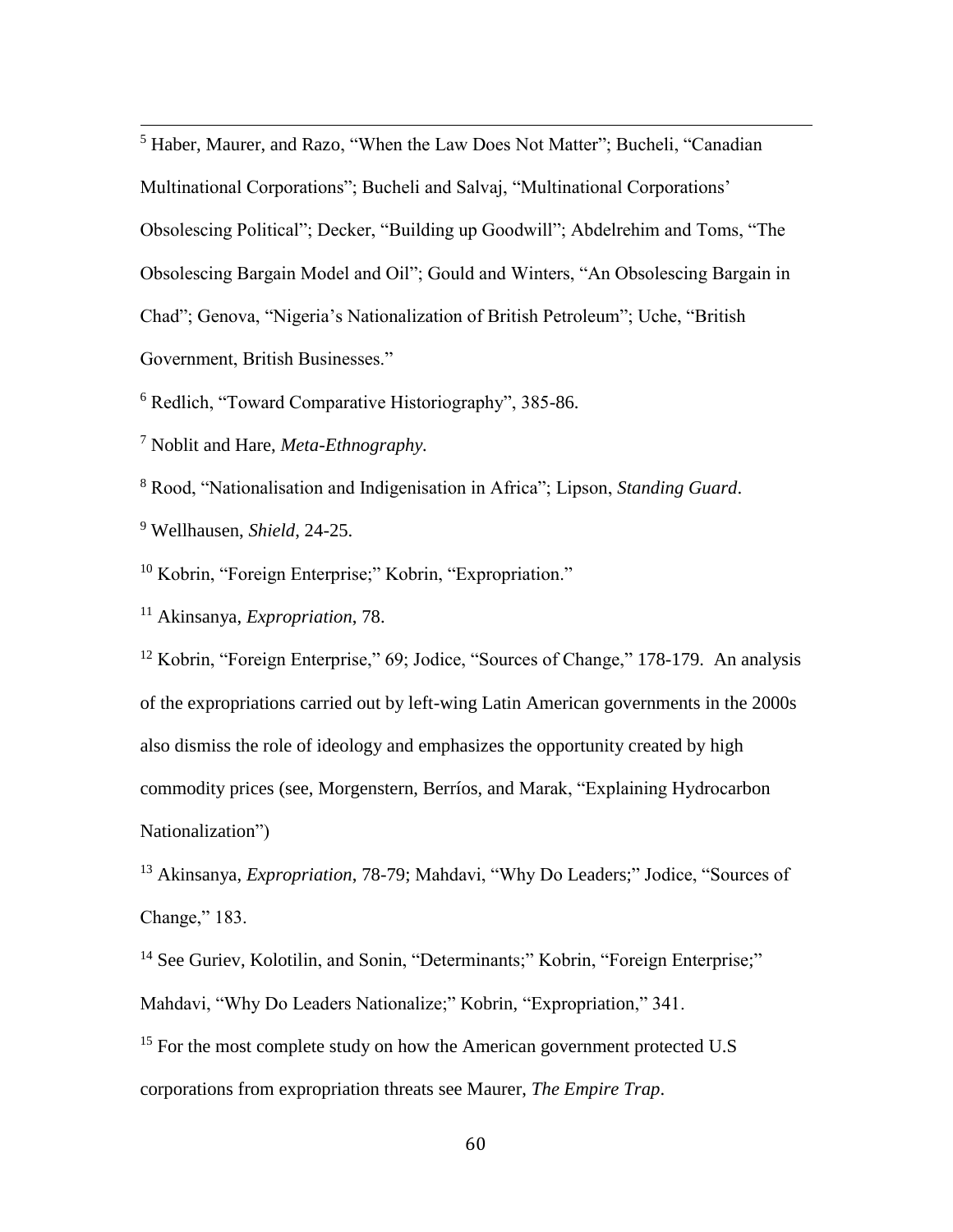<sup>16</sup> Kobrin, "Foreign Enterprise," 76; Jodice, "Sources of Change," 182.

<sup>17</sup> Kobrin maintains that manufacturing represented around 46 percent of all expropriations during the 1960s-1970s expropriation wave, while Jodice calculates 27 percent. See, Kobrin, "Foreign Enterprise," 78-81; Jodice, "Sources of Change," 182. <sup>18</sup> Kobrin, "Foreign Enterprise," 86.

<sup>19</sup> Henisz, "Institutional Environment;" Henisz, "Institutional Environment;" Jensen, *Nation States*.

<sup>20</sup> Li, "Democracy," 1098-1099, 104-105.

 $\overline{a}$ 

<sup>21</sup> Mahdavi, "Why Do Leaders," 231-232; Guriev, Kolotilin, and Sonin, "Determinants." Waelde makes an interesting interpretation by pointing out that the very understanding of what a contract is differs between Western democracies and underdeveloped countries. See, Waelde, "International Energy," 211.

<sup>22</sup> Dos Santos, "The Structure of Dependence," 233.

<sup>23</sup> Evans, *Dependent Development*, 184-194.

<sup>24</sup> Dos Santos, *Imperialismo y dependencia*, 27-28, 336-339, 465.

- <sup>25</sup> Harding, "Dependency," 3-11.
- <sup>26</sup> Kobrin, "Foreign Enterprise," 70, 86.
- <sup>27</sup> Medina, Bucheli, Kim, "Good Friends."

<sup>28</sup> Guriev, Kolotilin, and Sonin, "Determinants;" Joffe, Stevens, George, Lux, and Searle,

"Expropriation;" Vivoda, "Resource Nationalism.

- <sup>29</sup> Jodice, "Sources of Change," 177.
- <sup>30</sup> Li, "Democracy" 1102.
- <sup>31</sup> Li, "Democracy," 1122.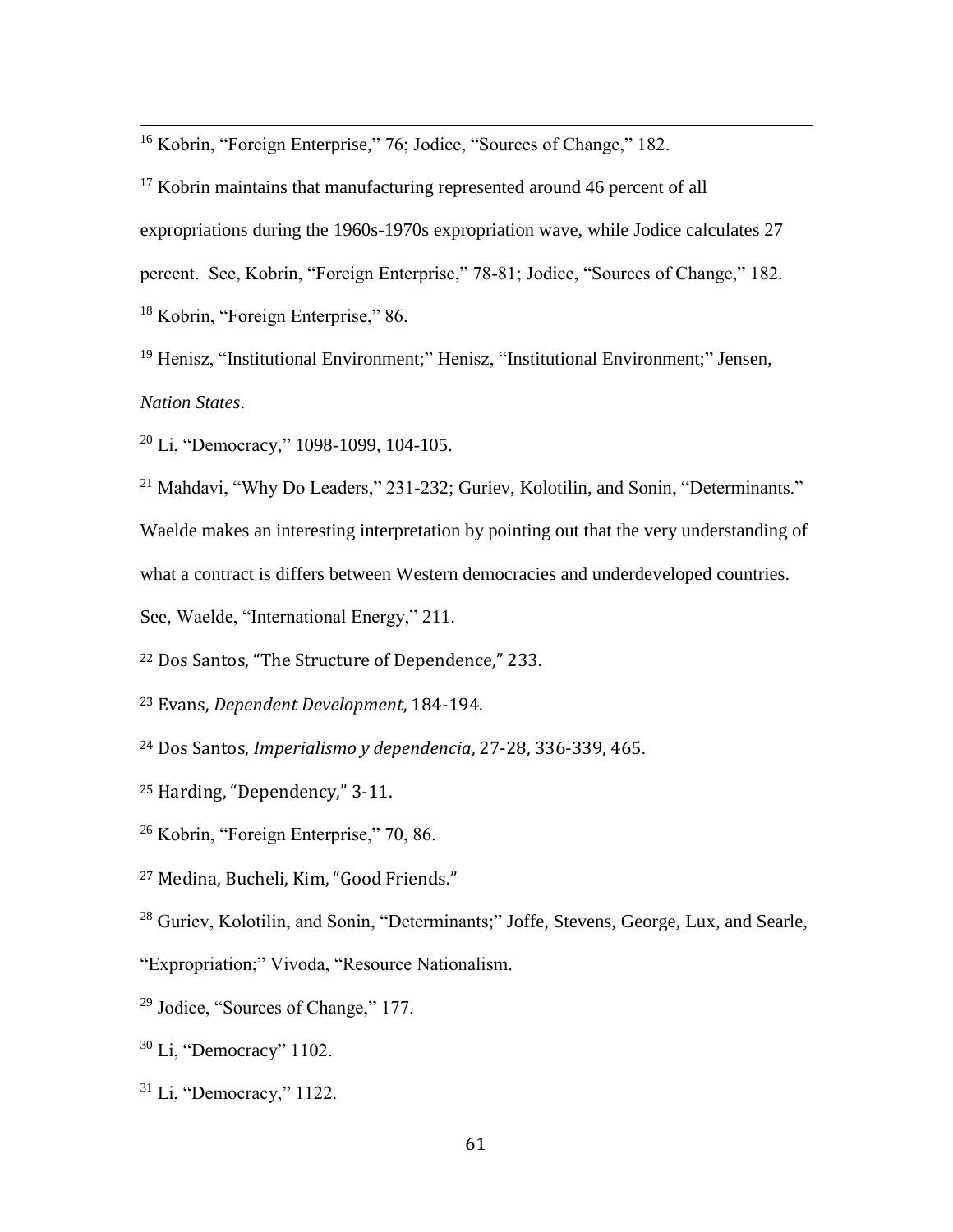<sup>32</sup> Kobrin, "Testing the Bargaining Hypothesis;" Kobrin, "Expropriation;" Minor, "The Demise of Expropriation."

<sup>33</sup> Rood, "Nationalisation and Indigenisation in Africa"; Rood, "The Impact of Nationalisation"; Kobrin, "Expropriation as an Attempt to Control."

<sup>34</sup> Decker, "Building up Goodwill"; Haber, Maurer, and Razo, "When the Law Does Not Matter"; Bucheli and Salvaj, "Multinational Corporations' Obsolescing Political."

<sup>35</sup> Moran, *Multinational Corporations*; Biersteker, *Multinationals*.

<sup>36</sup> Rowlinson, Hassard, and Decker, "Research Strategies for Organizational History"

 $37$  The major exceptions to this are the ideologically motivated expropriations in the Eastern bloc.

<sup>38</sup> For an overview of the development of economic nationalism in Eastern Europe, see Schultz and Kubi, *History and Culture.* An overview of expropriations in Latin America can be found in Sigmund, *Multinationals.*

<sup>39</sup> Minor, "The Demise of Expropriation," 179.

<sup>40</sup> Haber, Razo, and Maurer, *The Politics of Property Rights*, 47.

<sup>41</sup> Garner, *British Lions*, 138-165.

 $\overline{a}$ 

<sup>42</sup> Brown, *Oil and Revolution*, 212-219.

<sup>43</sup> Haber, Razo, Maurer, *The Politics of Property Rights*.

<sup>44</sup> Brown, "Why Foreign Oil Companies Shifted."

<sup>45</sup> Portillo, "Oil Nationalizations," 52-53.

<sup>46</sup> Tugwell, *The Politics of Oil*, 50-85.

<sup>47</sup> DiJohn, *From Windfall to Curse?* 15-32.

<sup>48</sup> McBeth, *La política petrolera*, 15-54.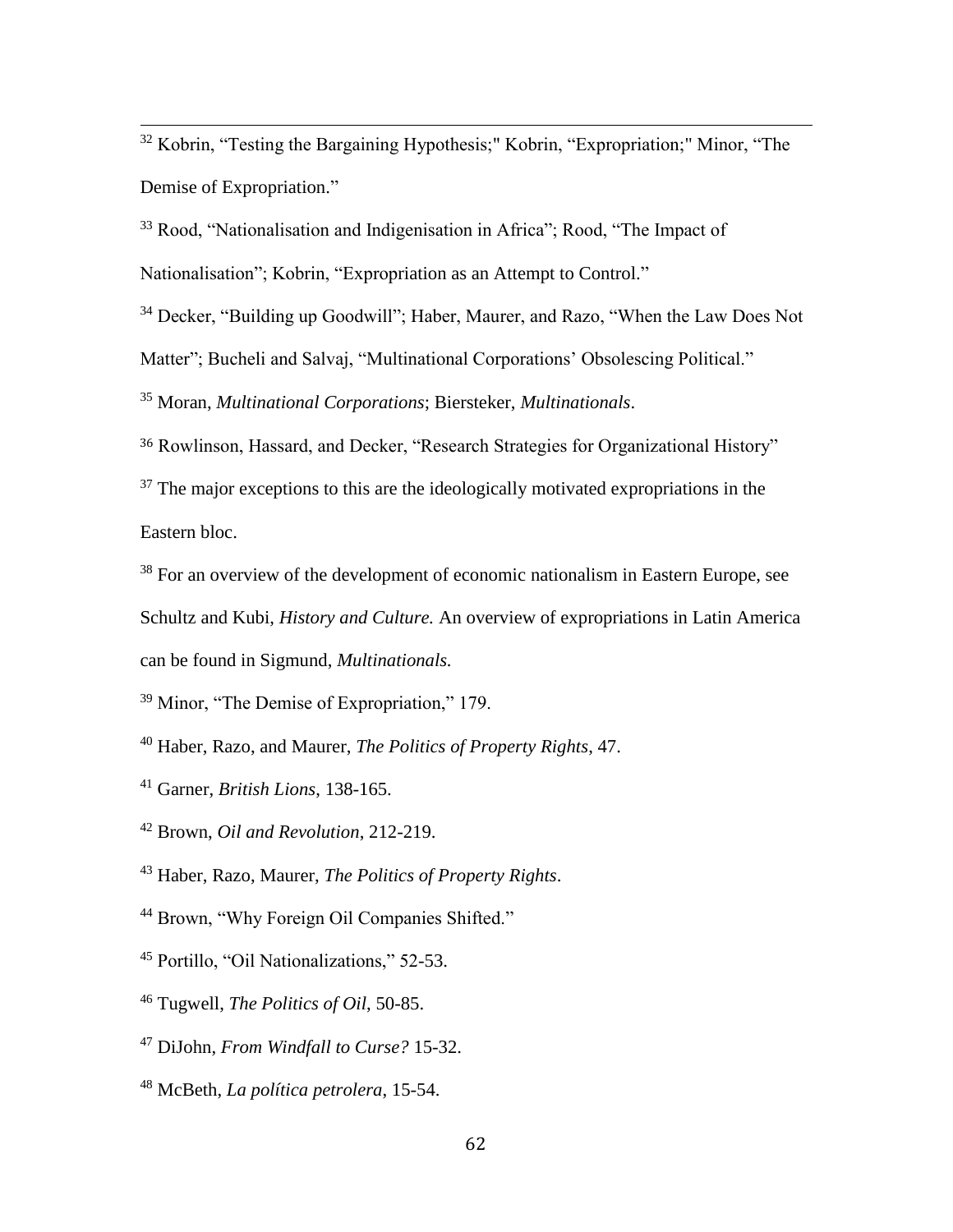<sup>49</sup> Bermúdez Romero, *PDVSA*; Ellner, "Trade Union Autonomy," 77-79.

<sup>50</sup> Moran, *Multinational Corporations*, 126-127

 $\overline{a}$ 

<sup>51</sup> In fact, in the 1940s an alliance supporting the creation of a national monopoly between the Chilean business elites and the government was created. This alliance, however, broke down in the 1950s during the pro-market Jorge Alessandri government. See Moran, *Multinational Corporations*, 119.

<sup>52</sup> Moran, *Multinational Corporations,* 119-152; Bucheli and Salvaj, "Reputation."

<sup>53</sup> This has also been discussed for French Canada, see Breton, "The Economics of Nationalism."

<sup>54</sup> North, Summerhill, and Weingast, "Order,"17-58; Bucheli and Kim, "Attacked from Both Sides;" Haber, Razo, Maurer, *The Politics of Property Rights*.

<sup>55</sup> Breton, "The Economics of Nationalism."

<sup>56</sup> Cooper, *Africa Since 1940*, 38-65; Aminzade, "The Dialectic of Nation Building."

<sup>57</sup> Decker, "Building up Goodwill;" Esseks, "Economic Policies," 37–61.

<sup>58</sup> Fieldhouse, *Merchant Capital,* 626*-*632.

<sup>59</sup> Decker, "The emergence of Africanization."

<sup>60</sup> Cooper, *Decolonization,* 468-469; Freund, *The African Worker*, 18-20, 97-109.

 $61$  There is a large body of scholarly literature on the resource curse. Some good

overviews include Mehlum, Moene, and Torvik, "Institutions;" Sachs and Warner, "The Curse."

<sup>62</sup> Genova, "Nigeria's Nationalization of British Petroleum"; Uche, "British Government,

British Businesses, and the Indigenization Exercise in Post-Independence Nigeria."

<sup>63</sup> Jones and Decker, *Unilever*; Hoogvelt, "Indigenization."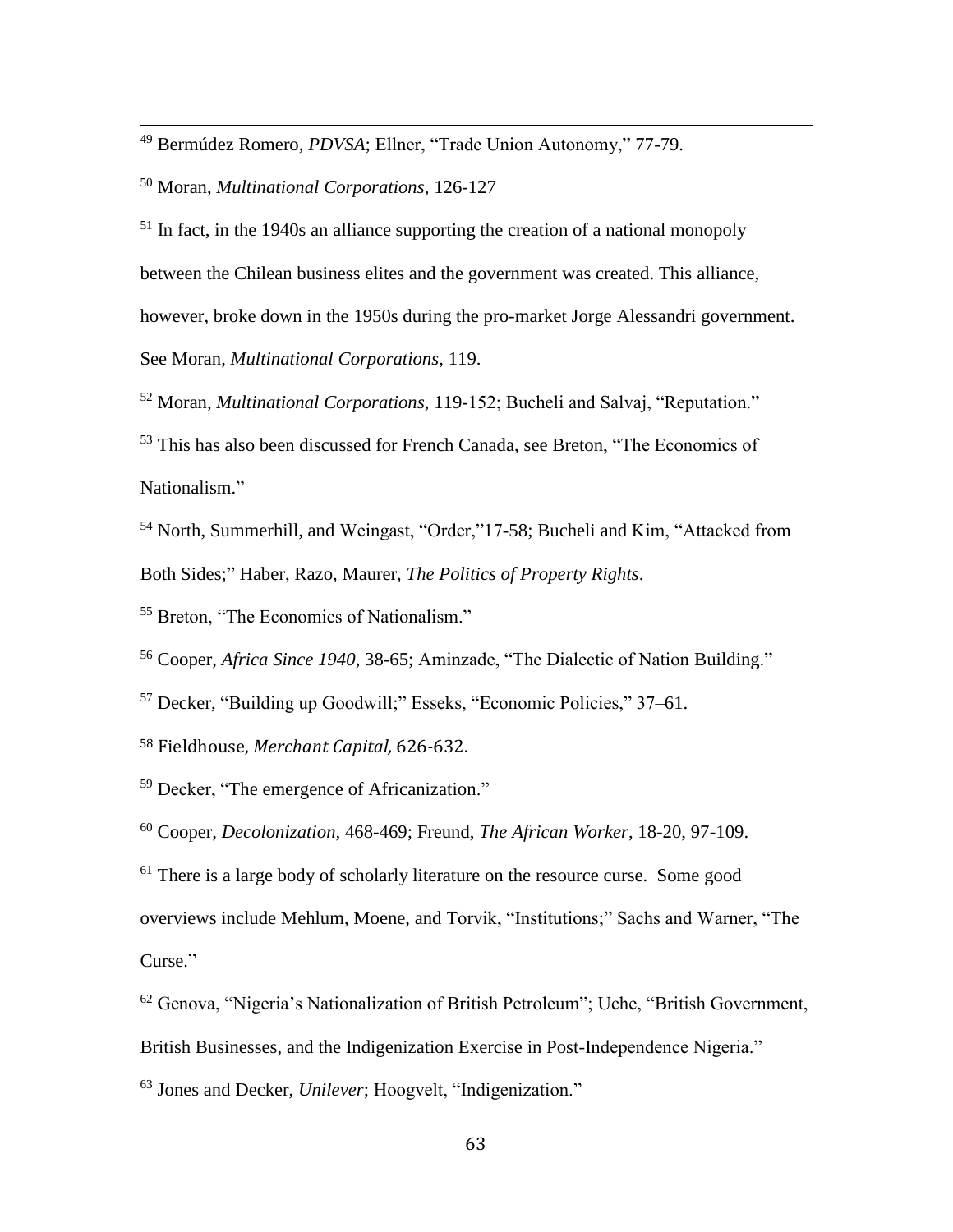<sup>64</sup> This has been argued for the time period since 2000 by Linsi, "The Two Political Economies."

Biersteker, *Multinationals,* 7, 52-96; Fielhouse, *Merchant Capital,* 646-662.

Bayart, *The State in Africa*, 100-103.

Collins, "The Political Economy of Indigenization;" Tom Forrest, *The Advance of* 

*African Capital*, 243-244; Biersteker, *Multinationals*.

Decker, "Dekolonisation Der Wirtschaft?;" Rood, "Nationalization."

Nugent, *Africa*, 141-153; Scott, *Seeing like a State*, 141-153.

Nugent, *Africa,* 142.

 $\overline{a}$ 

Breton, "The Economics of Nationalism," 376-386.

Aminzade, "The Dialectic of Nation Building."

Mittelman, "Underdevelopment and Nationalisation."

Aminzade, "The Dialectic of Nation Building."

Mittelman, "Underdevelopment and Nationalisation."

Aminzade, "The Dialectic of Nation Building."

Nugent, *Africa,* 152-153.

Fieldhouse, *Black Africa,* 173-186.

Sklar, *Corporate Power*, 96-216; Butler, *Copper Empire*, 293-299; Butler, "Mining,

Nationalism, 1–17.

Burdette, "Nationalization in Zambia."

Wilson, "Strategies of State Control."

Sardanis, *A Venture in Africa.*

Sklar, *Corporate Power,* 192-204; Burdette, "Nationalization."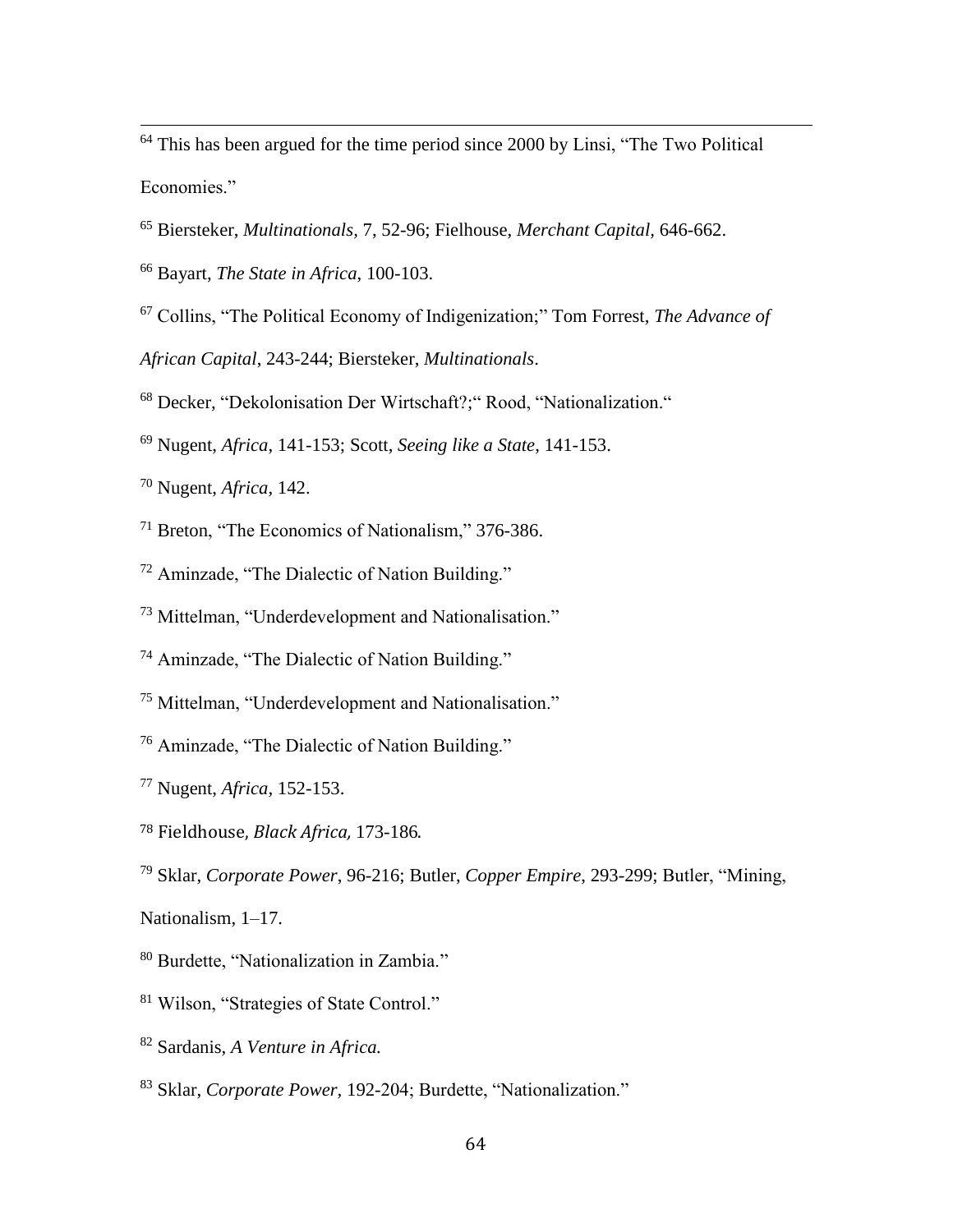#### <sup>84</sup> Decker, "Postcolonial Transitions"

<sup>85</sup> Burdette, "Nationalization."

 $\overline{a}$ 

<sup>86</sup> Decker, "Building up Goodwill"; White, "The Business and the Politics of Decolonization"; Stockwell, *The Business of Decolonization*; Butler, *Copper Empire*; Maurer, *The Empire Trap*; Bucheli, "Multinational Corporations, Totalitarian Regimes"; Yacob and White, "The 'Unfinished Business' of Malaysia's Decolonisation"; Miller, "British Investement"; Lanciotti and Lluch, "Foreign Direct Investment in Argentina"; Uche, "British Government, British Businesses"; Genova, "Nigeria's Nationalization of British Petroleum"; Afrifa Taylor, "An Economic History"; Smith, "The Winds of Change"; Lubinski, "Liability of Foreignness."

 $87$  Several business historians have argued that a greater focus on theoretical contributions is needed: Perchard, MacKenzie, Decker, and Favero. "Clio in the Business School"; Wadhwani and Bucheli. "The Future of the Past."

<sup>88</sup> Skocpol and Somers, "The Uses of Comparative History"; Redlich, "Toward Comparative Historiography".

<sup>89</sup> Rüsen, "Some Theoretical Approaches"; Lorenz, "Comparative Historiography".

<sup>90</sup> Hobsbawm, *Nations and Nationalism*, 99; Anderson, *Imagined Communities.*

<sup>91</sup> Hobsbawm, *Nations and Nationalism*, 160.

<sup>92</sup> E.g. Kobrin, "Expropriation."; Nairn, *The Break-Up of Britain*, 337-341.

<sup>93</sup> Beckman, *Capital Fictions*, xiii-xiv, 4-6.

<sup>94</sup> López-Alves, "Visions of the National Natural Endowments, 294-319.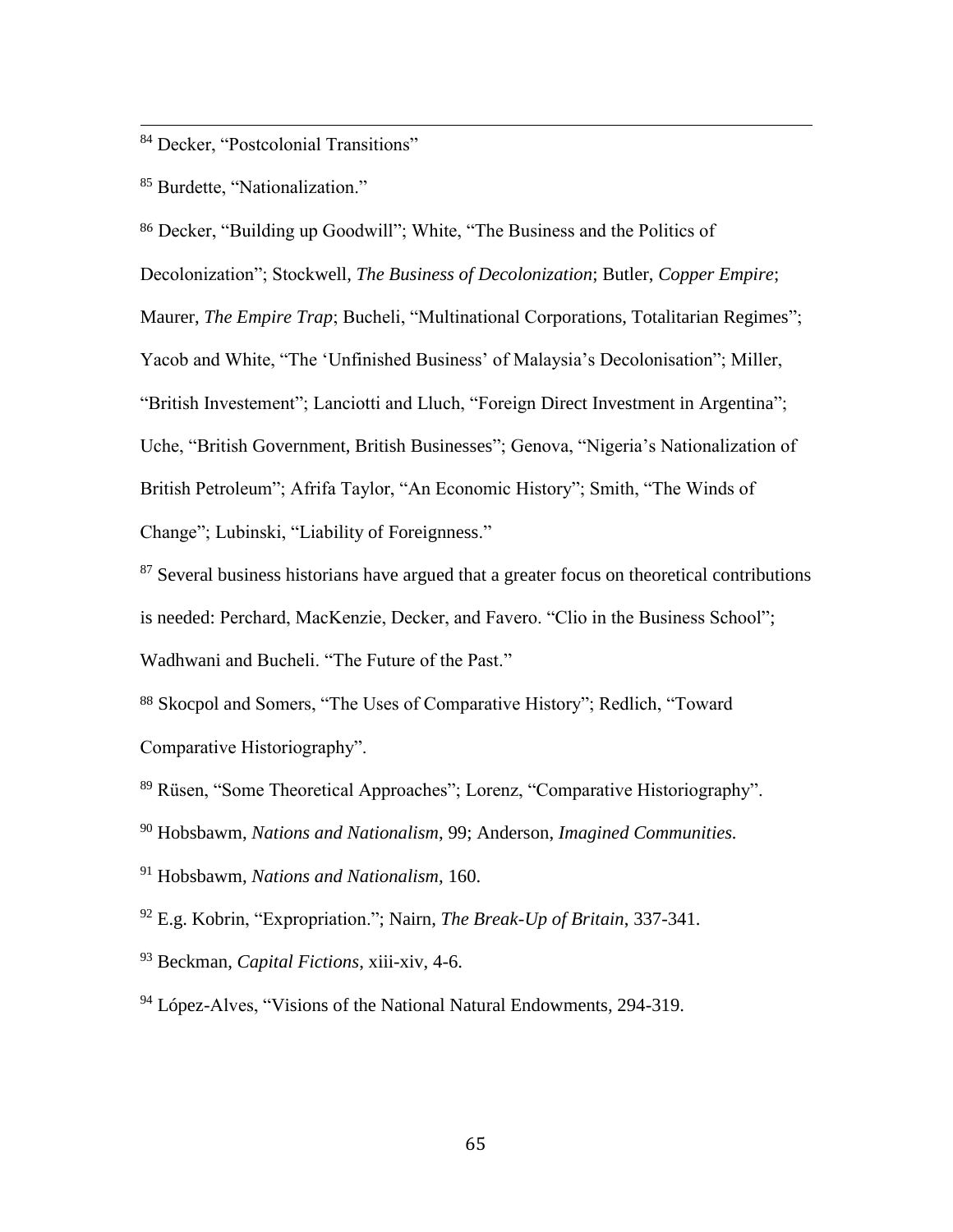<sup>95</sup> See, Ceresole, *Perú*, 112 (Peru), Rodríguez González, *En mala compañía*, 50

(Venezuela); Patiño, *El discurso*, 153 (Ecuador); Bryan McCann, "The Invention of Tradition," 479 (Brazil).

<sup>96</sup> Breton, "The Economics of Nationalism."

 $97$  This does not mean that other type of conflicts were not present. A religious war between pious Catholic peasants against a secular government took place in Mexico between 1926 and 1929, while other regional ethnic wars unfolded in different countries. However, the basic ideas of the nation-state were not seriously challenged in either of these conflicts.

<sup>98</sup> Aminzade, "The Dialectic."

 $\overline{a}$ 

<sup>99</sup> Englebert, "Pre-Colonial Institutions."

<sup>100</sup> Darwin, "Decolonization;" Holland, *European Decolonization.*

<sup>101</sup> Nugent, *Africa since Independence*, 204-325; Cooper, *Africa since 2004*, 133-155.

<sup>102</sup> Bucheli and Kim, "The State;" Stevens, Xie, and Peng, "Towards a Legitimacy-Based View."

<sup>103</sup> Burawoy, *The Color of Class*; Butler, *Copper Empire*; Sklar, *Corporate Power.*

- <sup>104</sup> Stephanie Decker, "Building Up Goodwill."
- <sup>105</sup> Schneider, *Business Politics,*11-12.

<sup>106</sup> Although used in a large number of academic papers, the best source for this theory is Bueno de Mesquita, Smith, Siverson, and Morrow, *The Logic of Political Survival*.

<sup>107</sup> Bueno de Mesquita, et al., *The Logic of Political Survival*, define the "selectorate" as those electing the ruler (including but not necessarily through elections) and the "winning